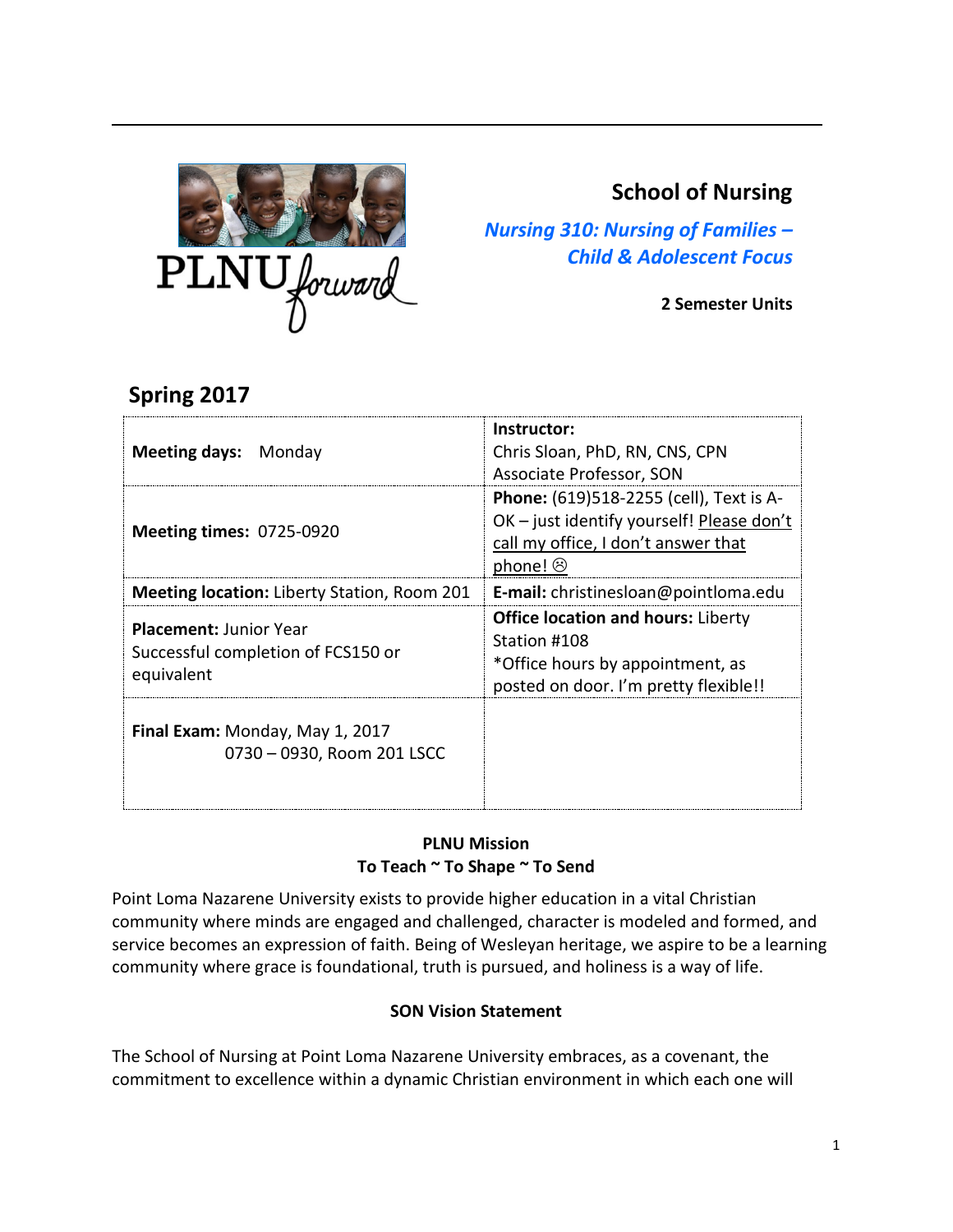engage in the sacred work of nursing. This sacred work involves symbolically removing one's shoes in service of others.

*Take off your sandals for the place you are standing is holy ground. Exodus 3:5 NIV* 

#### **SON Mission Statement**

The School of Nursing at Point Loma Nazarene University exists to support the university Wesleyan mission and to provide an interdisciplinary learning program of excellence. Graduates of the SON are distinctly identified by grace, truth and holiness, serving others after the example of Christ, as they are sent to fulfill their calling as professional nurses.

*So He got up from the meal, took off His outer clothing, and wrapped a towel around His waist. After that, He poured water into a basin and began to wash His disciple's feet, drying them with a towel that was wrapped around Him. John 13: 4-5 NIV* 

*Now that I, your Lord and Teacher, have washed your feet, you also should wash one another's feet. I have set you an example that you should do as I have done for you. John 13: 14-15 NIV* 

## Faculty reserves the right to make necessary schedule changes to this syllabus as the semester progresses.

Every attempt will be made to minimize the inconvenience to the student in the event of a change to the syllabus. Students will be notified of changes via Canvas announcement section, with accompanying email notification, in a timely manner.

### **COURSE DESCRIPTION**

This course focuses on nursing theory as it relates to families with children who have alterations in their health status. Note: A minimum grade of "C" must be achieved in all corequisite courses in order to progress in the program. A grade of "credit" must also be achieved in NSG311 in order to progress in the program.

#### **PROGRAM VALUES & COURSE LEARNING OUTCOMES**

Upon completion of NSG 310 the student will meet the following outcomes:

### **INQUIRING FAITHFULLY:**

The student will demonstrate knowledge, skill and behavior of the evidence-based practice of nursing which integrates growth in reasoning, analysis, decision-making and the application of theory with the goal of advocating for others and/or self. This includes holistic nursing skills in the nursing process

1. Investigate evidence-based nursing care practices for both health promotion and the management of acute and chronic illness in the pediatric population.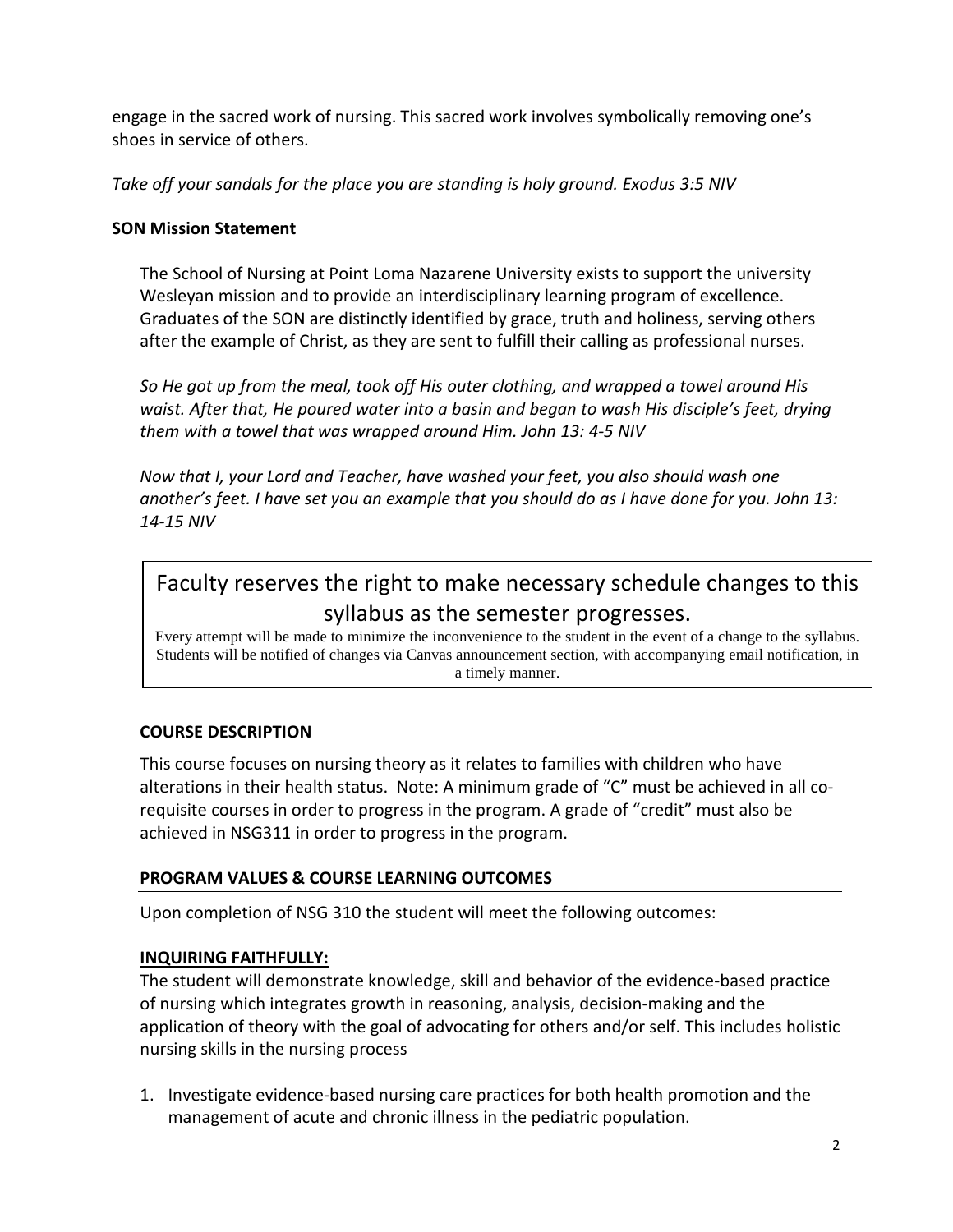- 2. Formulate holistic nursing actions focusing on the needs of the pediatric patient and their family within the context of the community
- 3. Acknowledge own personal beliefs and experiences related to family-centered care.

#### **CARING FAITHFULLY:**

The student will embrace a calling to the ministry of compassionate care for all people in response to God's grace, which aims to foster optimal health and bring comfort in suffering and death.

1. Integrate multiple dimensions of patient centered care (PLO 2.1; BSN Essential IX-5; QSEN).

### **COMMUNICATING FAITHFULLY:**

The student will actively engage in the dynamic interactive process that is intrapersonal and interpersonal with the goal of advocating for others and/or self. This includes effective, culturally appropriate communication which conveys information, thoughts, actions and feelings through the use of verbal and nonverbal skills.

- 1. Foster open communication among the healthcare team to improve patient health outcomes (PLO3.3; BSN essential IV-4; QSEN teamwork and collaboration).
- 2. Engage information technologies to provide effective patient care (PLO 3.4; BSN Essential I-4; QSEN Informatics).
- 3. Identifies the impact of culture, ethnicity and family dynamics on clinical decisionmaking (PLO 3.f: QSEN patient-centered care).

#### **FOLLOWING FAITHFULLY:**

Defined as claiming the challenge from Florence Nightingale that nursing is a "divine imposed duty of ordinary work". The nursing student will integrate the ordinary work by complying with and adhering to regulatory and professional standards (e.g. ANA Code of Ethics, the California Board of Registered Nursing, Scope of Nursing Practice, SON Handbook). This includes taking responsibility for all actions and treating others with respect and dignity.

1. Applies professional standards of care according to ethical, legal and Christian principles (PLO 4.2; BSN essential VIII-1,2;)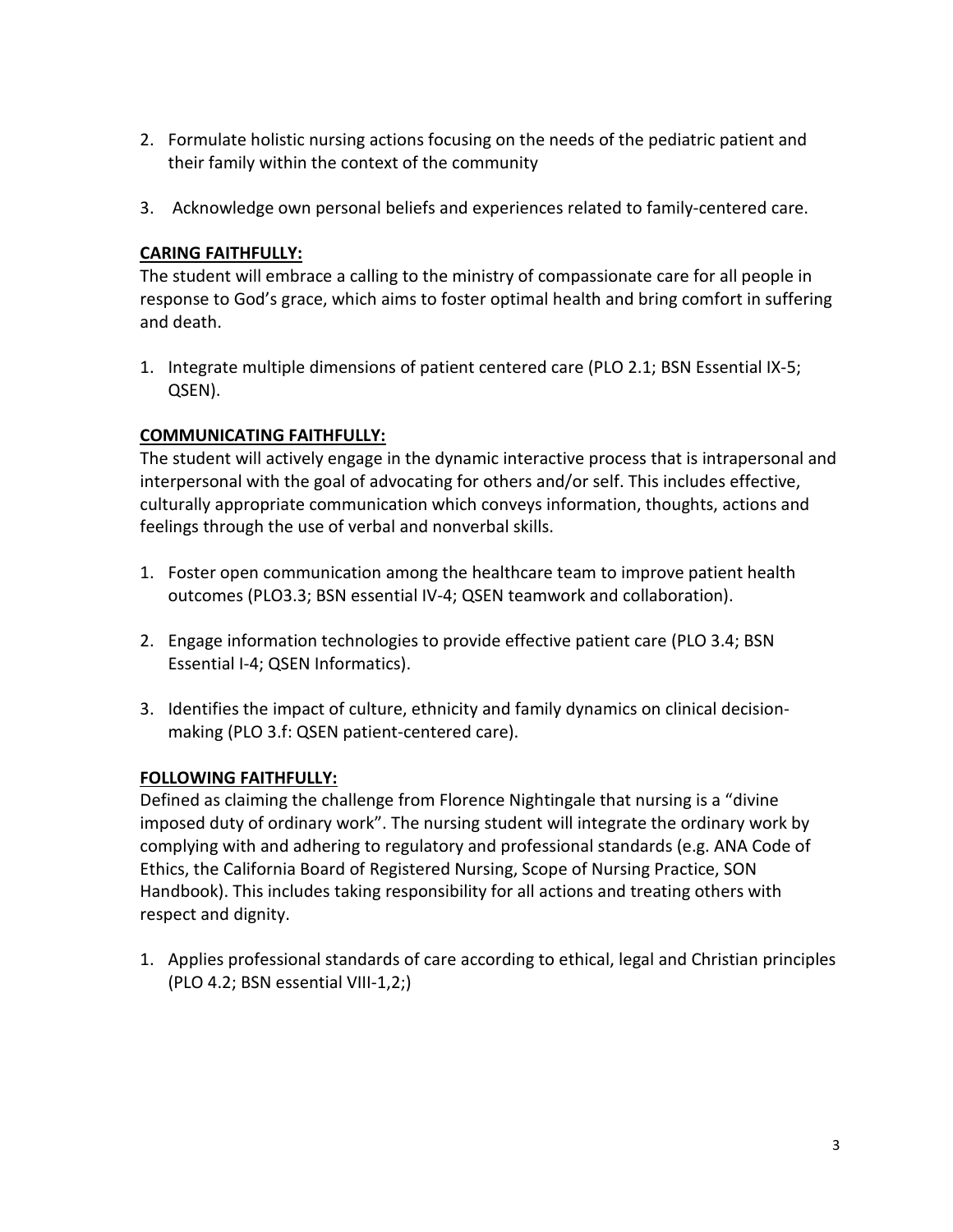#### **LEADING FAITHFULLY:**

The student will incorporate a foundational relationship with Christ and others and embrace a willingness to serve others in the midst of life-circumstances (e.g. illness, injustice, poverty). The student will role-model the need for "Sabbath Rest" as a means of personal renewal, and true care of the self so that service to others is optimally achieved. The student will incorporate the characteristics of a servant leader including: humility, courage, forgiveness, and discernment.

1. Analyze servant leadership concepts and skills for patient safety and high quality care (PLO 5.2; BSN essential II-2)

#### **COURSE CREDIT HOUR INFORMATION**

In the interest of providing sufficient time to accomplish the stated Course Learning Outcomes, this class meets the PLNU credit hour policy for a 2-unit class delivered over 15 weeks. Specific details about how the class meets the credit hour requirement can be provided upon request.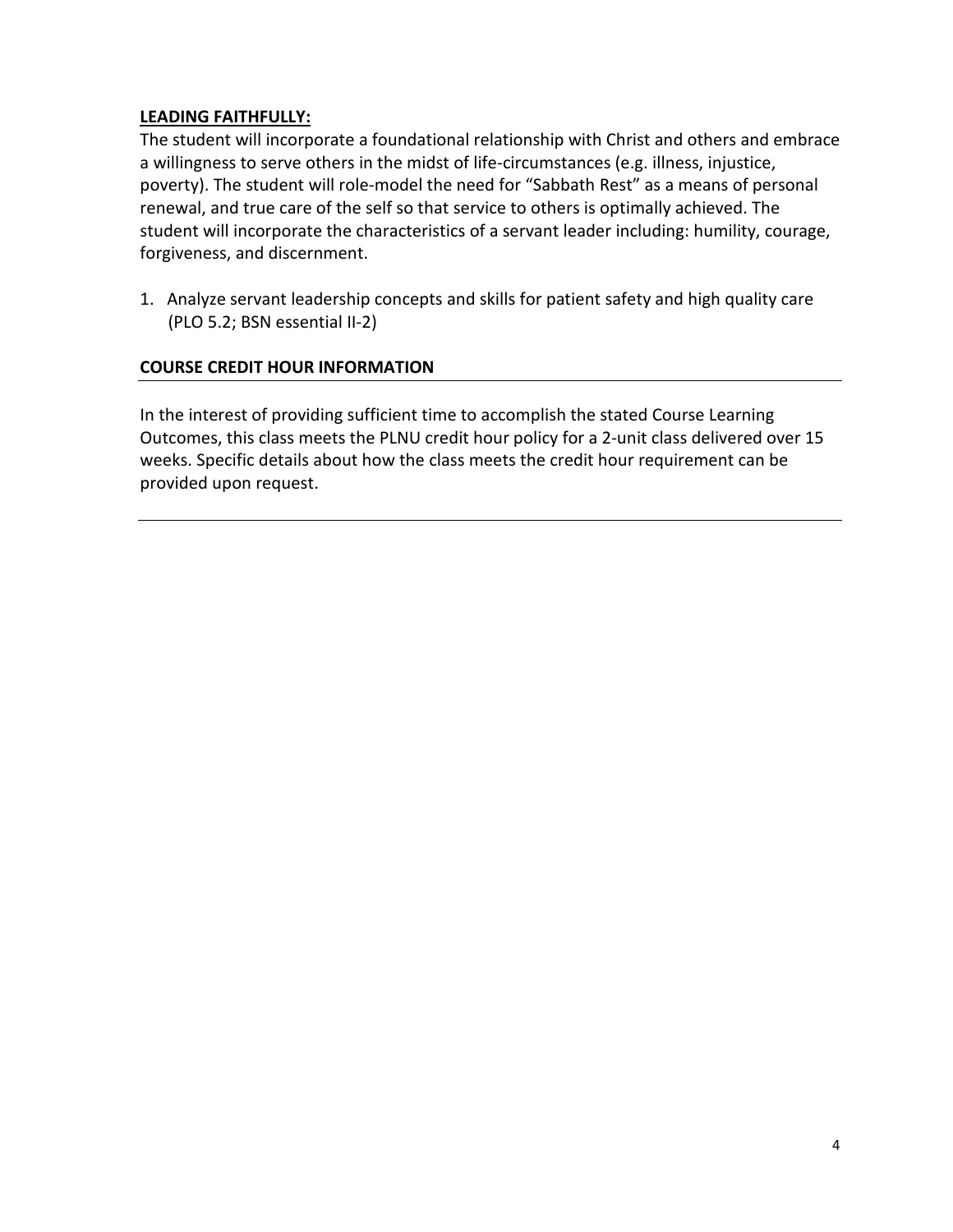| <b>Date</b><br>(Class: 0725 - 0920)          | <b>Module</b>                                                                                                                   | <b>EXAM/Quiz?</b>                      | <b>Preparation/Assignment</b><br>(see individual class<br>assignments by date)                                                                                        |
|----------------------------------------------|---------------------------------------------------------------------------------------------------------------------------------|----------------------------------------|-----------------------------------------------------------------------------------------------------------------------------------------------------------------------|
| Tuesday - Jan 10<br>(Following Mon Schedule) | Class 1<br>Introduction to<br>Pediatric Nursing/OB<br><b>Nursing</b>                                                            | <b>No</b>                              | Bring syllabus and a<br>$\bullet$<br>great attitude<br>Look at Canvas for<br>$\bullet$<br><b>Clinical Orientation</b><br>Assignments for 1/12/17                      |
| Thursday, Jan 12                             | <b>Clin Orientation:</b><br>Day 1 - Peds & OB<br>$(1230 - 1630)$<br>Cunningham $B -$<br>(next to the Caf)<br><b>Main Campus</b> | <b>No</b>                              | Bring NSG310 & 311<br>$\bullet$<br>syllabi<br><b>Bring required hard</b><br>copies of Clinical<br>Paperwork<br>Street Clothes OK, no<br>$\bullet$<br>uniform required |
| <b>Monday, January</b><br>16                 | <b>No Classes - MLK Day</b>                                                                                                     |                                        |                                                                                                                                                                       |
| Tuesday, January 17                          | <b>Clinical Orientation:</b><br>Day 2 - Peds<br>$0700 - 1530$<br><b>Ronald McDonald</b><br>House, Rady<br>Children's Hospital   | Yes!<br><b>Math Quiz</b>               | Bring NSG310/311 syllabi,<br>lecture notes for<br>orientation day per<br>canvas,<br>Dress in PLNU uniform                                                             |
| Thursday, January<br>19                      | <b>Clinical Orientation:</b><br>Day 2 - OB                                                                                      |                                        | Per NSG331 syllabus                                                                                                                                                   |
| Monday, January 23                           | Class <sub>2</sub><br>Module 1: Day 1                                                                                           | Yes!<br><b>iRAT/tRAT</b>               | <b>Complete Required</b><br>Learning Activities (RLA's)<br>for this module prior to<br>class - including items on<br>Canvas!                                          |
| Monday, January 30                           | Class 3<br>Module 1: Day 2                                                                                                      | No                                     | Review RLA for this<br>module prior to class                                                                                                                          |
| Monday, February 6                           | Class 4<br>Module 2: Day 1                                                                                                      | Yes!<br><b>iRAT/tRAT</b>               | Complete RLA's for this<br>module prior to class                                                                                                                      |
| Monday, February<br>13                       | Class 5<br>Module 2: Day 2                                                                                                      | No                                     | Review RLA for this<br>module prior to class                                                                                                                          |
| Friday, February 10                          |                                                                                                                                 | <b>Non-Proctored ATI</b><br>by 11:59pm | "RN Nursing Care of Children Online Practice 2016 A" test due                                                                                                         |

## **COURSE CONTENT OUTLINE (TOPIC OUTLINE) – Fall 2016**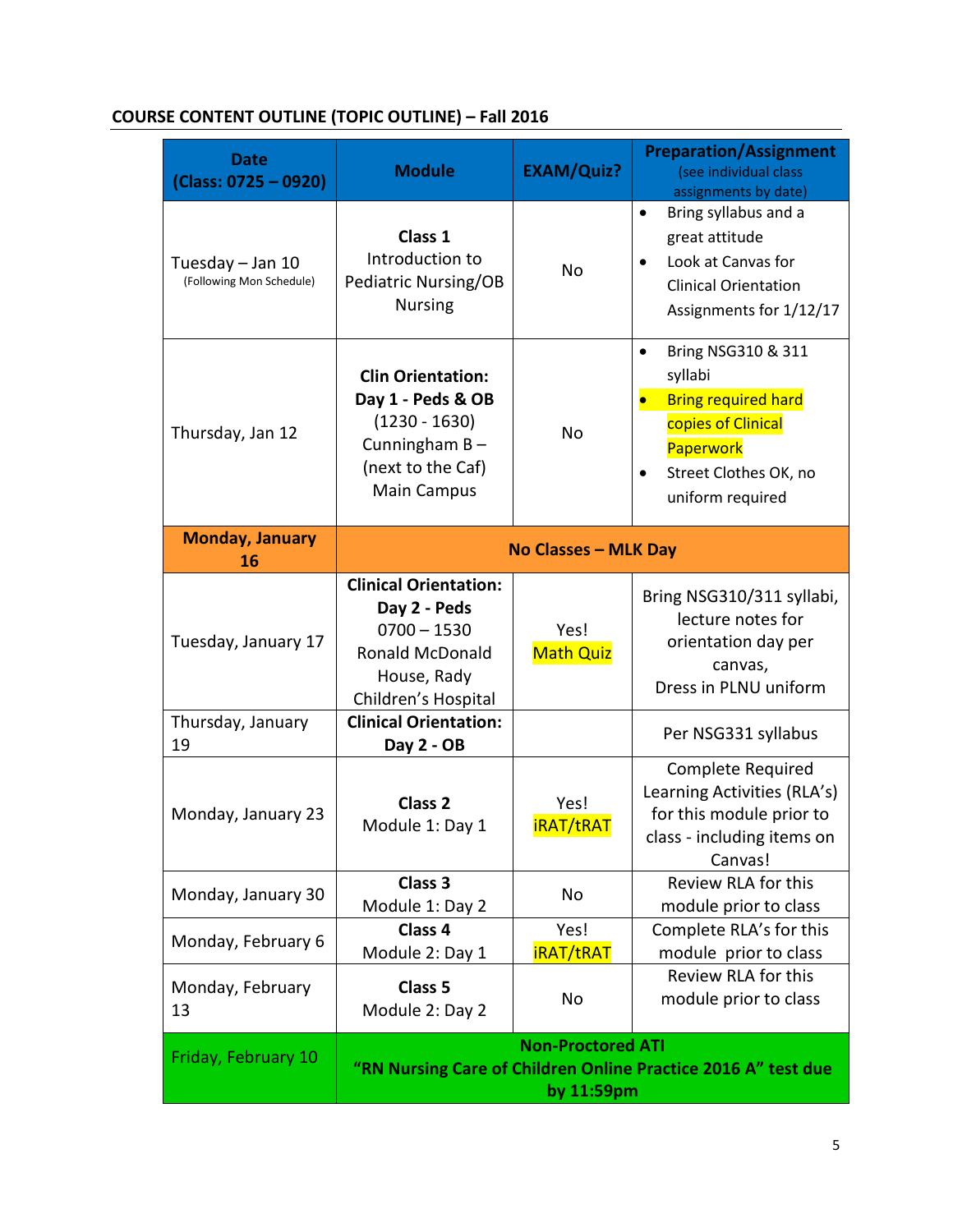| <b>Monday, February</b><br>20 | <b>Class 6</b><br><b>EXAM1</b><br>(on Module 1 & 2<br>and orientation)                                  | $YES = EXAM$                                    | <b>Study Hard! Bring</b><br>calculator to test!                                                                                                                                                                                        |
|-------------------------------|---------------------------------------------------------------------------------------------------------|-------------------------------------------------|----------------------------------------------------------------------------------------------------------------------------------------------------------------------------------------------------------------------------------------|
| Monday, February<br>27        | Class <sub>7</sub><br>Module 3:<br>(only 1 day)                                                         | Yes!<br><b>iRAT/tRAT</b>                        | Complete RLA's for this<br>module prior to class<br><b>NIP-IT Modules Due</b><br><b>Choose Developmental Pt</b><br>by this week!!                                                                                                      |
|                               | SPRING BREAK - NO CLASS! 3/6 - 3/10                                                                     |                                                 |                                                                                                                                                                                                                                        |
| Monday, March 13              | Class 8<br>Module 4: Day 1                                                                              | Yes!<br><b>IRAT/tRAT</b>                        | Complete RLA's for this<br>module prior to class<br><b>Developmental</b><br><b>Assessment Due!</b>                                                                                                                                     |
| Friday, March 17              | <b>Non-Proctored ATI</b><br>"RN Nursing Care of Children Online Practice 2016 B" test due<br>by 11:59pm |                                                 |                                                                                                                                                                                                                                        |
| Monday, March 20              | Class 9<br>Module 4: Day 2                                                                              | <b>No</b>                                       | Review RLA for this<br>module prior to class                                                                                                                                                                                           |
| Monday, March 27              | Class 10<br>Module 5: Day 1                                                                             | <b>iRAT/Trat</b> on<br><b>Endocrine</b><br>Only | Complete RLA's for this<br>module prior to class<br><b>DP Draft #1 Due</b>                                                                                                                                                             |
| <b>Monday, April 3</b>        | <b>Class 11</b><br><b>EXAM2</b><br>(On Module 3 & 4<br>material only!)                                  | $YES = EXAM$                                    | <b>Study Hard! Bring</b><br>calculator to test!<br><b>Peer Review of DP Draft</b><br>Due by 4/2 at 11:59pm!<br><b>Final DP Paper &amp; Project</b><br>Write UP due on 4/10 -<br>turn projects into Clinical<br><b>Profs this week!</b> |
| Monday, April 12              | Class 12<br>Module 5: Day 2                                                                             | <b>No</b>                                       | Review RLA for this<br>module prior to class                                                                                                                                                                                           |
|                               | <b>EASTER BREAK 4/13 - 4/17</b>                                                                         |                                                 |                                                                                                                                                                                                                                        |
| Tuesday, April 18th           |                                                                                                         | exceptions.                                     | Proctored ATI - Ryan Library 0800 - 1100 (both peds/ob) By this<br>date, complete the 2 practice tests and all ATI focused review<br>hours and submit on Canvas prior to start of proctored exam. No                                   |
|                               | Class 13                                                                                                |                                                 | Complete RLA's for this                                                                                                                                                                                                                |
| Monday, April 24              | Module 6:<br>(Day 1)                                                                                    | No                                              | module prior to class                                                                                                                                                                                                                  |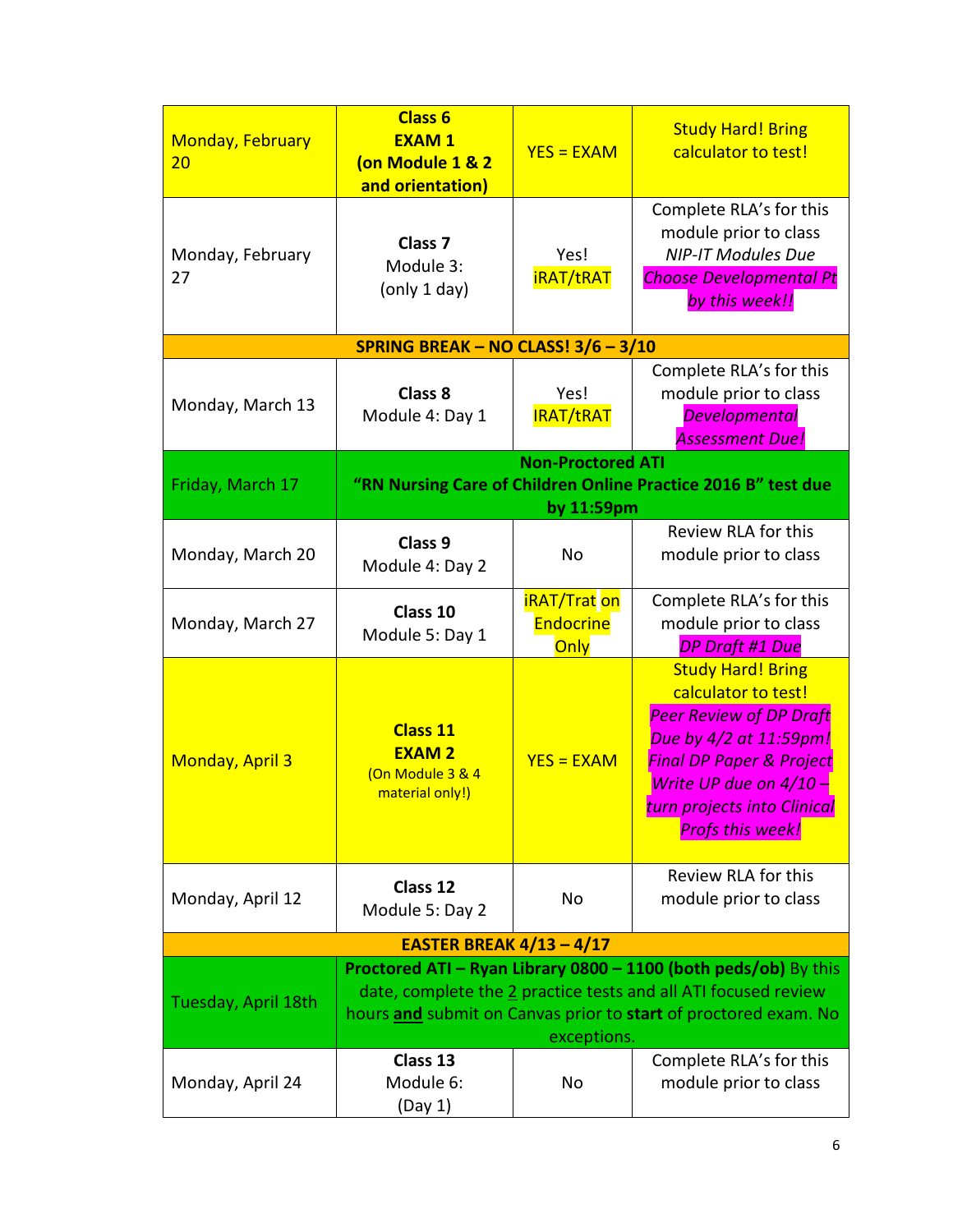| WEDNESDAY, April<br>26 (instead of OB)  | Class 14<br>Module 6<br>(Day 2)                                               | No           | Review RLA for this<br>module prior to class    |
|-----------------------------------------|-------------------------------------------------------------------------------|--------------|-------------------------------------------------|
| <b>Monday, May 1</b><br>$(0730 - 0930)$ | <b>Class 15</b><br><b>EXAM3</b><br>("just an exam" – not<br>cumulative FINAL) | $YES = EXAM$ | <b>Study Hard! Bring</b><br>calculator to test! |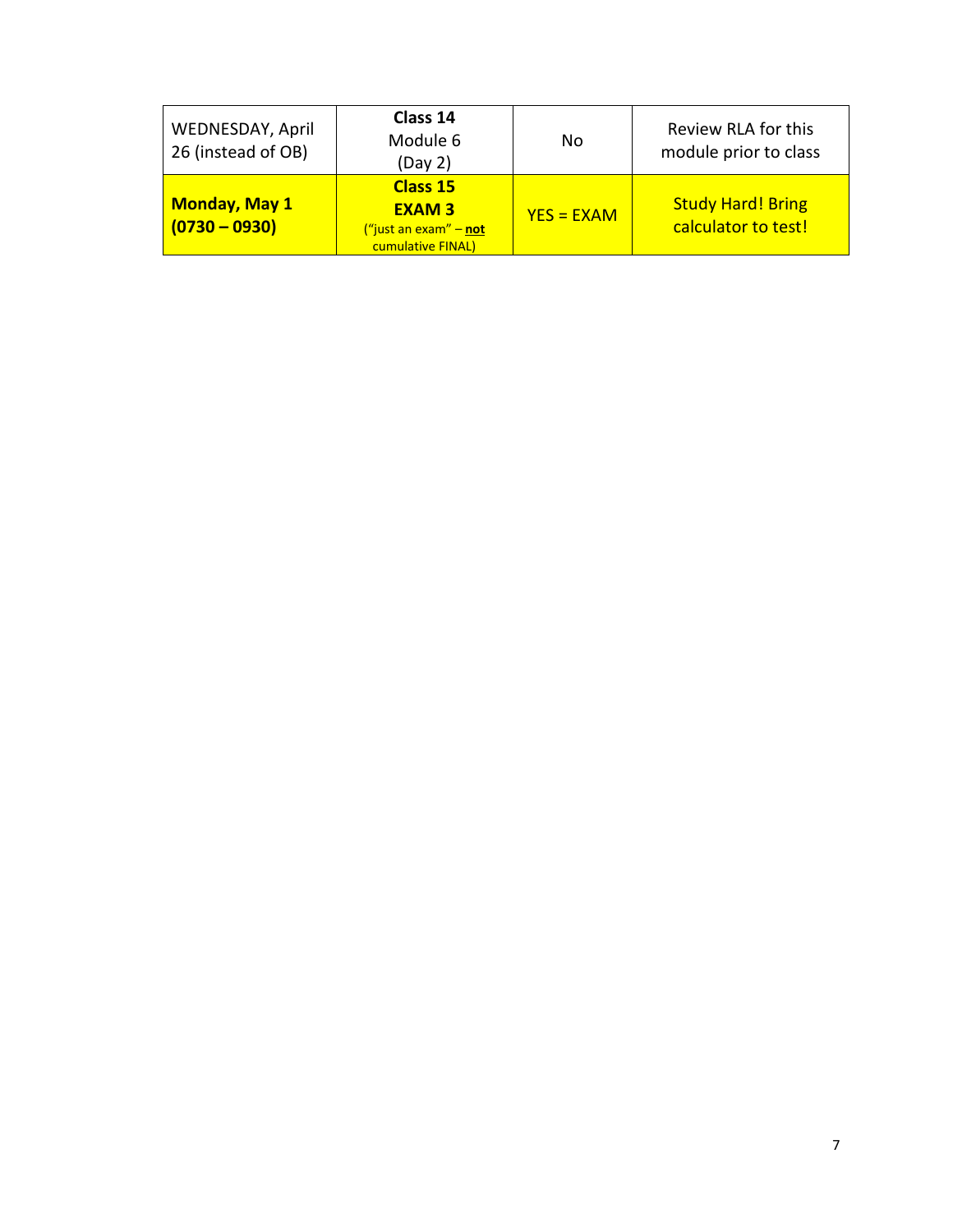#### **Additional Theory Topics:**

These topics will be incorporated into the readings, video's, and case studies:

Family Dynamics Social/Cultural Parenting Styles Health Promotion Age Specific Issues Nutrition by age Basic Growth and Development Environmental and Community Issues **Obesity** Lead Poisoning Poverty Pediatric Emergencies

#### **LEARNING STRATEGIES**

Team-Based Learning (TBL), reading/viewing content, quizzes (individual and group), minilecture, discussion/discussion board, case studies, course-related online learning, exams (individual and group), games, audiovisual and one-on-one assistance as needed.

#### **1. TEAM-BASED LEARNING** [\(www.teambasedlearning.org\)](http://www.teambasedlearning.org/)

This is an interactive instructional strategy that aims to help develop workplace skills for the nurse. It is implemented in a way that holds team members accountable for using the assigned course content to make decisions that will be reported publically and subject to cross-team discussion/critique. You will be assigned to a team with approximately 5-6 members. Teams will be formed during the first week of the term. You will sit with your team during ALL classroom sessions. This is to simulate the work you will do in teams when you are in the workforce.

**Phase 1 – Preparation:** You will complete **specified reading assignments & learning activities** PRIOR TO each module (see syllabus and Canvas for details)**.**

**Phase 2 – Readiness Assurance Test:** At the first class meeting of each module, you will be given a **Readiness Assurance Test** (RAT). The RAT test (10 multiple-choice questions) measures your comprehension of the assigned pre-class activities, and helps you learn the material needed to begin problem solving in phase 3. Once the test period is over, I will give a short mini-lecture to clarify concepts that are not well understood as evidenced by the individual test scores. The purpose of phase 2 is to ensure that you and your teammates have sufficient foundational knowledge to begin learning how to apply and use the course concepts in phase 3. **RATs are closed book and based on the assigned readings/activities. There are no make-ups for a missed iRAT/tRAT!!**

• **Individual RAT (iRAT)** – You individually complete a 10 question multiple-choice test based on the readings and preparation for the module. 10 minutes.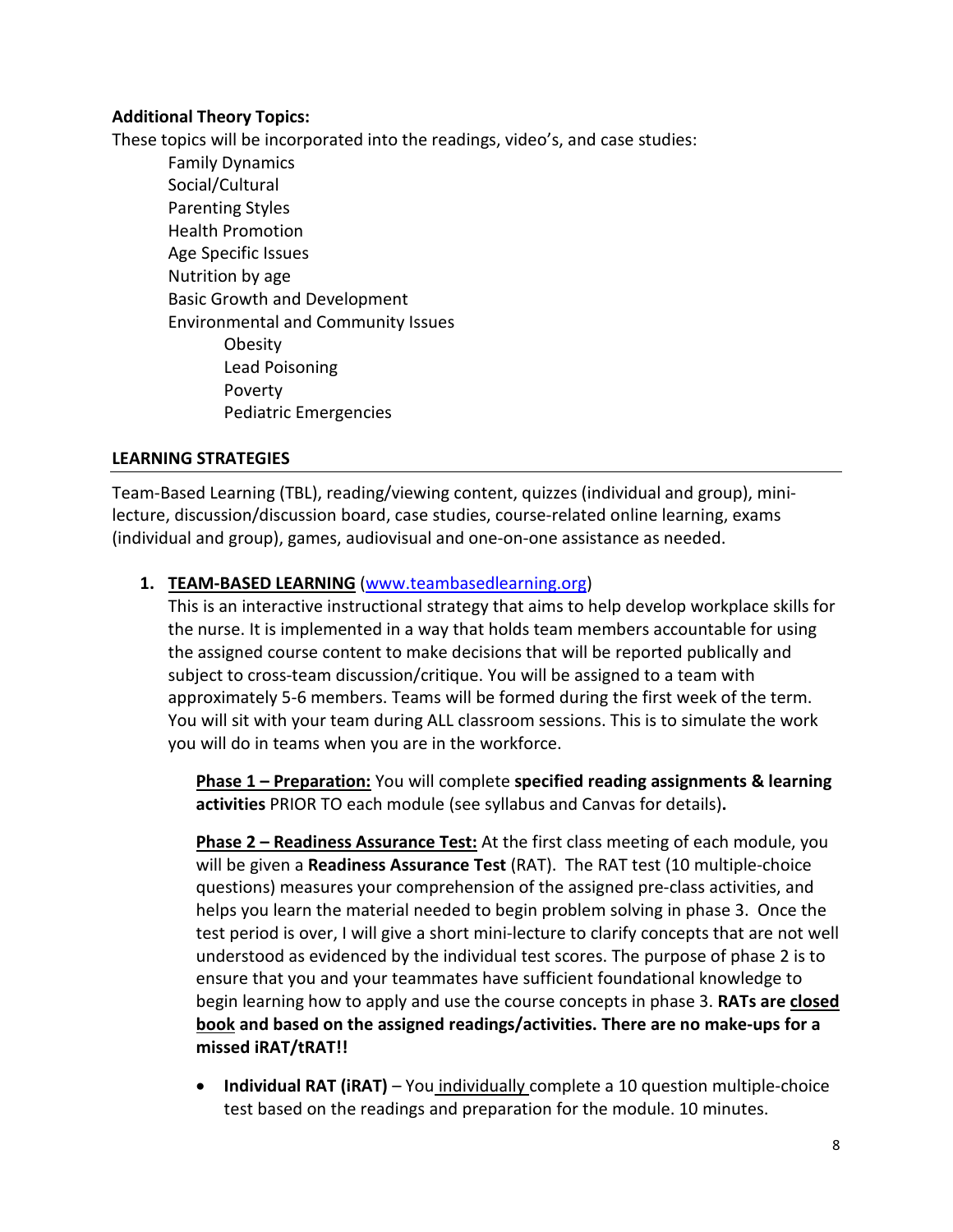- **Team RAT (tRAT)** Following the iRAT, the same multiple-choice test is re-taken as a team. These tests use a "scratch and win" type answer cards known as a "scratcher". You negotiate with your teammates, and then scratch off the opaque coating hoping to reveal a star that indicates a correct answer. Your team is awarded 4 points if you uncover the correct answer on the first scratch, 2 points for a second scratch, and 1 point for a third scratch.
- **Appeals Process** Once your team has completed the team test, your team has the opportunity to fill out an appeals form. The purpose of the appeals process is to allow your team to identify questions where you disagree with the question key or question wording or ambiguous information in the readings. Instructors will review the appeals outside of class time and report the outcome of your team appeal at the next class meeting. Only teams are allowed to appeal questions (no individual appeals). Only teams who appeal will gain extra points if granted.
- **Feedback and Mini-lecture** Following the RATs and Appeal Process, the professor provides a short clarifying lecture on any difficult or troublesome concepts.

**Phase 3 - In-Class Activities:** This is the heart and soul of TBL! You and your team will use the foundational knowledge, acquired in the first two phases to make decisions that will be reported publically and subject to cross-team discussion/critique. A variety of methods will be used to report your team's decision at the end of each activity. These are non-graded, "low-stakes" activities, however an overall class tally will be maintained to determine a "winning" team at the end of the semester!

#### **2. INCLASS STUDENT LEARNING ACTIVITIES**

Individual study for each unique module *should be focused on reviewing materials to meet the Student Learning Outcomes as well as understanding the glossary terms for each topic*. Unless you have unlimited time, do not read all parts of the assigned reading. Start at the introduction – always review A&P, pediatric differences and assessment. These are foundational to your understanding of the topics your team will discuss in class! Use the text to supplement your learning of topics that are unfamiliar or need more in-depth investigation. Other study materials provided:

- **•** YouTube
- **Podcasts**
- **Medscape**
- **Netflix movies**
- **Modules by various state and private agencies**
- Case studies/questions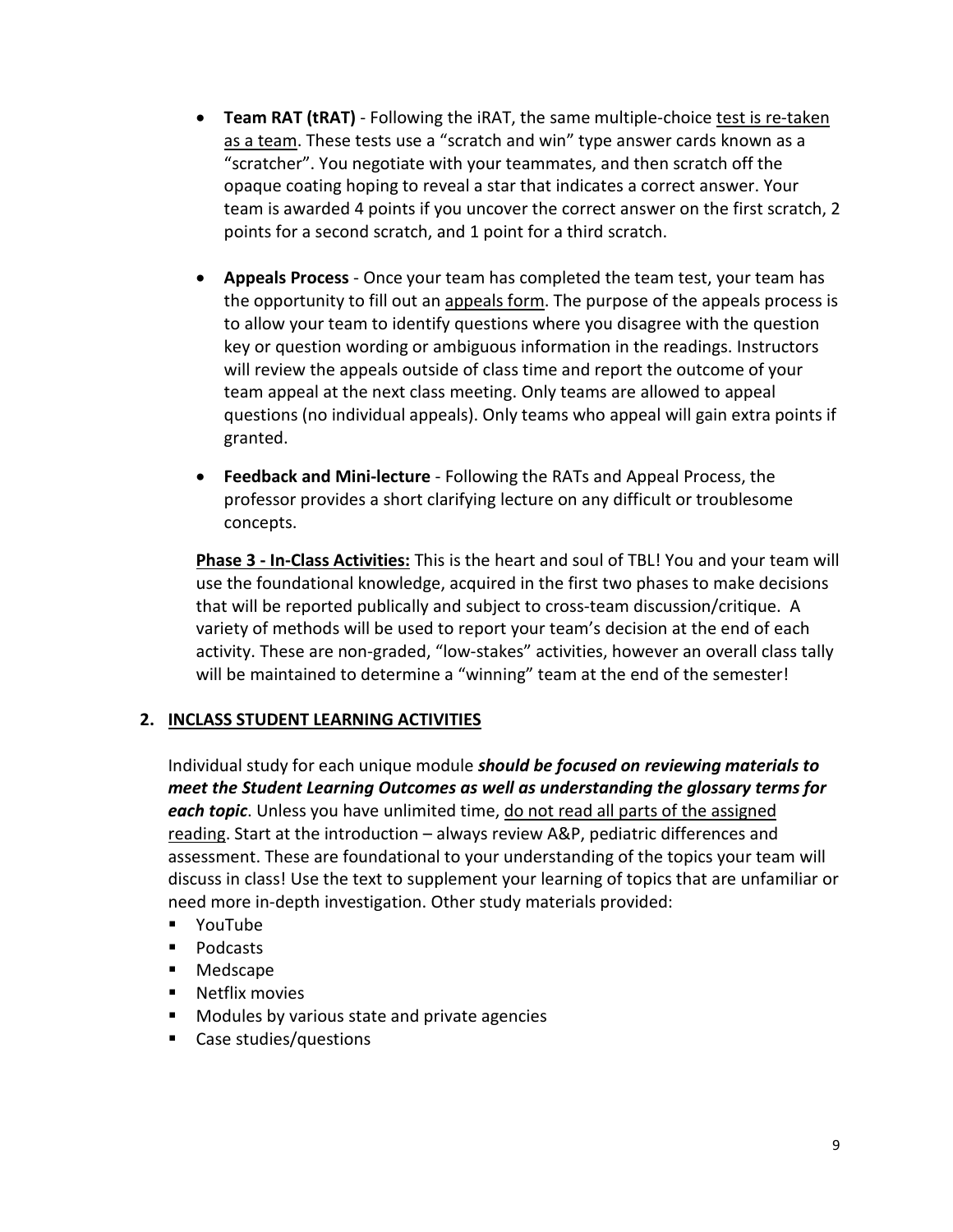#### **ATTENDANCE AND PARTICIPATION**

Regular and punctual attendance at all classes is considered essential to optimum academic achievement. If the student is absent from more than 10 percent of class meetings, the faculty member has the option of filing a written report which may result in de-enrollment. If the absences exceed 20 percent, the student may be de-enrolled without notice. If the date of deenrollment is past the last date to withdraw from a class, the student will be assigned a grade of W or WF consistent with university policy in the grading section of the catalog. See Academic [Policies](http://www.pointloma.edu/experience/academics/catalogs/undergraduate-catalog/point-loma-education/academic-policies) in the undergrad student catalog.

#### **INCOMPLETE AND LATE ASSIGNMENTS**

All assignments are to be submitted as specified by the syllabus, including assignments posted in Canvas. Life happens. If it does, please communicate with me early and often!! You must be PROACTIVE. Assignments that are turned in late without prior communication OR approval from faculty will have a full 10% deducted from the possible point total for each day (0-24 hours) late. All assignments are to be submitted as specified by faculty (via email or paper copy), including assignments completed in Eclass. Assignments turned in without a name will not be graded.

### **ACADEMIC DISHONESTY**

Students should demonstrate academic honesty by doing original work and by giving appropriate credit to the ideas of others. As explained in the university catalog, academic dishonesty is the act of presenting information, ideas, and/or concepts as one's own when in reality they are the results of another person's creativity and effort. Violations of university academic honesty include cheating, plagiarism, falsification, aiding the academic dishonesty of others, or malicious misuse of university resources. A faculty member who believes a situation involving academic dishonesty has been detected may assign a failing grade for a) that particular assignment or examination, and/or b) the course following the procedure in the university catalog. Students may appeal also using the procedure in the university catalog. See **Academic Policies** for further information.

### **ACADEMIC ACCOMMODATIONS**

If you have a diagnosed disability, please contact PLNU's Disability Resource Center (DRC) within the first two weeks of class to demonstrate need and to register for accommodation by phone at 619-849-2486 or by e-mail at [DRC@pointloma.edu.](mailto:DRC@pointloma.edu) See [Disability Resource Center](http://www.pointloma.edu/experience/offices/administrative-offices/academic-advising-office/disability-resource-center) for additional information. If you have a need for accommodations, please make an appointment with me to determine how to meet course requirements!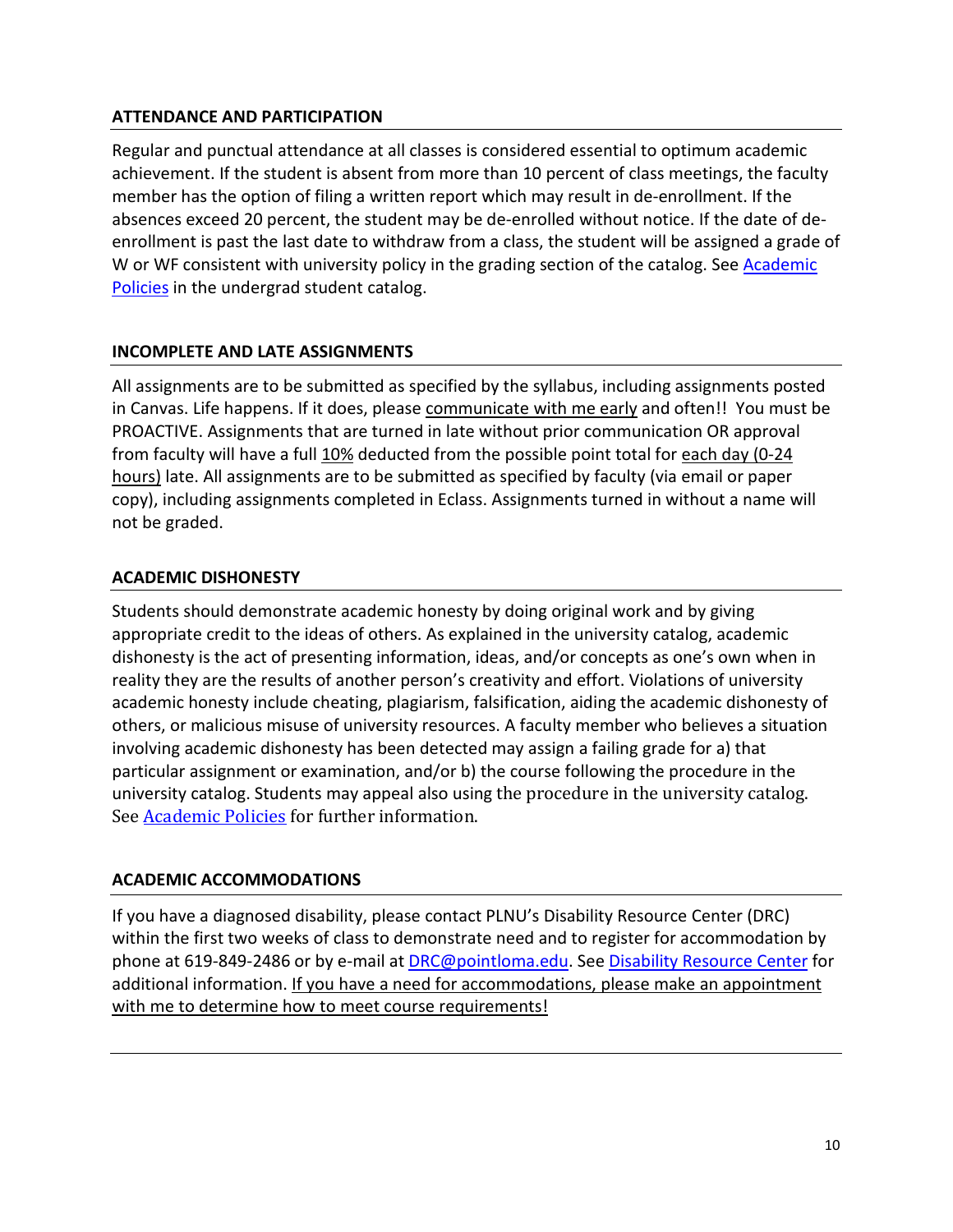#### **FERPA POLICY**

In compliance with federal law, neither PLNU student ID nor social security number should be used in publicly posted grades or returned sets of assignments without student written permission. This class will meet the federal requirements by (Note: each faculty member should choose one strategy to use: distributing all grades and papers individually; requesting and filing written student permission; or assigning each student a unique class ID number not identifiable on the alphabetic roster.). Also in compliance with FERPA, you will be the only person given information about your progress in this class unless you have designated others to receive it in the "Information Release" section of the student portal. See [Policy Statements](http://www.pointloma.edu/experience/academics/catalogs/undergraduate-catalog/policy-statements) in the undergrad student catalog.

#### **PLNU COPYRIGHT POLICY**

Point Loma Nazarene University, as a non-profit educational institution, is entitled by law to use materials protected by the US Copyright Act for classroom education. Any use of those materials outside the class may violate the law.

#### **EXAMINATION POLICY**

Examinations may be deferred due only to "illness or because of other equally valid conditions over which the student has no control". Extenuating circumstances will be determined by the faculty of record.

Successful completion of this class requires taking the **FINAL** examination **on its scheduled day**. The final examination schedule is posted on the [Class Schedules](http://www.pointloma.edu/experience/academics/class-schedules) site. No requests for early examinations or alternative days will be approved.

#### **PROFESSIONAL STANDARDS**

Students are required to adhere to professional standards while students at PLNU. The School of Nursing has developed these standards to provide clarification of expected professional behaviors.

- 1. Present yourself professionally in interactions with all persons
- 2. Behave in an honest and ethical manner
- 3. Utilize respectful communication
- 4. Being proactive rather than reactive
- 5. Be accountable for your behavior and actions
- 6. Be prepared and punctual

**Use of Technology:** Point Loma Nazarene University encourages the use of technology for learning, communication, and collaboration. The use of laptops, cell phones and other electronic devices in the classroom is at the discretion of the professor. It is considered unprofessional and discourteous to use any device during class time for reasons other than course related purposes. Cell phones should be kept on vibrate or silent during class time unless arrangements have previously been made with the professor.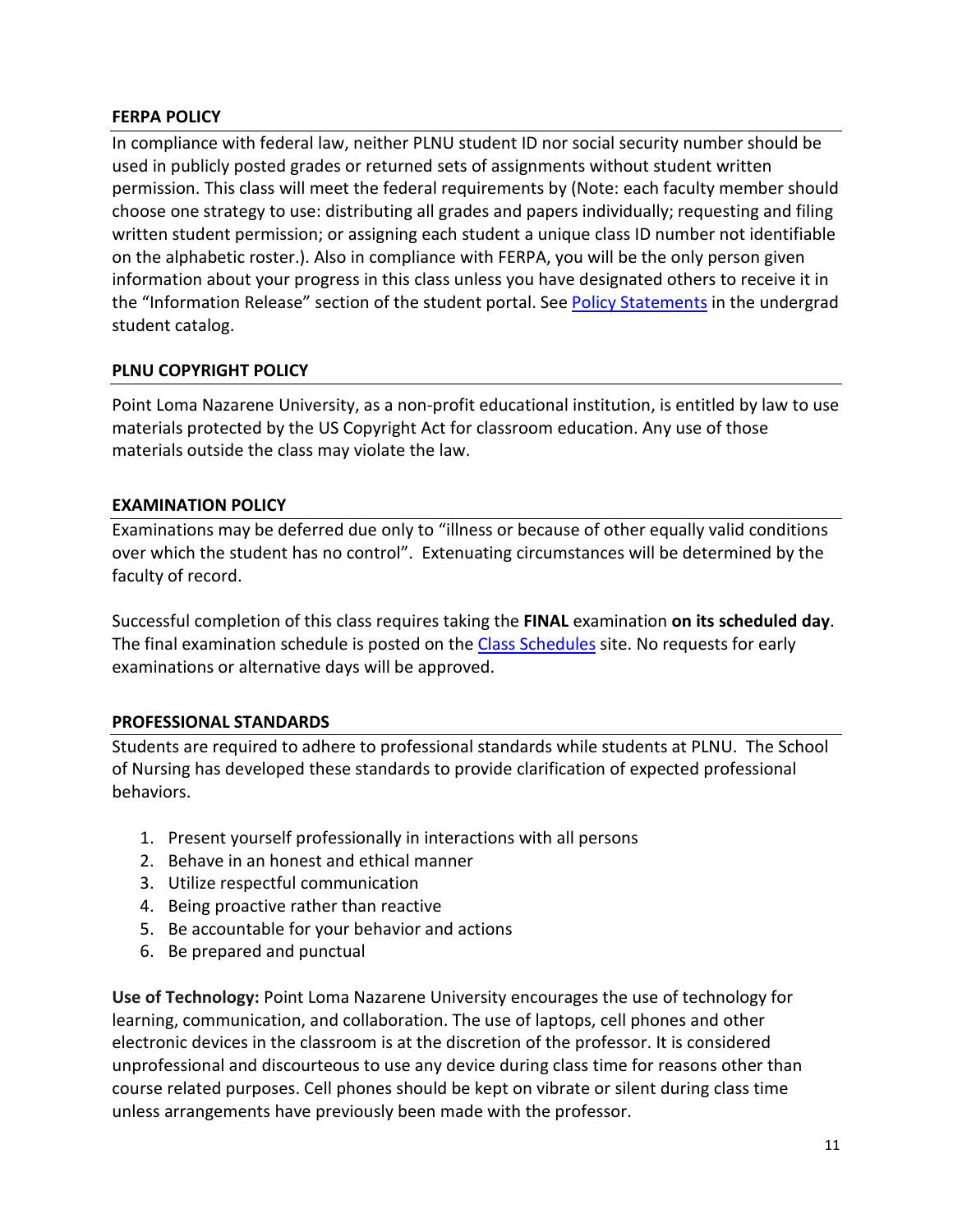**Social Media:** Social networking sites are a great way to connect with many others. All students are advised to employ professional standards on these sites; stay positive, never criticize, condemn or complain. A general rule to follow: if what you have posted does not enhance your professional image then it probably needs to be reviewed.

**Academic Honesty:** Plagiarism or cheating in **any** nursing or non-nursing class as a pre-nursing or nursing major will have consequences within the School of Nursing. Disciplinary action will be at the discretion of the instructor, the guidance of the Dean of the School of Nursing, and SON handbook and may include assignment/class failure, as well as possible dismissal from the program.

#### **GRADING POLICIES**

• **Grading Scale** to be used for all exams and final course grades:

| 93-100% = A      |                                                                     |
|------------------|---------------------------------------------------------------------|
| $90 - 92\% = A$  |                                                                     |
| $87 - 89\% = B+$ |                                                                     |
| $84 - 86\% = B$  |                                                                     |
| $81 - 83\% = B$  |                                                                     |
| 78–80% = C+      |                                                                     |
|                  | $75 - 77\%$ = C Must have minimum of 75% to progress in the program |
| $73 - 74\% = C$  |                                                                     |
| $71 - 72\% = D+$ |                                                                     |
| 68–70% = D       |                                                                     |
| Below $68\% = F$ |                                                                     |

- The Professor of Record has the authority to determine the schedule and re-scheduling of examinations
- All assigned course work must be completed and turned in regardless of grade earned to receive a final course grade.
- In order to receive a passing grade in the course, the student must achieve a cumulative average of 75% on tests and quizzes. Per School of Nursing policy, grades/points will not be rounded. For example: 80.5% does not round to 81% resulting in a grade of C+ instead of a B-. A grade of less than a "C" (Below 75%) prohibits the student from continuing in the nursing program until the course is repeated with a satisfactory grade  $of > C$ .
- A grade of at least a "C" in each nursing theory, prerequisite, and/or co requisite course is required in order to progress to the next course or level. The nursing theory and related clinical courses must be taken concurrently and the student must receive a passing grade of "Credit" in the clinical course in order to progress to the next course or level.
- Throughout the curriculum (whether pre-nursing or nursing) students may repeat one pre-requisite or nursing course. With the need for a second repeat of any pre-requisite or nursing course the student will be dismissed from the nursing program.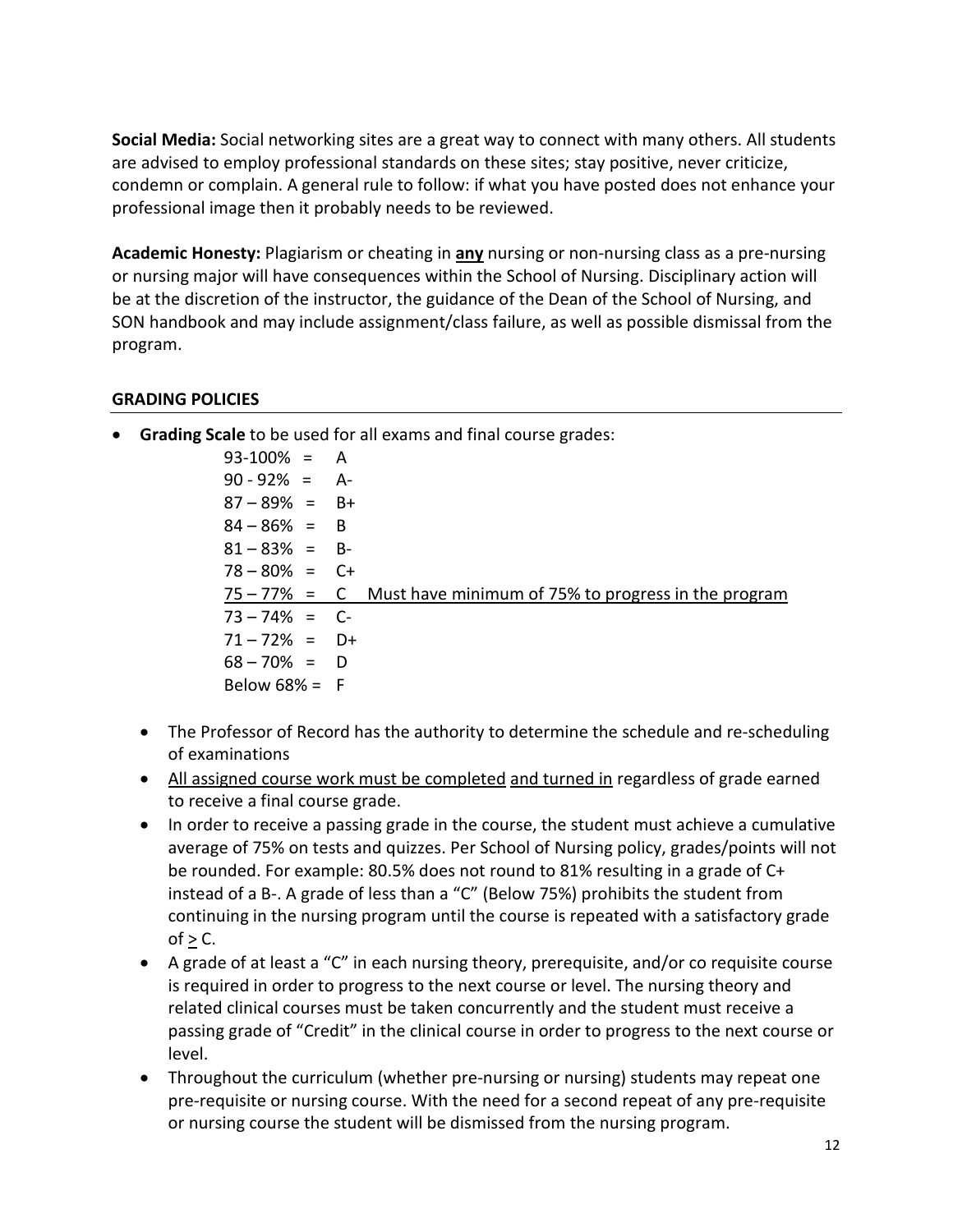- Assignments and required documentation are due at the beginning of class on the date due. A full 10% will be deducted for each day (0-24 hours) late if not previously discussed with professor.
- Check your PLNU email frequently (daily)
- Communicate with me regularly about your progress/concerns/anything inform me of problems or issues before things are due (when possible) – this makes it much easier for me to grant grace.
- Proactively communicate any absence with me or your clinical professor directly (via email, phone call or text) so that you honor the classroom and clinical community that we are striving to develop. Lack of communication about absences will result in a zero on any iRAT/tRAT. It probably will also be reflected in your peer evaluation score.
- Unless otherwise specified, ALL assignments for this course are to be submitted via Canvas for NSG310. Assignments that are expected to be submitted on Canvas that are emailed to the professor will not be accepted and will not be considered "turned- in" without prior communication from the professor.
- There are NO MAKE-UPS for missed iRAT/tRATs. The lowest iRAT/tRAT score will be dropped prior to calculation of the final course grade.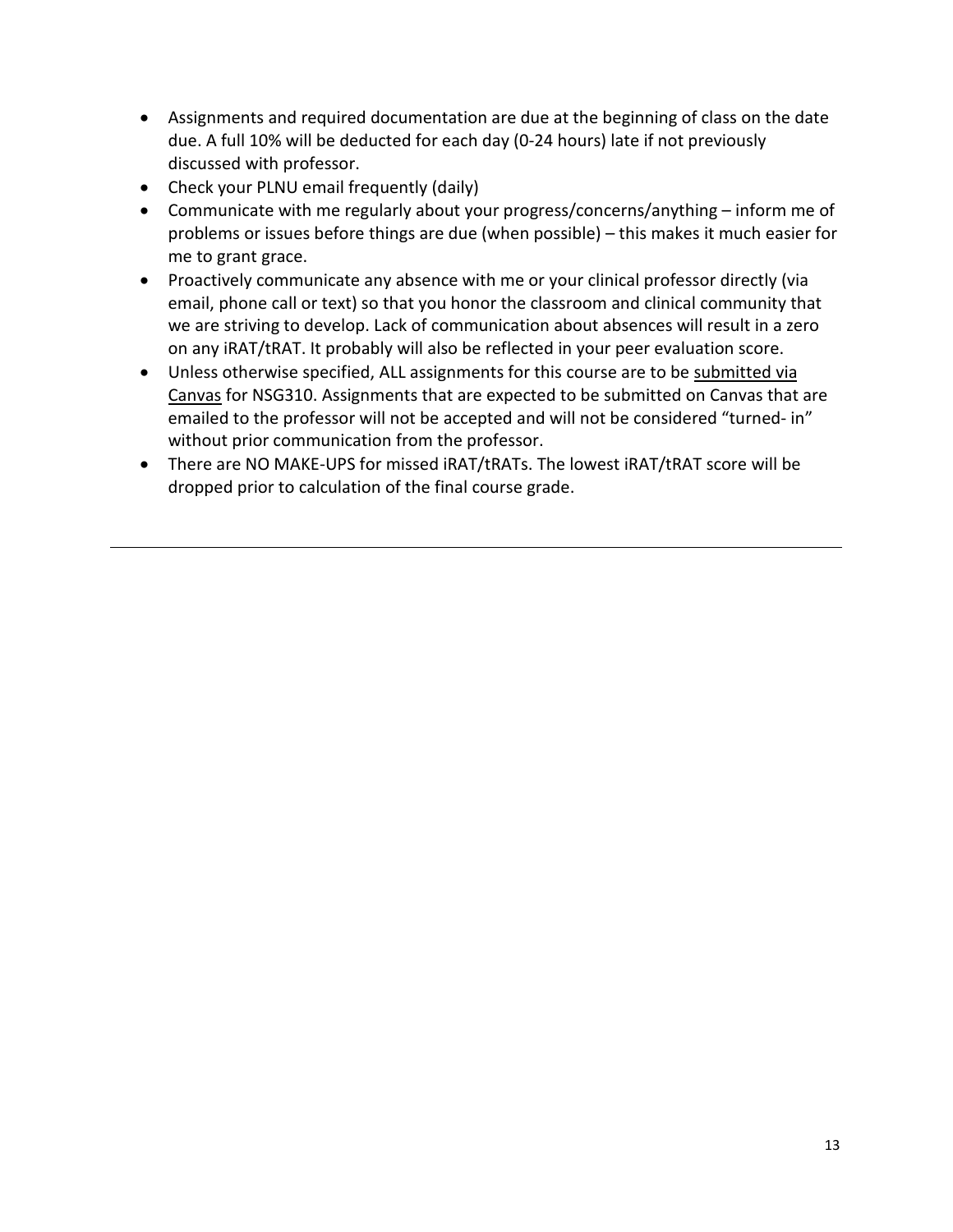#### **METHODS OF ASSESSMENT & EVALUATION**

|                       | <b>Team-Based Learning</b>                                                                                                                                                                          | Number/Points                                    | <b>Total</b> |
|-----------------------|-----------------------------------------------------------------------------------------------------------------------------------------------------------------------------------------------------|--------------------------------------------------|--------------|
|                       | <b>Individual Readiness Assessment Test</b><br>(iRAT)                                                                                                                                               | 5 @ 10 points each                               | 50           |
|                       | <b>Team Readiness Assessment Test</b><br>(tRAT)                                                                                                                                                     | 5 @ 20 points each                               | 100          |
|                       | <b>TBL Testing Score Total</b>                                                                                                                                                                      |                                                  | 150          |
|                       | <b>Exams/ATI Testing</b>                                                                                                                                                                            | Number/Points                                    |              |
|                       | <b>Pre-Clinical Medication Quiz</b>                                                                                                                                                                 | $1@40$ points                                    | 40           |
|                       | <b>3 Exams (No Cumulative Final)</b>                                                                                                                                                                | 3 @ 100 points each                              | 300          |
| <b>Testing Grades</b> | <b>ATI Proctored Exam</b><br>20 pts for Level 2 proficiency and above<br>10 pts for Level 1 proficiency (expected)<br>0 pts for less than Level 1                                                   | Minimum expected level<br>is Proficiency Level 1 | 10           |
|                       | (2) ATI non-proctored exams by<br>deadlines listed on calendar<br>*Missed deadline for submission will result in 1 point<br>deduction from Final Proctored points for each day/partial day<br>late. | *Required to obtain<br>testing extra credit      | N/A          |
|                       | <b>*TESTING EXTRA CREDIT: ATI focused</b><br>review (up to 5 hours total) - based on<br>practice exam performance.                                                                                  | 2pts/hr                                          | $*(10)$      |
|                       |                                                                                                                                                                                                     |                                                  |              |
|                       | * Exam Total                                                                                                                                                                                        |                                                  | 350          |
|                       | <b>OVERALL TESTING TOTAL</b>                                                                                                                                                                        |                                                  | 500          |
|                       | <b>Assignments</b>                                                                                                                                                                                  |                                                  |              |
|                       | <b>Developmental Paper Pieces:</b>                                                                                                                                                                  | 1 assessment $@$ 20                              |              |
|                       | 1) Developmental Assessment                                                                                                                                                                         | Points                                           | 30           |
|                       | 2) Peer-Reviewed Draft 3) Developmental<br>Paper (see below) 5) Developmental Project &<br>Write-U[                                                                                                 | 1 draft @ 10 points                              |              |
|                       | Developmental Paper                                                                                                                                                                                 | $1@50$ points                                    | 50           |
| des                   | Developmental Teaching Project                                                                                                                                                                      | 1 @ 25 points                                    | 25           |
|                       | Oral Case Study                                                                                                                                                                                     | 1 @ 15 points                                    | 15           |
|                       | NIP-IT Certificate                                                                                                                                                                                  | $1@15$ points                                    | 15           |
|                       | Graded Concept Map #3                                                                                                                                                                               | $1@15$ points                                    | 15           |
|                       | <b>DDSTII</b>                                                                                                                                                                                       | $1@15$ points                                    | 15           |
| Non-Testing Gra       | Wearing Professional Dress (2 days<br>during semester)                                                                                                                                              | 2 $@$ 5 points each                              | 10           |
|                       | <b>Final Peer Evaluation</b><br>(If mid-term eval not completed, your score will be reduced<br>by 10 points)                                                                                        | 1 @ 50 points                                    | 50           |
|                       | Live Text - BSN Growth Portfolio                                                                                                                                                                    | 15                                               | 15           |
|                       | <b>OVERALL ASSIGNMENT TOTAL</b><br><b>OVERALL COURSE</b>                                                                                                                                            |                                                  | 240<br>740   |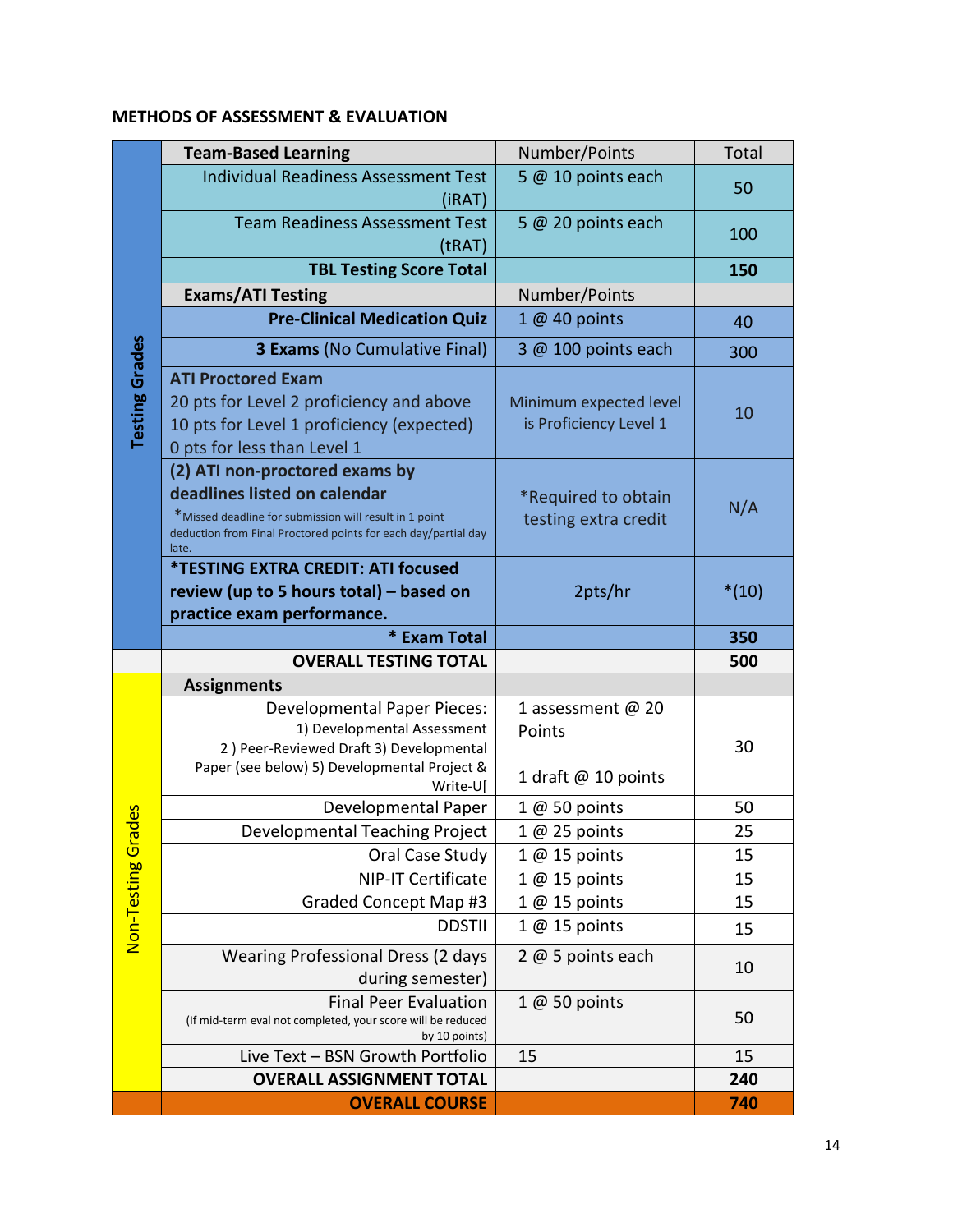#### **Overall Course Grade Calculation**

| $93 - 100\% = A$<br>740<br>688<br>687<br>$90 - 92\% = A$<br>666<br>$87 - 89\% = B +$<br>644<br>665<br>622<br>643<br>$84 - 86\% = B$<br>599<br>621<br>$81 - 83\% = B$<br>577<br>598<br>$78 - 80\% = C +$<br>576<br>555<br>$75 - 77\% = C$<br>$73 - 74\% = C$<br>540<br>554<br>525<br>539<br>$71 - 72\% = D+$<br>503<br>524<br>$68 - 70\% = D$<br>503<br>Below $68\%$ = F<br>$\,<\,$ |  |  |
|------------------------------------------------------------------------------------------------------------------------------------------------------------------------------------------------------------------------------------------------------------------------------------------------------------------------------------------------------------------------------------|--|--|
|                                                                                                                                                                                                                                                                                                                                                                                    |  |  |
|                                                                                                                                                                                                                                                                                                                                                                                    |  |  |
|                                                                                                                                                                                                                                                                                                                                                                                    |  |  |
|                                                                                                                                                                                                                                                                                                                                                                                    |  |  |
|                                                                                                                                                                                                                                                                                                                                                                                    |  |  |
|                                                                                                                                                                                                                                                                                                                                                                                    |  |  |
|                                                                                                                                                                                                                                                                                                                                                                                    |  |  |
|                                                                                                                                                                                                                                                                                                                                                                                    |  |  |
|                                                                                                                                                                                                                                                                                                                                                                                    |  |  |
|                                                                                                                                                                                                                                                                                                                                                                                    |  |  |
|                                                                                                                                                                                                                                                                                                                                                                                    |  |  |

#### **Testing Only Grade Calculation**

| $93 - 100\% = A$  | 465 |       | 500 |
|-------------------|-----|-------|-----|
| $90 - 92\% = A$   | 450 |       | 464 |
| $87 - 89\% = B +$ | 435 |       | 449 |
| $84 - 86\% = B$   | 420 |       | 434 |
| $81 - 83\% = B$   | 405 |       | 419 |
| $78 - 80\% = C +$ | 390 |       | 404 |
| $75 - 77\% = C$   | 375 |       | 389 |
| $73 - 74\% = C$   | 365 |       | 374 |
| $71 - 72\% = D+$  | 355 |       | 364 |
| $68 - 70\% = D$   | 340 |       | 354 |
| Below $68\%$ = F  |     | $\lt$ | 340 |

#### **REQUIRED TEXTS & RECOMMENDED STUDY RESOURCES**

#### **Required:**

- American Psychological Association (2009). *Publication manual of the American Psychological Association* (6th ed.). Washington D.C. ISBN-13: 978-1-4338-0561- 5
- Ball, J., Bindler, R. & Cowen, K. (2011). Principles of pediatric nursing: Caring for children (5th ed.). Upper Saddle River, NJ: Pearson. ISBN – 13: 978-0-13-211175-1

Current School of Nursing Student Handbook. See SON Resource Page in Canvas for 2016-2017.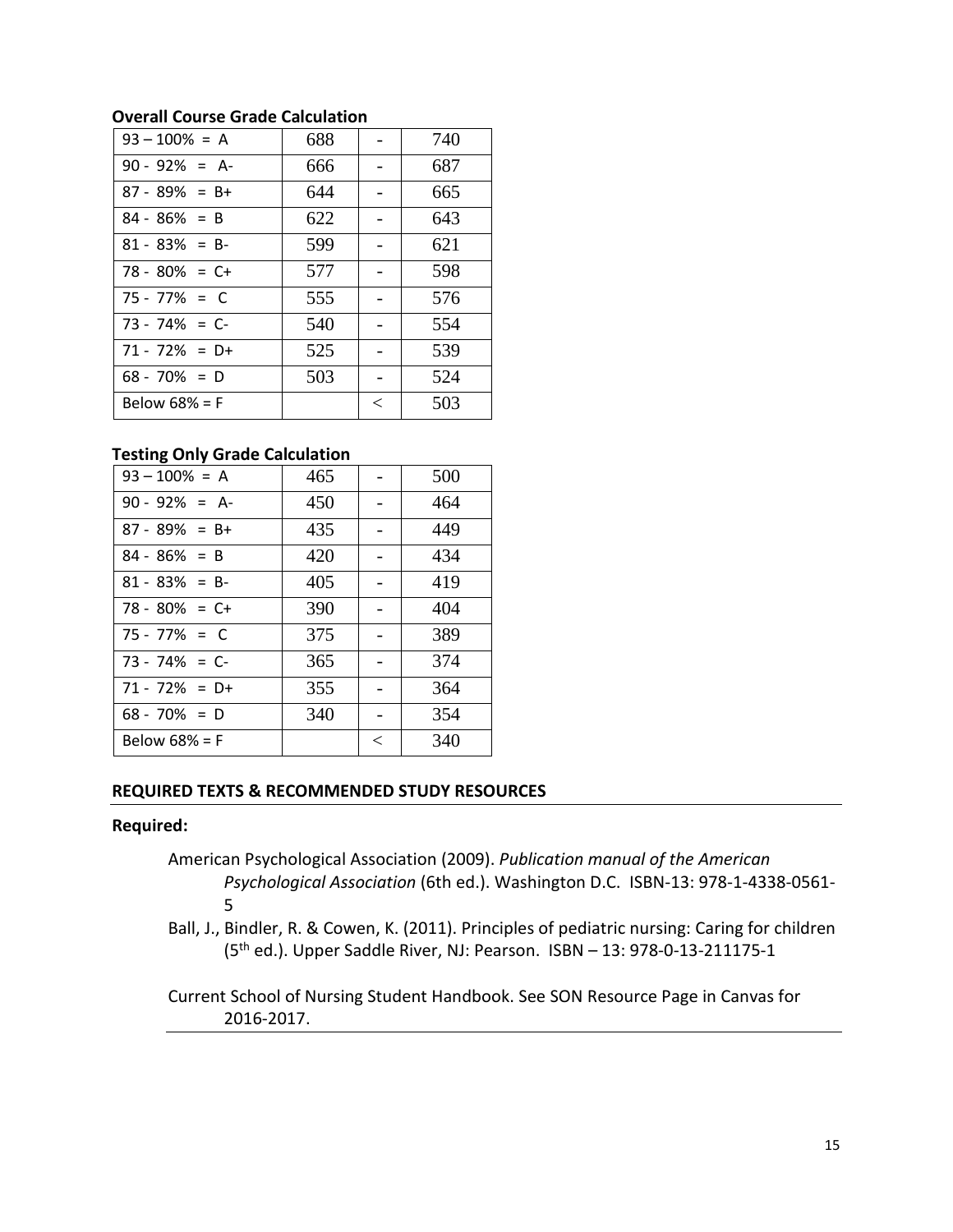#### **PORTFOLIO REQUIREMENT**

At the conclusion of each course, students are required to complete/update their LiveText® portfolio including self-evaluation of outcomes using the BSN Growth Portfolio template. The portfolio provides evidence supporting professional development and attainment of PLNU SON BSN graduate outcomes. For this course, evidence of the following assignment(s) are **required** to be submitted in LiveText:

- Developmental Paper
- Developmental Project (or evidence of project + write-uo)
- All Reflective Journals

Students are strongly encouraged to submit additional coursework into LiveText® to demonstrate personal and professional growth.

- Concept Map
- Oral Case Study

#### **LEADERSHIP REQUIREMENT**

Attendance of at least one SON meeting is required on an annual basis for each student. It is recommended that students attend this meeting during the Adult Health III semester; however, any meeting during the year is sufficient. Sign up is required for attendance. See SON Assistant for meeting times/dates. Proof of attending meeting must be submitted to appropriate instructor.

#### **REQUIRED LEARNING ACTIVITIES**

- 1. Medication Quiz (see NSG311 syllabus for guidelines)\*
- 2. Individual Readiness Assessment Tests (iRAT) x 5
- 3. Team Readiness Assessment Test (tRAT) x 5
- 4. Exams (3 total) NO Cumulative Final
- 5. Oral Case Presentation (completed during clinical post-conference)\*
- 6. Developmental Paper & Teaching Project\*
- 7. Denver Developmental Screening Test II Write-up\*
- 8. Graded Concept map (see syllabus for NSG311 for guidelines/rubric)\*
- 9. 2 Non-proctored and 1 Proctored ATI exams (see below)
- 10. Self/Peer Review of Team Members (three times during semester **last one graded**)

*\* completed on NSG311 clinical patients/scenario's but points granted in NSG310 grade*

#### **Pre-Clinical Medication Quiz**

All students will be required to take and pass a medication quiz prior to giving medications in clinical. The grade assigned for this quiz is based on the taker's first attempt. If student scores less than 100% on the first quiz, they are required to retake a similar quiz until a grade of 100% is achieved. See Nursing 311 syllabus for details.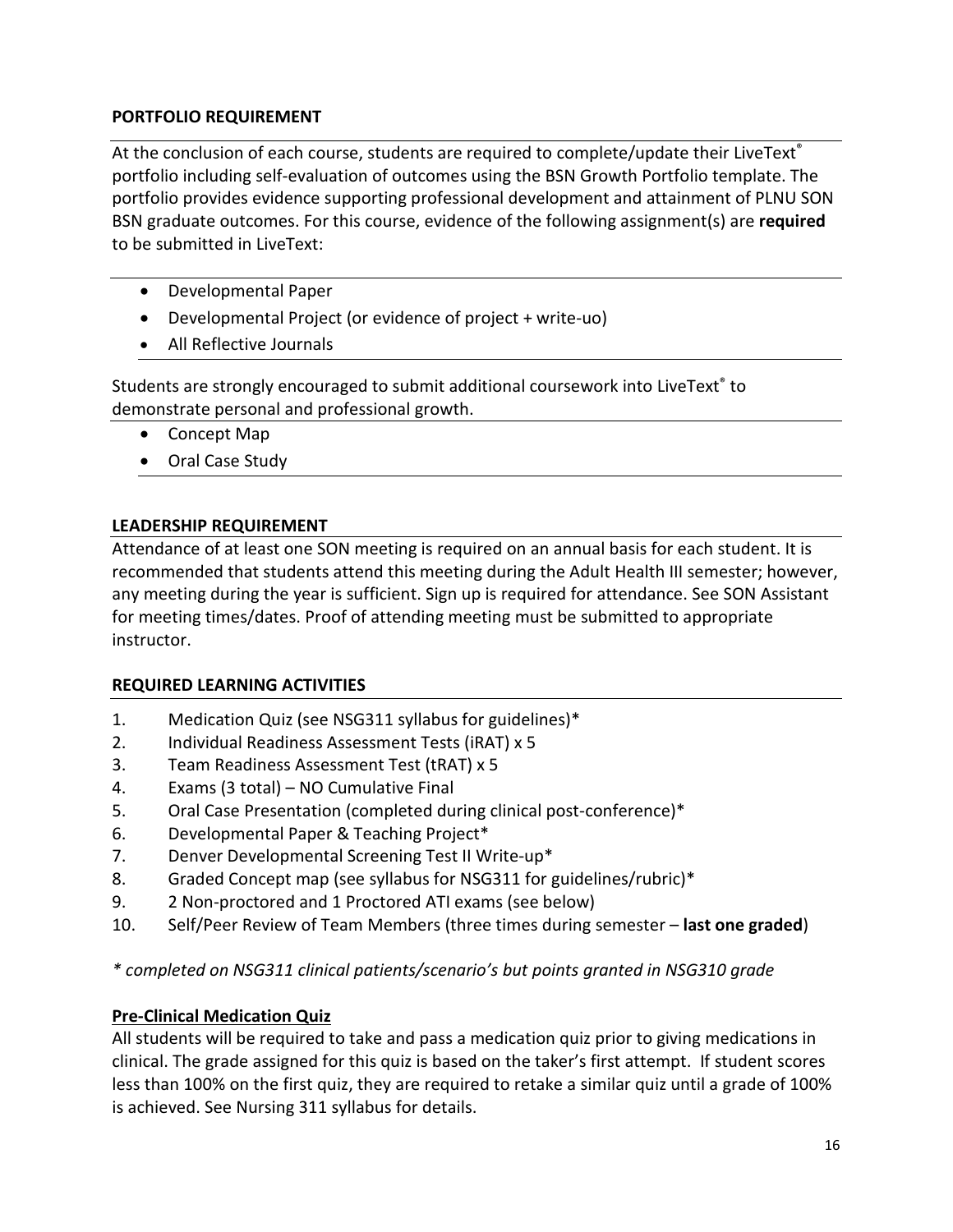#### **Assessment Technologies Institute (ATI) Testing**

ATI is a computer-based testing program used by the School of Nursing to help prepare students for the NCLEX examination. ATI is most helpful when students use the program throughout the course. Codes for the non-proctored assessment can be found on Canvas. *Two non-proctored and one proctored examination must be taken.* The first non-proctored test (Practice A) will be taken approximately 1/3 of the way through the semester and the second non-proctored test (Practice B) will be taken 2/3 of the way through the semester (refer to course calendar for specific dates). The final proctored examination will be taken near the end of the semester.

#### **ATI Focused Review Hours:**

Students that have taken the non-proctored ATI exam will be able to generate a list of topics in the ATI system; this is called the Focused Review. For each hour the student reviews these topics in ATI, 2 points per full hour will be awarded. The maximum number of points granted for Focused Review hours is 10 (5 hours). These points will be added to your final **testing** points as extra credit. **Prior to the proctored exam**, the student will be responsible for posting an **ATI Transcript** with these exams and focused-review recorded in Canvas. Points for ATI practice, remediation and proctored exams will be awarded based on the transcript printed from ATI. No partial credit will be granted, e.g. 40 minutes of remediation does not round up to 1 hour. *CREDIT WILL ONLY BE GIVEN IF THE STUDENT POSTS AN ATI-GENERATED .PDF TRANSCRIPT. SCREEN SHOTS AND OTHER FORMS OF EVIDENCE WILL NOT BE ACCEPTED!*

#### **Exam Format – Group Testing**

Students learn best with immediate feedback after a test or exam. Major exams will be given during the first hour of class (0735 – 0835) and will be 50 questions in length and consist of multiple choice, math and essay questions. Students will have a short break after completion of the exam and then return at an assigned time in their pre-assigned team to complete a single group exam. You will work in your teams to complete the exam in a short amount of time (usually 20 minutes). Each team will complete a single Scantron® form to be turned in prior to exam review. Once Scantron® forms are turned in answers to the exam will be reviewed. The entire class period (including the break) is considered part of the testing process, therefore cell phones, notes, and backpacks will need to stay untouched during the entire class time in order to protect the integrity of the test.

#### *The overall exam score will be calculated as follows:*

Your (individual score x .85) + (group exam score x .15) = combined score (total number of points on the exam).

If you happen to perform better than your group and your individual exam score is greater than your combined score, the higher score will be awarded as your grade. Students requiring academic accommodations who cannot make it back in time for the group exam will be given the same group test points as their team. Students who miss the scheduled exam due to an excused absence will also be granted the same points as their team. Students who do not have an excused absence will forfeit the group score points.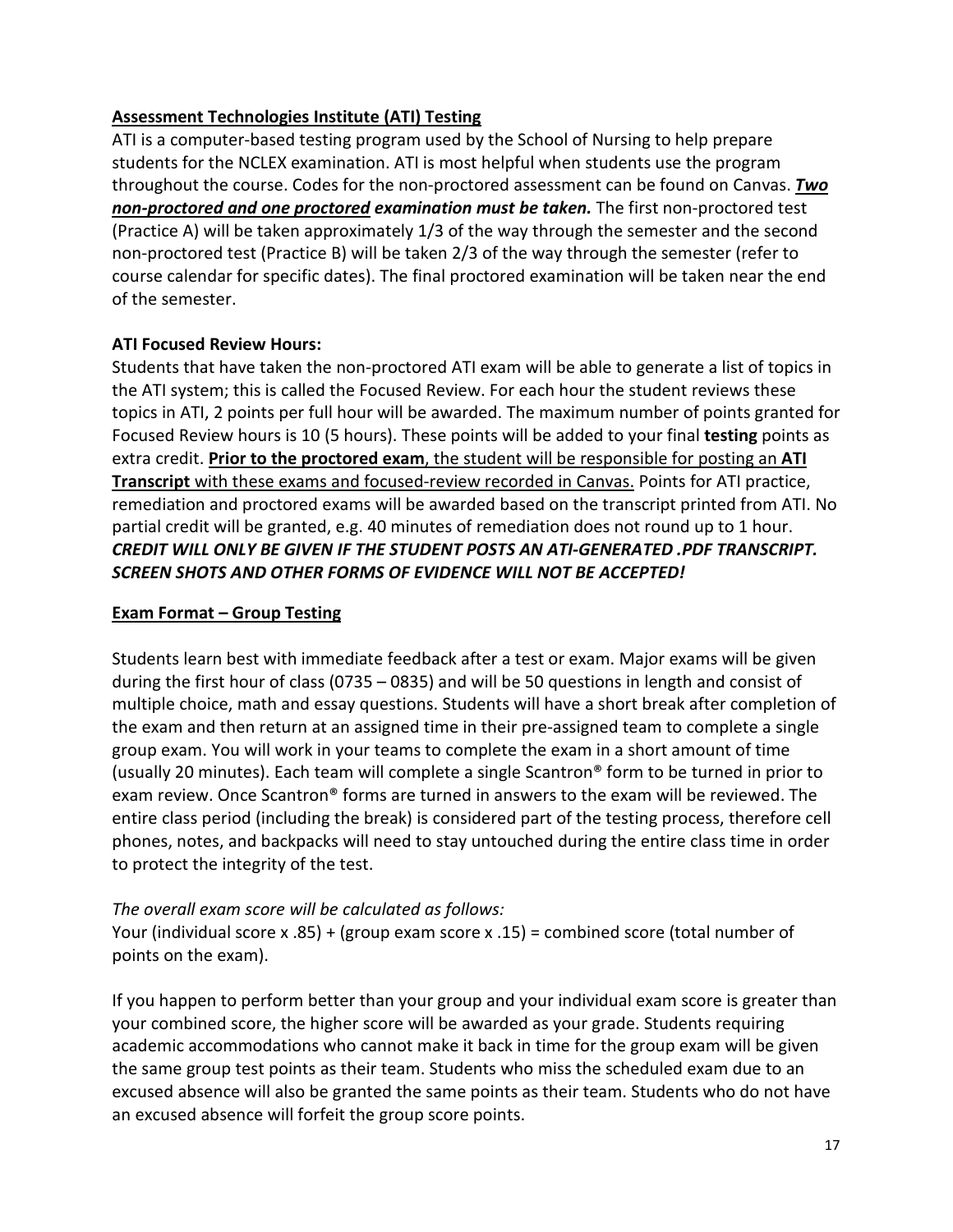## **Module 1: Respiratory & Cardiovascular Dysfunction in the Child**

#### **Respiratory: Student Learning Outcomes**

Upon completion of the class session and discussion, the student will be able to:

- 1. Identify and understand the unique differences of the pediatric respiratory system as they manifest and influence common respiratory conditions and diseases.
- 2. Analyze signs and symptoms to distinguish levels of respiratory distress in an infant/child and appropriate nursing management based on severity.
- 3. Evaluate the effectiveness of nurse-initiated interventions to treat and reduce various levels of respiratory distress: (oxygen therapy, prep for intubation, inhalers, nebulizers, positioning, ambulation)
- 4. Review basic pathophysiology including KEY signs and symptoms for the diagnoses listed below.
- 5. Apply appropriate clinical terminology to describe respiratory status and problems (see glossary)
- 6. Create and evaluate a nursing care plan to meet the needs of the child with an acute or chronic respiratory problem.

| Croup Syndromes (in general)      | <b>Bronchiolitis</b>                         |
|-----------------------------------|----------------------------------------------|
| Asthma                            | Sudden Infant Death Syndrome                 |
| <b>Cystic Fibrosis</b>            | Apnea/Acute Life Threatening Event<br>(ALTE) |
| RSV (Respiratory Syncytial Virus) |                                              |

#### Glossary:

- Adventitious sounds
- Airway resistance
- Apnea
- Croup
- Dysphagia
- Grunting
- Hypercapnia
- Hypoxia
- Perfusion
- Paradoxical breathing
- Pneumothorax
- Respiratory effort
- Retractions
- Stridor
- Tachypnea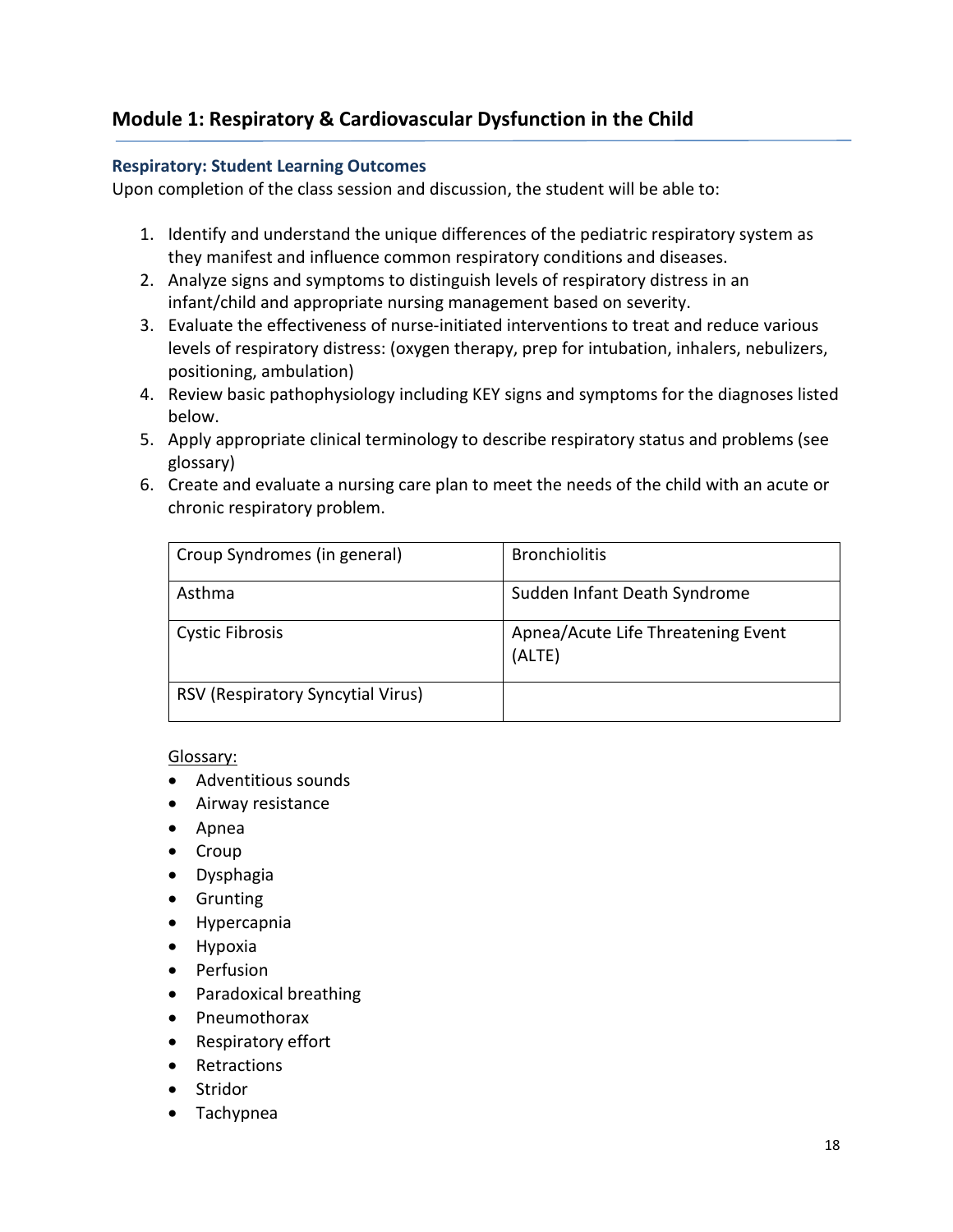- Trigger
- Tripod position

#### **RELATED LEARNING ACTIVITIES:**

Ball, Bindler & Cowen: Chapter 20 – Alterations in Respiratory Function

#### **Additional Learning Materials to be reviewed:**

**Asthma Overview – PubMed (nice illustrations!)** <http://www.ncbi.nlm.nih.gov/pubmedhealth/PMH0001985/>

**Asthma Quiz – take this and see what you already know about asthma** [http://www.emedicinehealth.com/asthma\\_quiz\\_iq/quiz.htm](http://www.emedicinehealth.com/asthma_quiz_iq/quiz.htm)

**CYSTIC FIBROSIS – Day in the life of a teenager** <http://www.youtube.com/watch?v=Dn0grhu9h4g>

**KHAN ACADEMY** – Respiratory Diseases <https://www.khanacademy.org/test-prep/NCLEX-RN/rn-respiratory-system-diseases>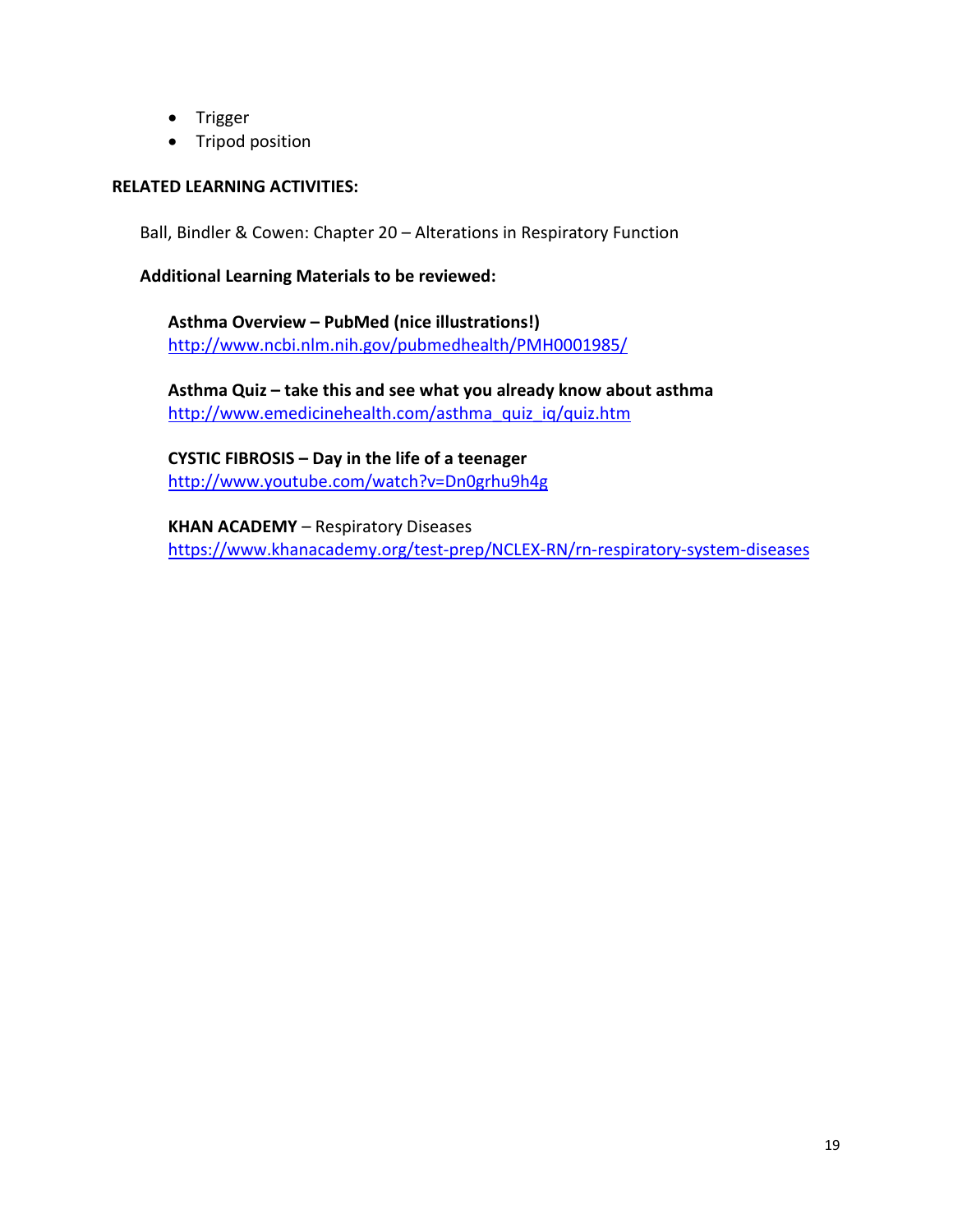## **Module 1: Respiratory & Cardiovascular Dysfunction in the Child (continued)**

#### **Cardiovascular: Student Learning Outcomes**

At the conclusion of this module students should be able to:

- 1. Describe the anatomy and physiology of the cardiovascular system, focusing on the flow of blood and the action of the heart valves.
- 2. Compare and contrast the difference between fetal circulation and infant circulation. Describe the specific changes that occur at birth and the normal timing of those changes.
- 3. Compare and contrast the pathophysiology associated with congenital defects with:
	- Cyanotic defects (often discussed as
	- Acyanotic defects
- 4. Identify and compare the pathophysiology associated with various acquired defects/diseases of the heart (Kawasaki's disease, Rheumatic Fever, Endocarditis).
- 5. Create and evaluate the effectiveness of a nursing care plan to care for a child with a congenital or acquired heart problem.
- 6. Plan the nursing care for a child with congestive heart failure
- 7. Differentiate between acquired heart disease and congenital heart defects
- 8. Describe common medications used to promote circulation and oxygenation in the child with congestive heart failure (digoxin, furosemide, thiazides, spironolactone, ACE inhibitors and beta blockers)
- 9. Briefly describe the key differences between cardiogenic shock, hypovolemic shock, and distributive (obstructive) shock.
- 10. Recognize the specific defects below including their KEY pathophysiology and treatment.

| <b>Atrial Septal Defect</b>                | <b>Patent Ductus Ateriosus</b> |
|--------------------------------------------|--------------------------------|
| <b>Tetralogy of Fallot</b>                 | Ventricular Septal Defect      |
| <b>Transposition of the Great Arteries</b> | Coarctation of the Aorta       |
| Kawasaki's Disease                         | <b>Rheumatic Fever</b>         |
| <b>Congestive Heart Failure</b>            | Infective Endocarditis         |
|                                            |                                |

#### **Glossary**

- Arrhythmia
- Acyanotic
- Cyanotic
- Cardiac output
- Cardiomegaly
- Compliance
- Digitalization
- Endocardium
- Hemodynamics
- Hypercyanotic episode
- Hypoxemia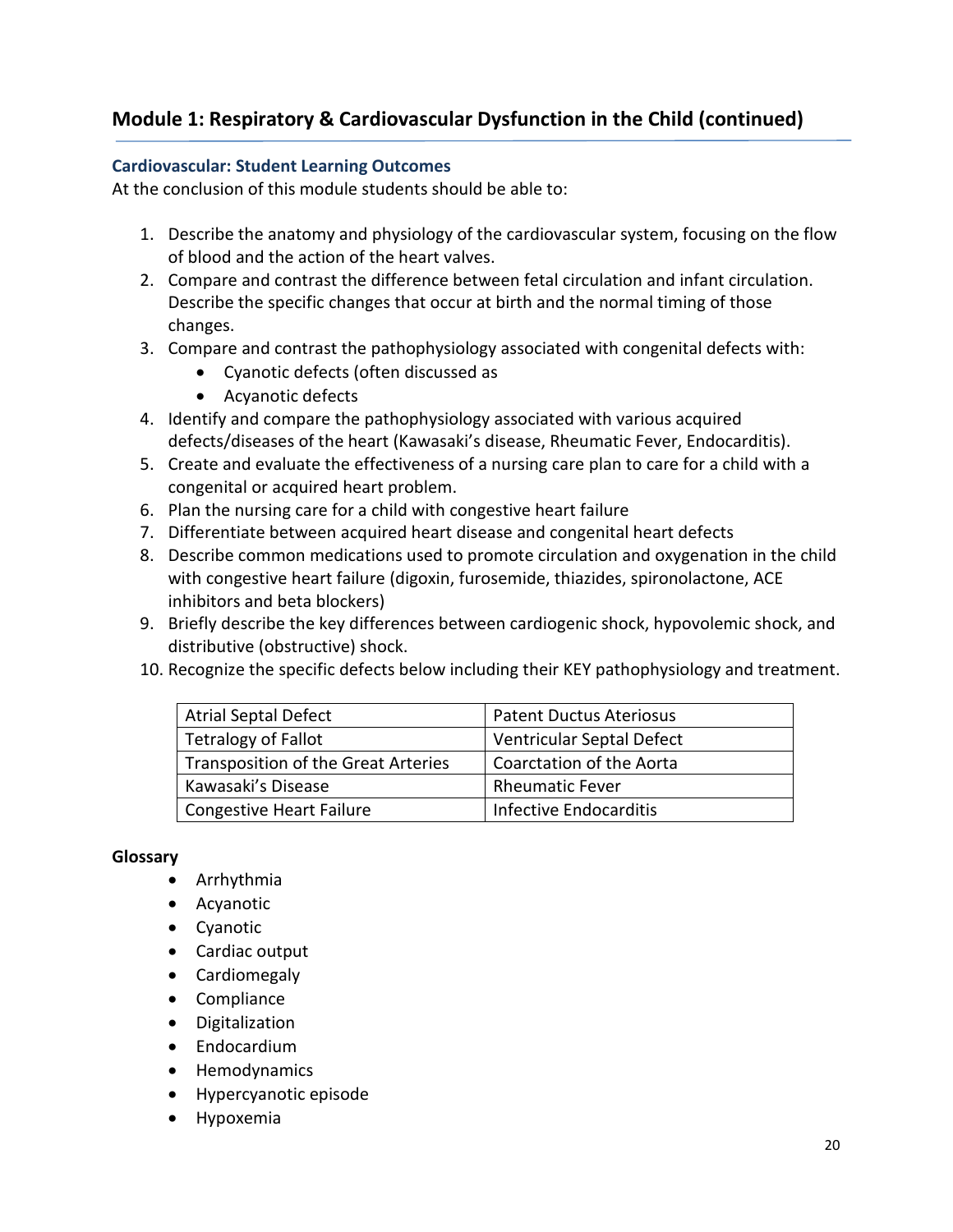- Inotropic medicines
- Oxygen saturation
- Palliative procedure
- Polycythemia
- Preload
- Shock
- Stenosis
- Systemic vascular resistance
- Shunt

#### **RELATED LEARNING ACTIVITIES:**

**Ball, Bindler & Cowen:** Chapter 21 – Alterations in Cardiovascular Function

#### **Websites – both of these are phenomenal resources and should be reviewed!**

**Cincinnati Children's Heart Encyclopedia** <http://www.cincinnatichildrens.org/patients/child/encyclopedia/defects/default/>

**KHAN ACADEMY – this is amazing for cardiac stuff, I learned lots of new things!!** <https://www.khanacademy.org/test-prep/NCLEX-RN/nclex-rn-circulatory-system> [https://www.khanacademy.org/test-prep/NCLEX-RN/rn-cardiovascular-diseases/rn-non](https://www.khanacademy.org/test-prep/NCLEX-RN/rn-cardiovascular-diseases/rn-non-cyanotic-heart-diseases/e/non-cyanotic-heart-diseases-quiz)[cyanotic-heart-diseases/e/non-cyanotic-heart-diseases-quiz](https://www.khanacademy.org/test-prep/NCLEX-RN/rn-cardiovascular-diseases/rn-non-cyanotic-heart-diseases/e/non-cyanotic-heart-diseases-quiz)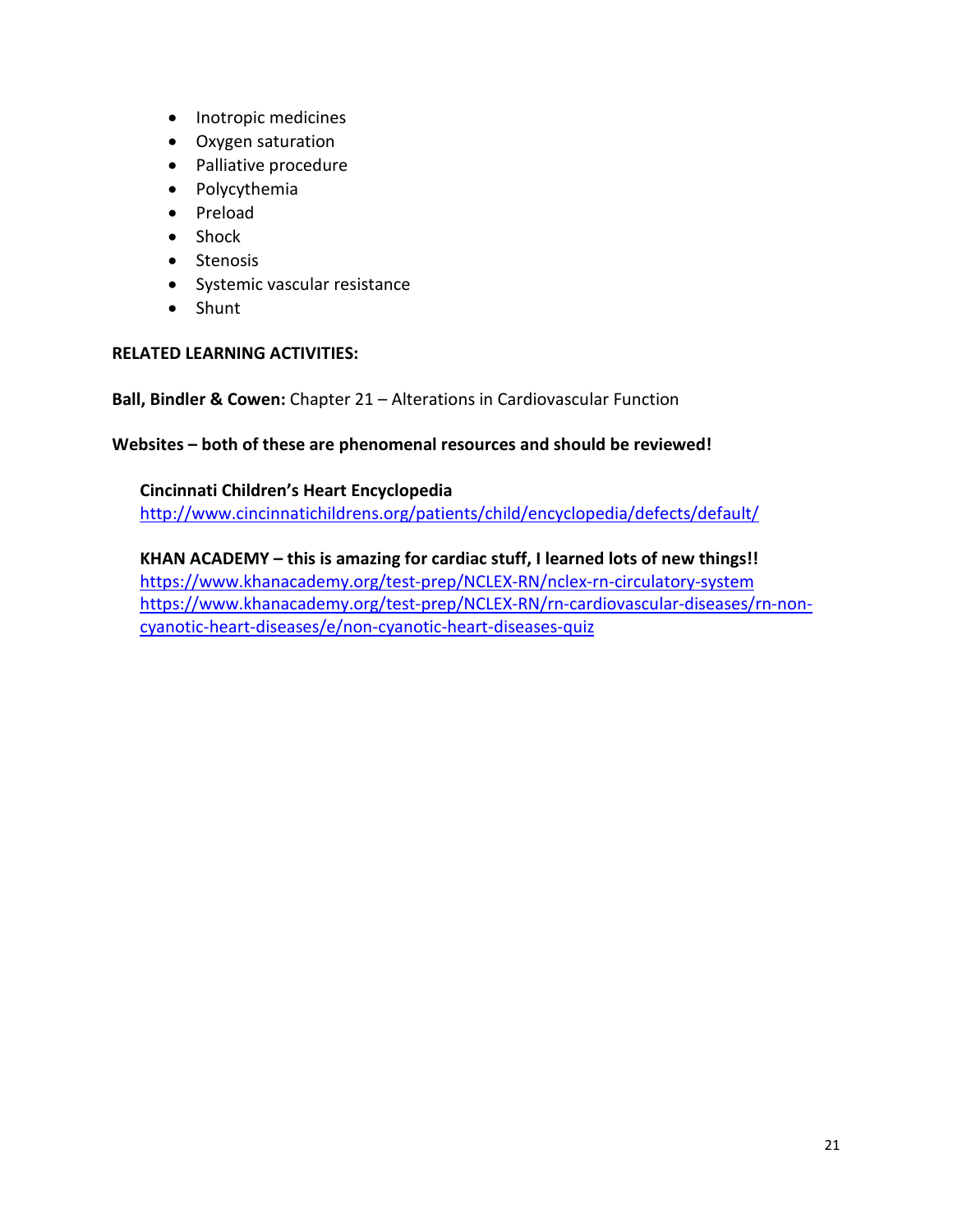## **MODULE 2: Genitourinary & Gastrointestinal**

#### **Genitourinary: Student Learning Outcomes**

Upon completion of the class session and discussion, the student should be able to:

- 1. Describe the pathophysiologic processes associated with genitourinary disorders in the pediatric population taking into consideration pediatric differences as compared to adults.
- 2. Describe the 3 most common types of defects of the reproductive system.
- 3. Create a care plan to meet the fluid and dietary restrictions for a child with renal failure.
- 4. Investigate the implications of sexually transmitted infection in infants and young children
- 5. For the diseases below:
	- Review basic pathophysiology (try to come up with a one sentence summary of the issue, example: obstructive uropathy – disease/abnormality due to the blockage of urine flow)
	- Recognize presenting signs and symptoms
	- Determine basic treatment and nursing interventions to support recovery
	- Evaluate the effectiveness of medical/nursing interventions

| <b>Obstructive Uropathy</b>                  | Nephrotic Syndrome            |
|----------------------------------------------|-------------------------------|
| Hypospadias, Epispadias                      | Enuresis                      |
| Urinary Tract Infection (UTI)                | <b>Renal Failure</b>          |
| Acute Post-Infectious Glomerulonephritis     | Hemolytic Uremic Syndrome     |
| Sexually Transmitted Infection - in children | Dehydration (mild to extreme) |

#### **GLOSSARY**:

- Azotemia
- Cystitis
- Enuresis
- Neurogenic bladder
- Oliguria
- Pyelonephritis
- Renal insufficiency
- Vesicoureteral reflux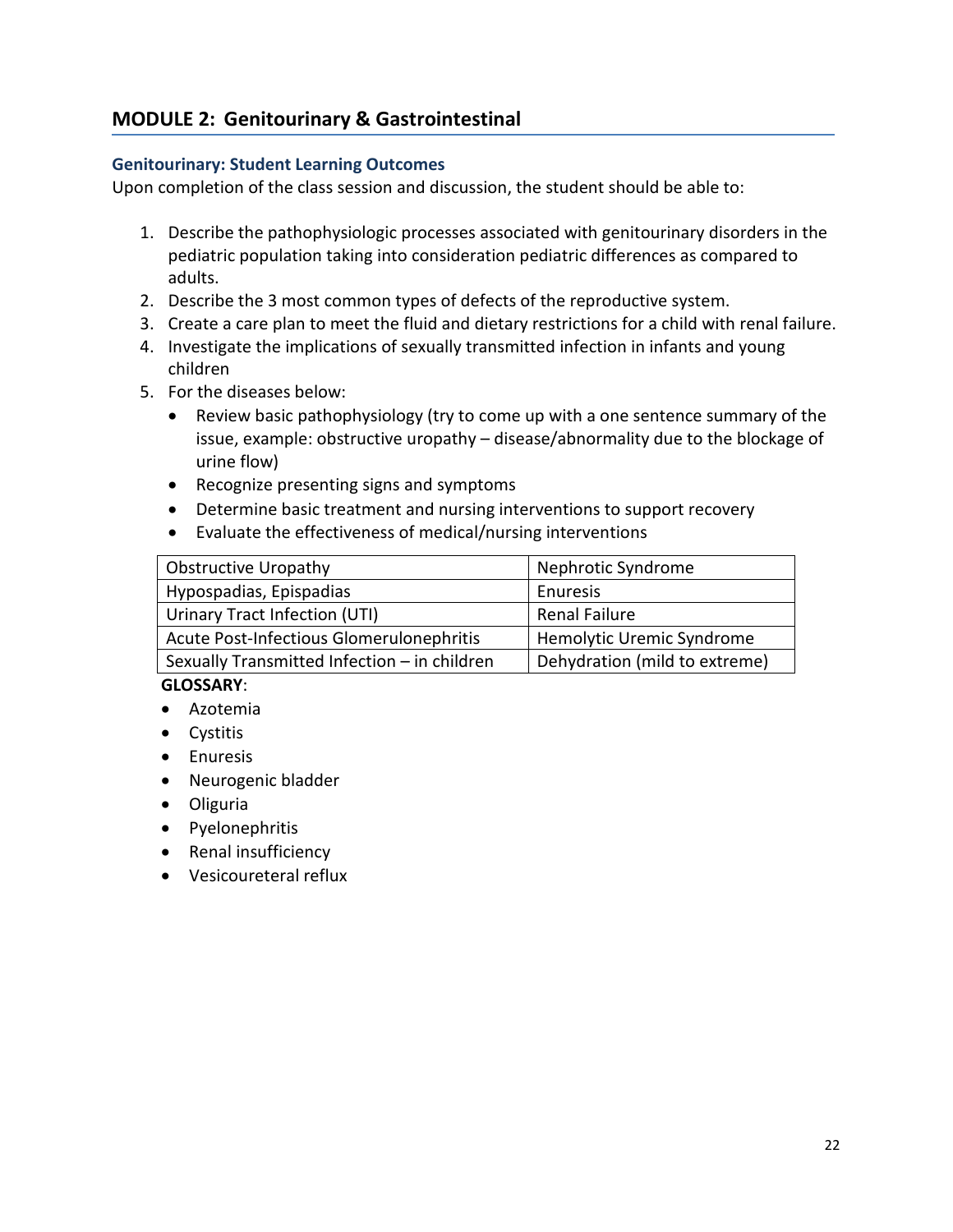#### **RELATED LEARNING ACTIVITIES:**

**Ball, Bindler & Cowen:** Chapter 26 – Alternations in Genitourinary Function

**Websites:**

**KHAN ACADEMY** – good review of kidney function/anatomy <https://www.khanacademy.org/test-prep/NCLEX-RN/rn-renal-system>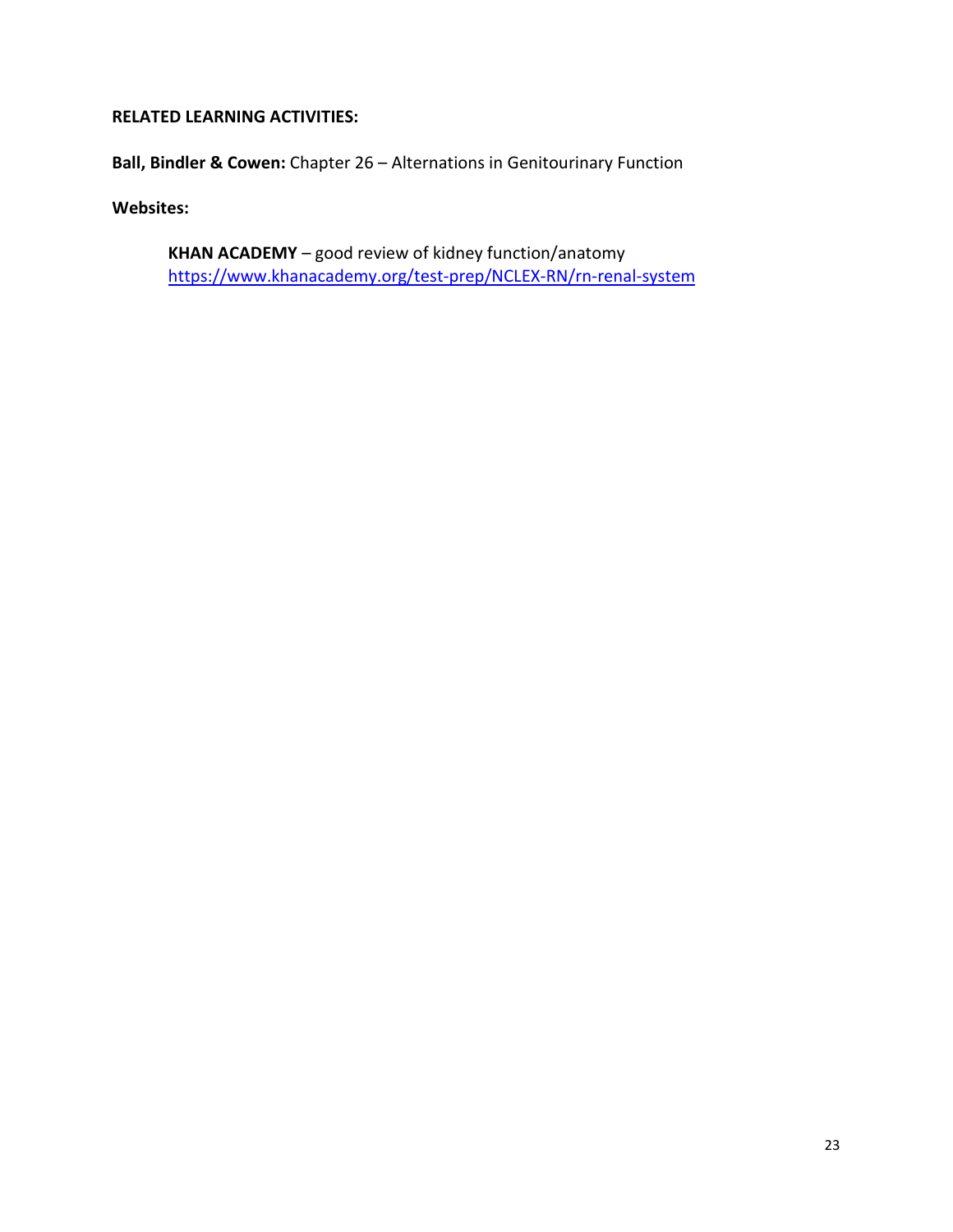## **MODULE 2: Genitourinary & Gastrointestinal (continued)**

#### **Gastrointestinal: Student Learning Outcomes**

Upon completion of the class session and discussion, the student should be able to:

- 1. Describe the pathophysiologic processes associated with gastrointestinal disorders in the pediatric population taking into consideration pediatric differences as compared to adults.
- 2. Identify signs and symptoms that may indicate a problem with the gastrointestinal system.
- 3. Describe anatomic and physiologic characteristics of the developing gastrointestinal system.
- 4. Discuss the pathophysiology associated with specific gastrointestinal disorders in the pediatric population by classifying whether these are structural, infectious, congenital or genetic or inflammatory
- 5. For the diseases below:
	- Review basic pathophysiology (try to come up with a one sentence summary of the issue, example: pyloric stenosis – an overdeveloped sphincter between the stomach and the small intestine that causes vomiting, weight loss and fussiness)
	- **Recognize presenting signs and symptoms**
	- **•** Determine basic treatment and nursing interventions to support recovery
	- **Evaluate the effectiveness of medical/nursing interventions**

| Cleft Lip and Cleft Palate        | <b>Pyloric Stenosis</b>    |
|-----------------------------------|----------------------------|
| Esophageal Atresia/               | Gastroesophageal Reflux    |
| Tracheoesophageal Fistula (TEF)   |                            |
| Omphalocele/Gastroschisis         | Intussusception: Volvulus/ |
|                                   | Hirschsprung Disease       |
| Hernia                            | Appendicitis               |
| Necrotizing Enterocolitis (NEC)   | Meckel's Diverticulum      |
| <b>Inflammatory Bowel Disease</b> | Gastroenteritis            |
| Constipation/Encopresis           | <b>Celiac Disease</b>      |
| Short Bowel Syndrome              | <b>Biliary Atresia</b>     |
| <b>Hepatitis</b>                  | Parasites                  |

#### **GLOSSARY:**

- Atresia
- Encopresis
- Gastroschisis
- Peristalysis
- Malrotation
- Hernia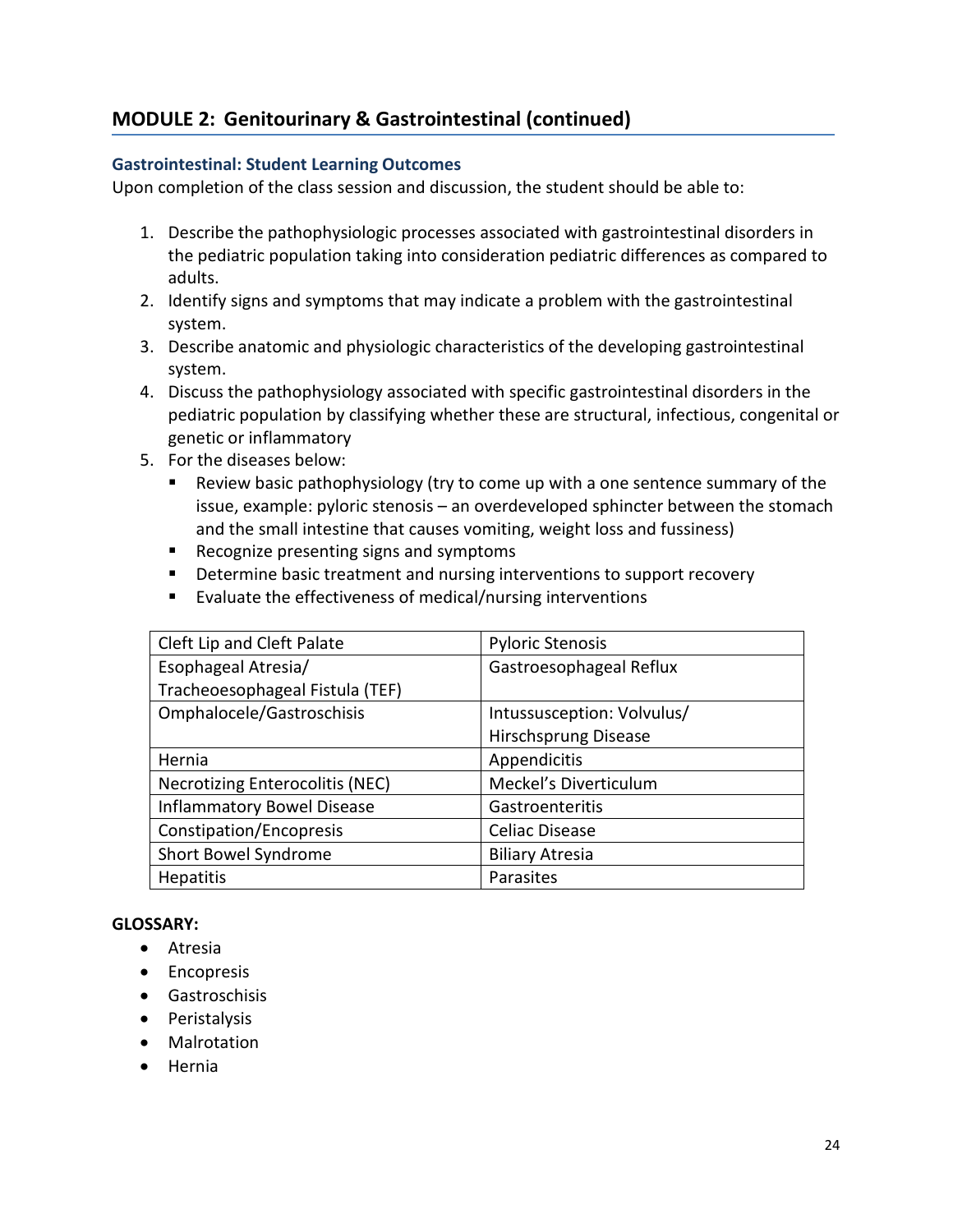#### **RELATED LEARNING ACTIVITIES:**

**Ball, Bindler & Cowen:** Chapter 25 – Alterations in Gastrointestinal Function

**Websites:**

#### **KHAN ACADEMY**

<https://www.khanacademy.org/test-prep/NCLEX-RN/rn-gastrointestinal-system>

**Difference between oomphalocele and gastroschisis** <http://www.ncbi.nlm.nih.gov/pubmedhealth/PMH0001987/>

**Intussusception**[http://www.chop.edu/service/surgery-general-thoracic-and](http://www.chop.edu/service/surgery-general-thoracic-and-fetal/conditions-we-treat/pediatric-surgery-intussusception.html)[fetal/conditions-we-treat/pediatric-surgery-intussusception.html](http://www.chop.edu/service/surgery-general-thoracic-and-fetal/conditions-we-treat/pediatric-surgery-intussusception.html)

**Dehydration in children** – you only need to read the abstract, not whole article unless you want to

<http://www.aafp.org/afp/2009/1001/p692.pdf>

#### **Medscape for Nurses**

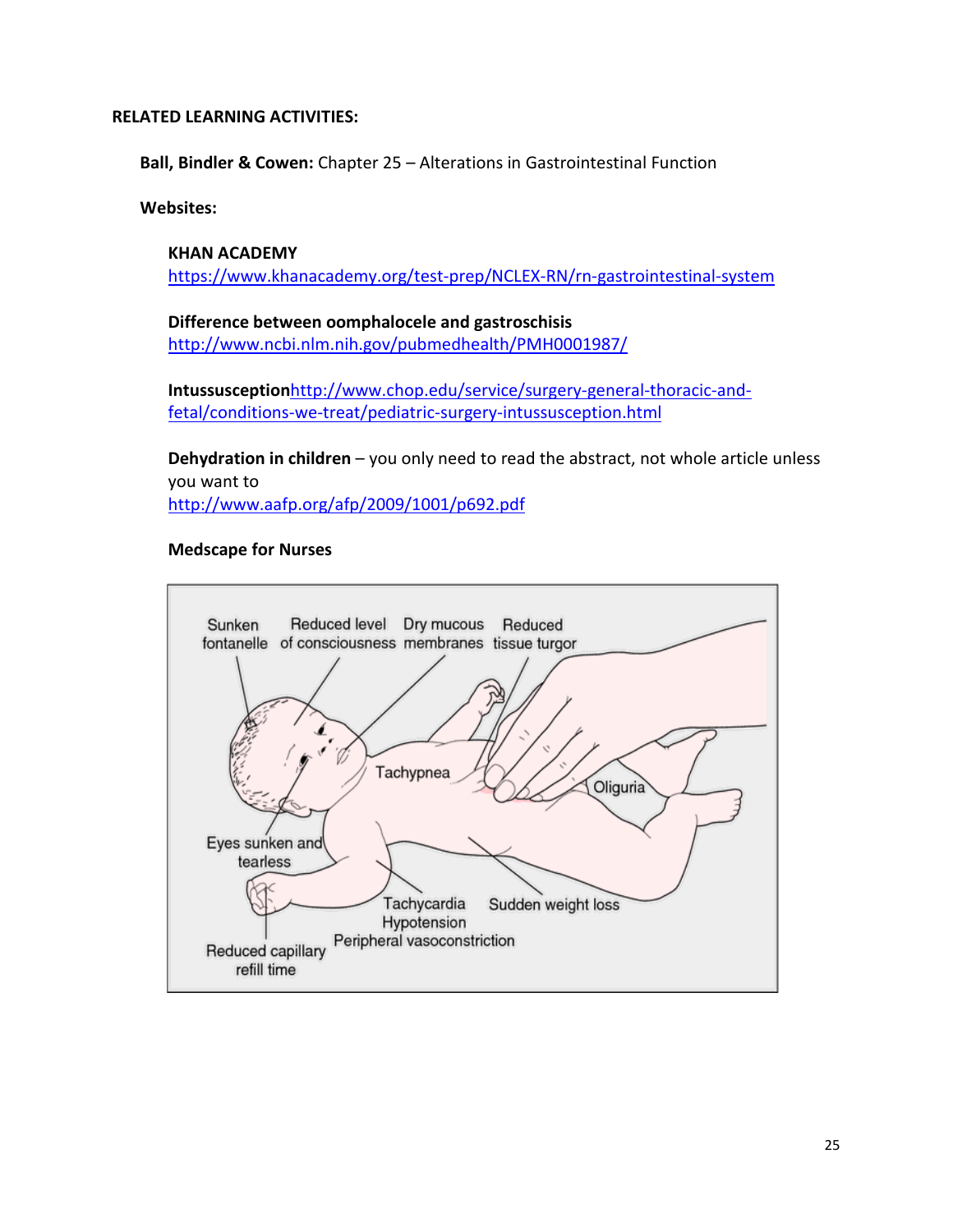### **Module 3: Eyes, Ears, Nose & Throat; Skin Integrity and Communicable Diseases**

#### **Eyes, Ears, Nose & Throat: Student Learning Outcomes**

Upon completion of the class session and discussion, the student should be able to:

- 1. Recognize pediatric differences and common signs of hearing and visual impairment.
- 2. Evaluate children for common abnormalities of the eyes, ears, nose, throat and mouth
- 3. Recognize key signs/symptoms of the conditions below including recommended treatment of these disorders and the nursing care required.
- 4. Create a care plan for a patient with any of the diagnoses listed below:

| Conjunctivitis                   | Strabismus/Amblyopia              |
|----------------------------------|-----------------------------------|
| Otitis Media                     | Otitis Externa                    |
| <b>Hearing Impairment</b>        | Epistaxis                         |
| <b>Sinusitis</b>                 | Nasopharyngitis                   |
| <b>Streptococcal Pharyngitis</b> | <b>Tonsilitis and Adenoiditis</b> |
| <b>Mouth Ulcers</b>              | <b>Tooth Avulsion</b>             |

#### **Glossary:**

- Conductive hearing loss
- Sensorineural hearing loss
- Nystagmus
- Tympanostomy tubes
- BAER (Basal auditory evoked response)

#### **RELATED LEARNING ACTIVITIES:**

**Ball, Bindler & Cowen:** Chapter 19 – Alterations in Eye, Ear, Nose and Throat Function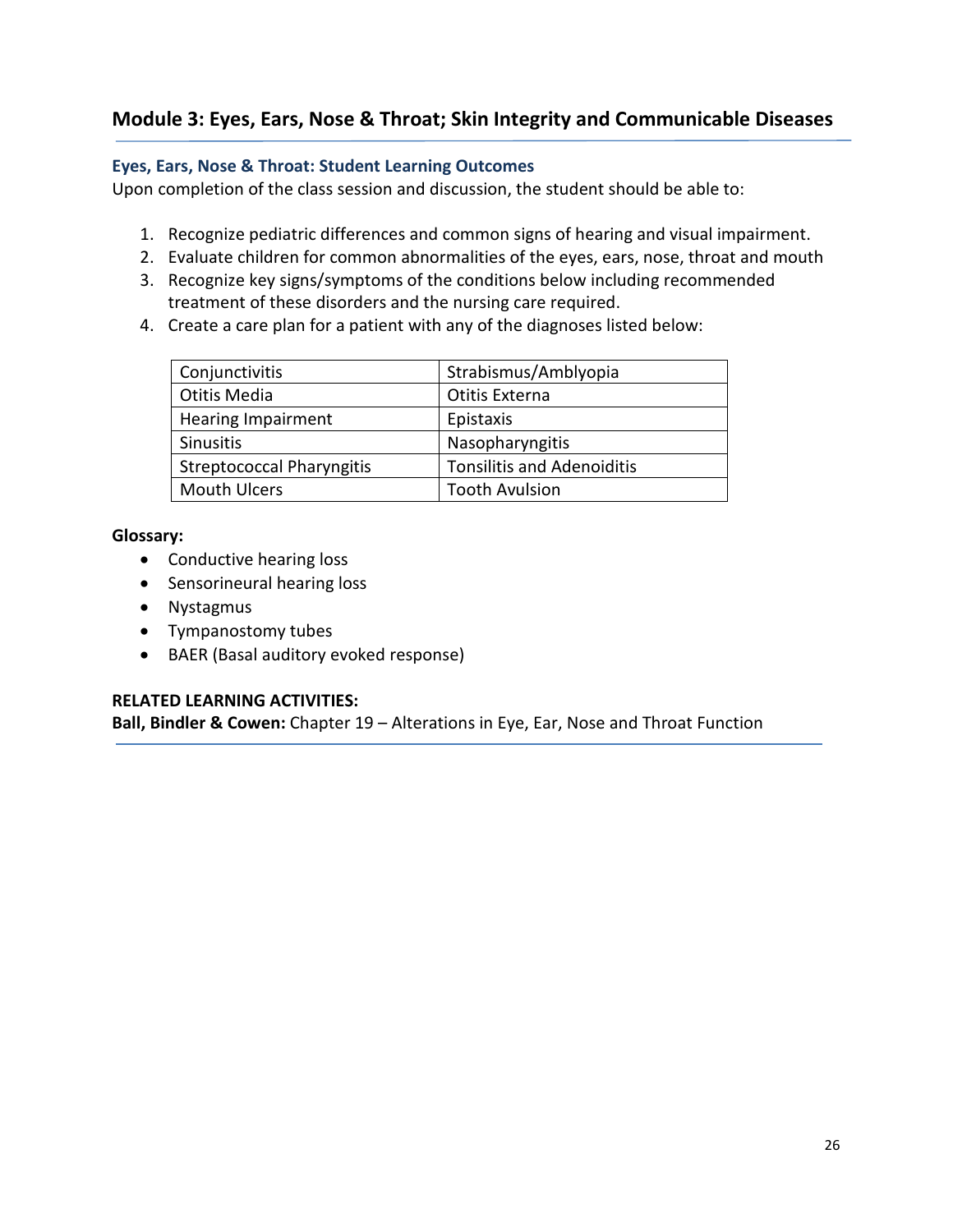## **Module 3: Eyes, Ears, Nose & Throat; Skin Integrity and Communicable Diseases (continued)**

#### **Skin Integrity: Student Learning Outcomes**

Upon completion of the class session and discussion, the student should be able to:

- 1. Apply important differences in anatomy and physiology of the child's skin as it relates to assessment and identification of skin conditions common to children and adolescents.
- 2. Identify the characteristics of different skin lesions caused by irritants, drug reactions, mites, infection and injury.
- 3. Identify the skin conditions that have a hereditary cause or predisposition.
- 4. Develop nursing care plan/concept maps for a child with alterations in skin integrity, including dermatitis, infectious disorders and infestations.
- 5. Describe the process to measure the extent of burns and burn severity in children.
- 6. Identify preventive strategies to reduce the risk of injury from bites and stings.
- 7. Review basic pathophysiology, signs and symptoms and apply and evaluate key nursing interventions for the diagnoses listed below:

| Dermatitis (Diaper/Atopic)     | Drug Reactions/Steven's Johnson |  |  |
|--------------------------------|---------------------------------|--|--|
|                                | Syndrome                        |  |  |
| Acne                           | Impetigo                        |  |  |
| <b>Cellulitis</b>              | Oral Candidiasis (Thrush)       |  |  |
| Ringworm                       | Pediculosis Capitis (Lice)      |  |  |
| <b>Scabies</b>                 | Hemangiomas                     |  |  |
| <b>Burns (Specifically the</b> | Insect/Snake Bites              |  |  |
| measurement of surface area)   |                                 |  |  |
| Animal/Human Bites             | Lacerations                     |  |  |
| <b>Birth Marks</b>             | Eczema                          |  |  |

#### **Glossary:**

- Debridement
- Keloid
- Telangiectasia
- Urticaria
- Xerosis
- dermatophytoses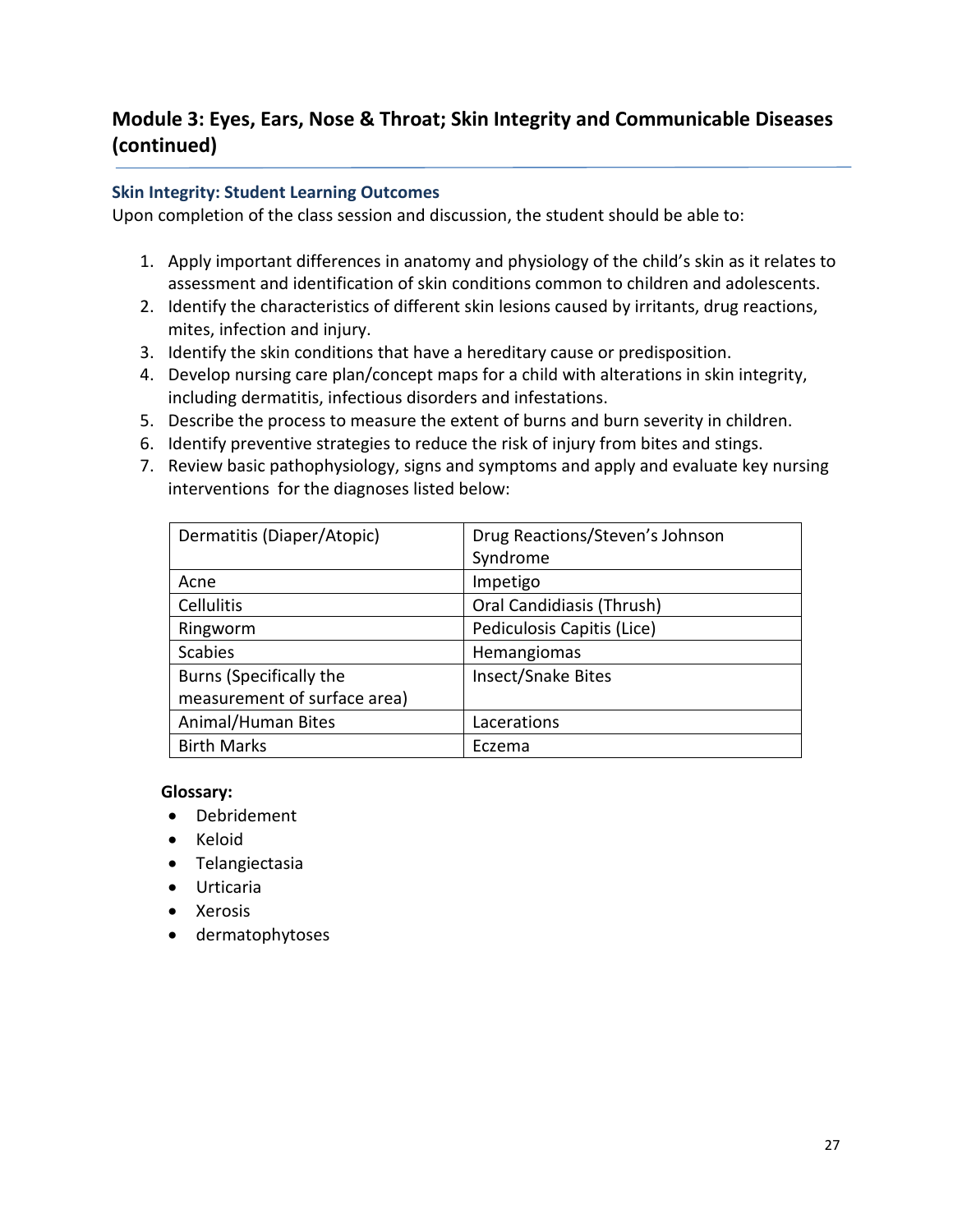#### **RELATED LEARNING ACTIVITIES:**

**Ball, Bindler & Cowen:** Chapter 31 – Alterations in Skin Integrity

**Websites:** 

### **Web MD – Rashes (awesome little slide shows)**

<http://www.webmd.com/children/ss/slideshow-common-childhood-skin-problems> <http://www.webmd.com/skin-problems-and-treatments/ss/slideshow-birthmarks>

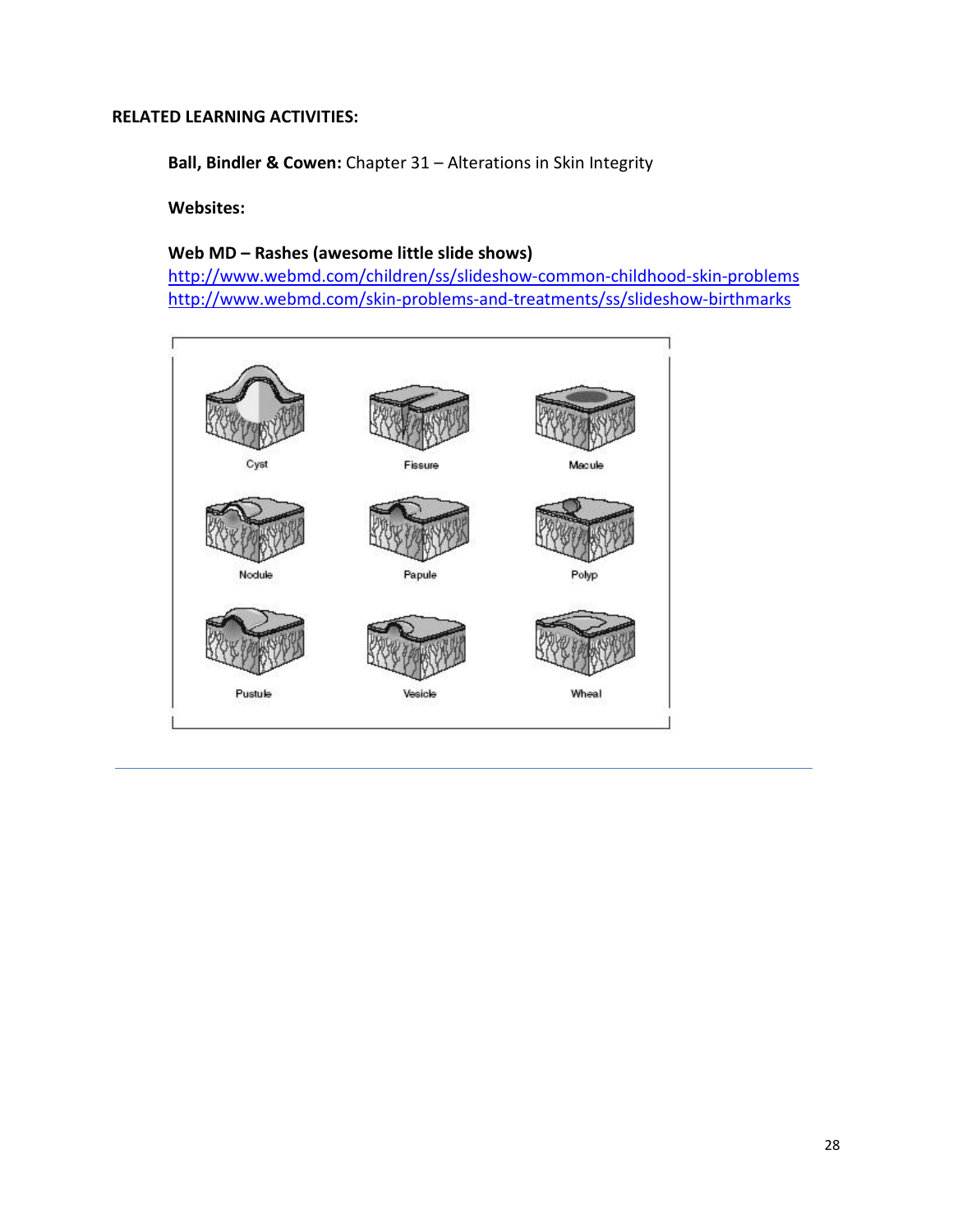## **Module 3: Eyes, Ears, Nose & Throat; Skin Integrity and Communicable Diseases (continued)**

#### **Communicable Diseases: Student Learning Outcomes**

Upon completion of the class session and discussion, the student should be able to:

- 1. Identify common communicable diseases in children and discuss methods of treatment.
- 2. Evaluate a plan to prevent the spread of communicable disease in the community as well as to prevent the spread of communicable disease within the hospital environment.
- 3. Interpret the CDC Guidelines for immunization and vaccine surveillance
- 4. Evaluate the trends in immunization rates in the US and the implications for community health
- 5. Explore the nurse's role in preventing and treating communicable disease in the pediatric population.
- 6. Successfully complete NIP-IT Training Modules

#### **Glossary:**

- Active immunity
- Passive immunity
- Disease surveillance
- Nosocomial infection
- Killed vaccine
- Live Virus vaccine
- Pandemic

#### **RELATED LEARNING ACTIVITIES:**

**Ball, Bindler & Cowen: Chapter 16 –** Immunizations and Communicable Diseases **Websites:**

**Vaccination Website for CDC:** Your "Go To" source for all things related to vaccination <http://www.cdc.gov/vaccines/schedules/>

#### **See this animation about Herd Immunity**

<http://www.historyofvaccines.org/content/herd-immunity-0>

**Look at how vaccines stack up against other common causes of injury** <http://www.historyofvaccines.org/content/understanding-risk>

**NIP-IT Training – Complete all 6 modules and upload certificates of completion to Canvas** [http://nip-it.org](http://nip-it.org/)

**History of Vaccines - Misconceptions** http://www.historyofvaccines.org/content/articles/misconceptions-about-vaccines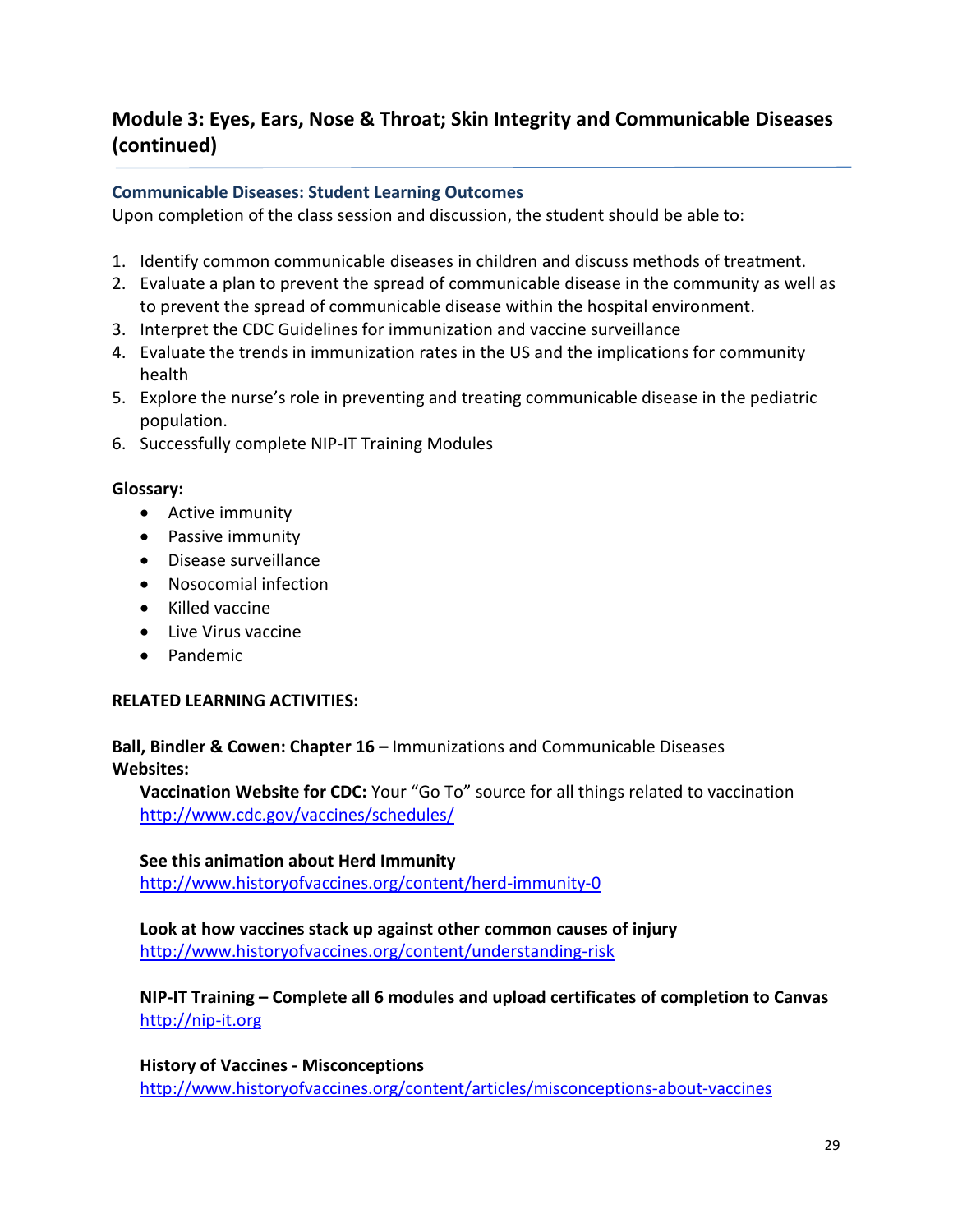## **MODULE 4: Oncology, Hematology & End-of-Life**

#### **Oncology: Student Learning Outcomes**

At the conclusion of this module students should be able to:

- 1. Acquire a basic understanding of pediatric cancer etiology and pathophysiology as it compares to adult cancers.
- 2. Recognize the most common cancers in children and presenting signs and symptoms.
- 3. Design a plan of care for a child with acute leukemia.
- 4. Describe the impact of cancer survival including long-term physiologic/psychosocial care.
- 5. Discuss the pathophysiology associated with specific oncologic disorders in the pediatric population:

| Acute Lymphocytic Leukemia (ALL) | Wilm's Tumor   |
|----------------------------------|----------------|
| Osteosarcoma/Ewing's Sarcoma     | Brain tumors   |
| Hodgkin's Disease                | Retinoblastoma |

#### **RELATED LEARNING ACTIVITIES:**

**Ball, Bindler & Cowen: Chapter 24 –** The Child with Cancer

#### **Websites:**

**KHAN ACADEMY – Hematologic (Leukemia)**

<https://www.khanacademy.org/test-prep/NCLEX-RN/hematologic-system-diseases>

#### **Medscape**

<http://emedicine.medscape.com/article/207631-overview>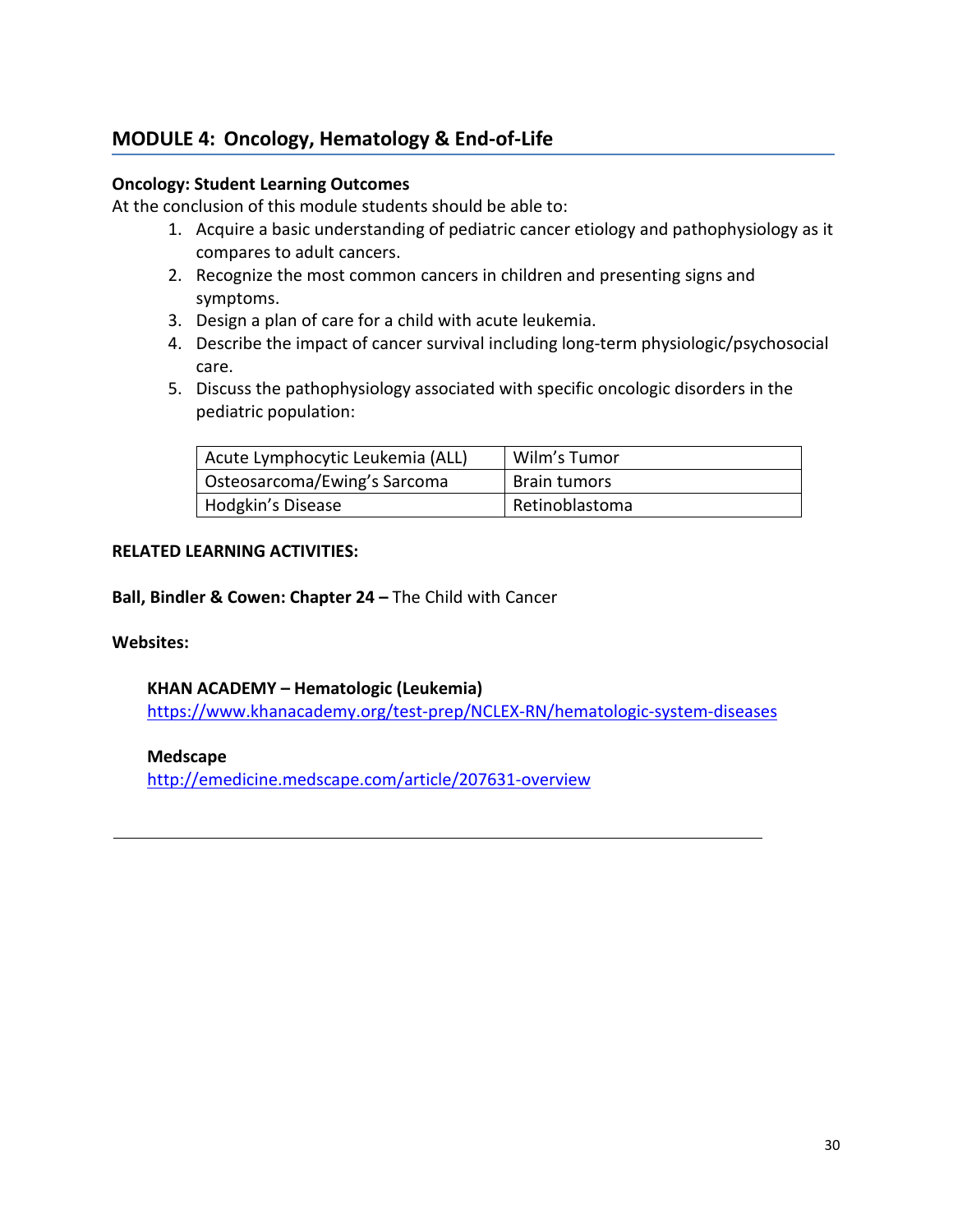## **MODULE 4: Oncology & Hematology, End-of-Life (continued)**

#### **Hematology: Student Learning Outcomes**

At the conclusion of this module students should be able to:

- 1. Discuss the pathophysiology and clinical manifestations of the major pediatric disorders of red blood cells, white blood cells and platelets affecting the pediatric population.
- 2. Describe the nursing management and collaborative care for a child with sickle cell disease.
- 3. Identify key characteristics of diseases listed below and design a plan of care to protect patient safety and promote recovery.

| Iron Deficiency Anemia        | Sickle Cell Disease |
|-------------------------------|---------------------|
| Aplastic Anemia               | <b>Hemophilia</b>   |
| I Idiopathic Thrombocytopenic |                     |
| Purpura (ITP)                 |                     |

#### **REQUIRED LEARNING ACTIVITIES**

**Ball, Bindler & Cowen: Chapter 23 –** Alterations in Hematologic Dysfunction

#### **Websites:**

**KHAN Academy – really good explanation of anemia** <https://www.khanacademy.org/test-prep/NCLEX-RN/hematologic-system-diseases>

**Medscape – sickle cell anemia**

<http://emedicine.medscape.com/article/205926-overview>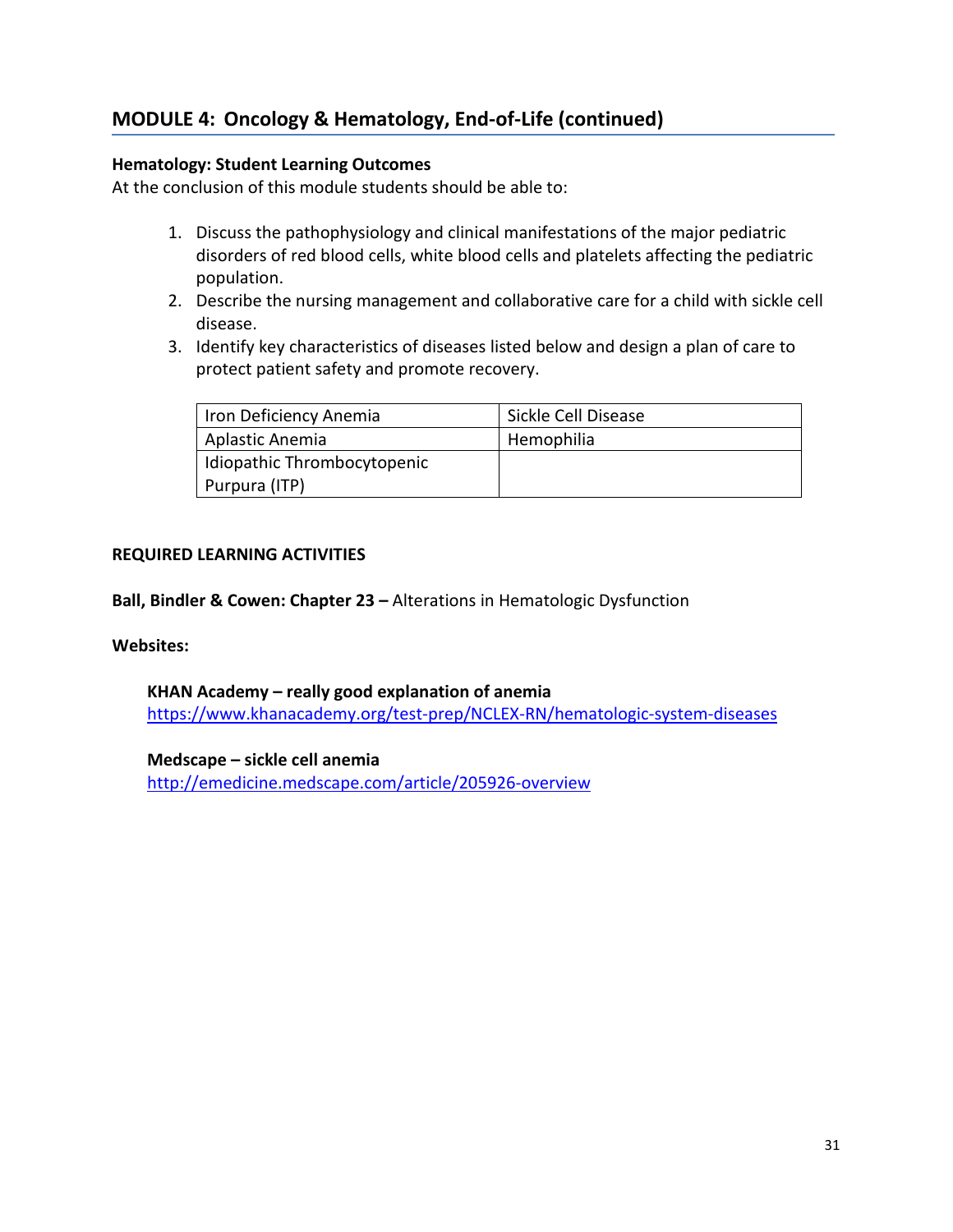## **MODULE 4: Oncology & Hematology, End-of-Life (continued)**

#### **End of Life: Student Learning Outcomes**

Upon completion of the class session and discussion, the student will be able to:

- 1. Discuss the role of palliative care for children with life-limiting and life-threatening diseases and the challenges faced by parents and healthcare providers providing that care.
- 2. Describe awareness of death/dying by developmental age.
- 3. Determine how a child understands of death and the possible behavioral responses when a family member dies.

#### **RELATED STUDENT ACTIVITIES:**

**Ball , Bindler & Cowen**: Chapter 13 – The Child with a Life-Threatening Condition and End of Life Care (p. 321-332)

#### **Websites:**

**Pediatric Palliative Care – Beyond the End of Life** <https://www.pediatricnursing.net/ce/2014/article3804198227.pdf>

**Zack Sobiek – get your Kleenex out! (watch in order) – you will love this!** <http://youtu.be/9NjKgV65fpo> <http://youtu.be/5iTImZGOtc4>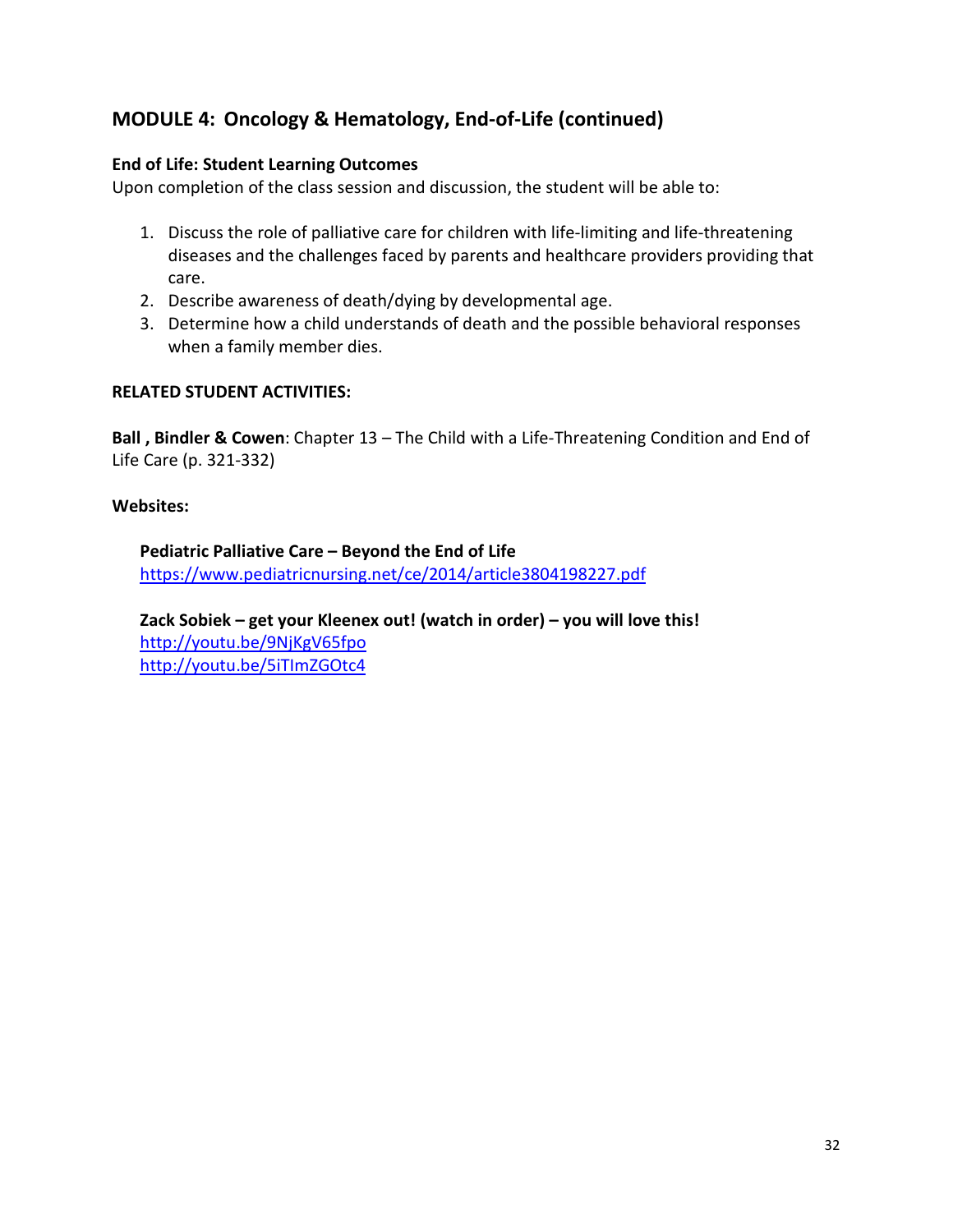## **MODULE 5: Neurologic and Endocrine Dysfunction**

#### **Neurologic Dysfunction: Student Learning Outcomes**

Upon completion of the class session and discussion, the student will be able to:

- 1. Recognize pediatric differences and common signs of neurological dysfunction.
- 2. Describe the nursing assessment process and tools used for infants and children with altered levels of consciousness, increased intracranial pressure and other neurologic conditions.
- 3. Differentiate between the signs of a seizure and status epilepticus in infants and children and describe appropriate nursing management for each condition.
- 4. Differentiate between signs of bacterial meningitis, viral meningitis, encephalitis, and Reye's syndrome, in infants and children.
- 5. Describe the initiatives to prevent drowning in children.
- 6. Plan and evaluate nursing interventions to care for a child with increased intracranial pressure.
- 7. Create a care plan for a patient with any of the diagnoses listed below:

| <b>Altered States of Consciousness</b> | Seizure Disorders          |
|----------------------------------------|----------------------------|
| <b>Bacterial Meningitis</b>            | Viral (Aseptic) Meningitis |
| Encephalitis                           | Reye's Syndrome            |
| Headaches                              | Hydrocephalus              |
| Spina Bifida (Myelomeningocele)        | Traumatic Brain Injury     |
| <b>Cerebral Palsy</b>                  |                            |
| Hypoxic-Ischemic Brain Injury          |                            |

#### **GLOSSARY:**

- Cerebral edema
- Coma
- Consciousness
- Cushing's Triad
- Encephalopathy
- Febrile seizures
- Intracranial pressure
- Papilledema
- Posturing
- Status epilepticus

#### **RELATED STUDENT ACTIVITIES:**

**Ball, Bindler & Cowen**: Chapter 27 – Alterations in Neurologic Function **Websites:**

#### **Medscape**

<http://emedicine.medscape.com/article/961497-overview> - bacterial meningitis <http://emedicine.medscape.com/article/972179-overview#a0101> – aseptic meningitis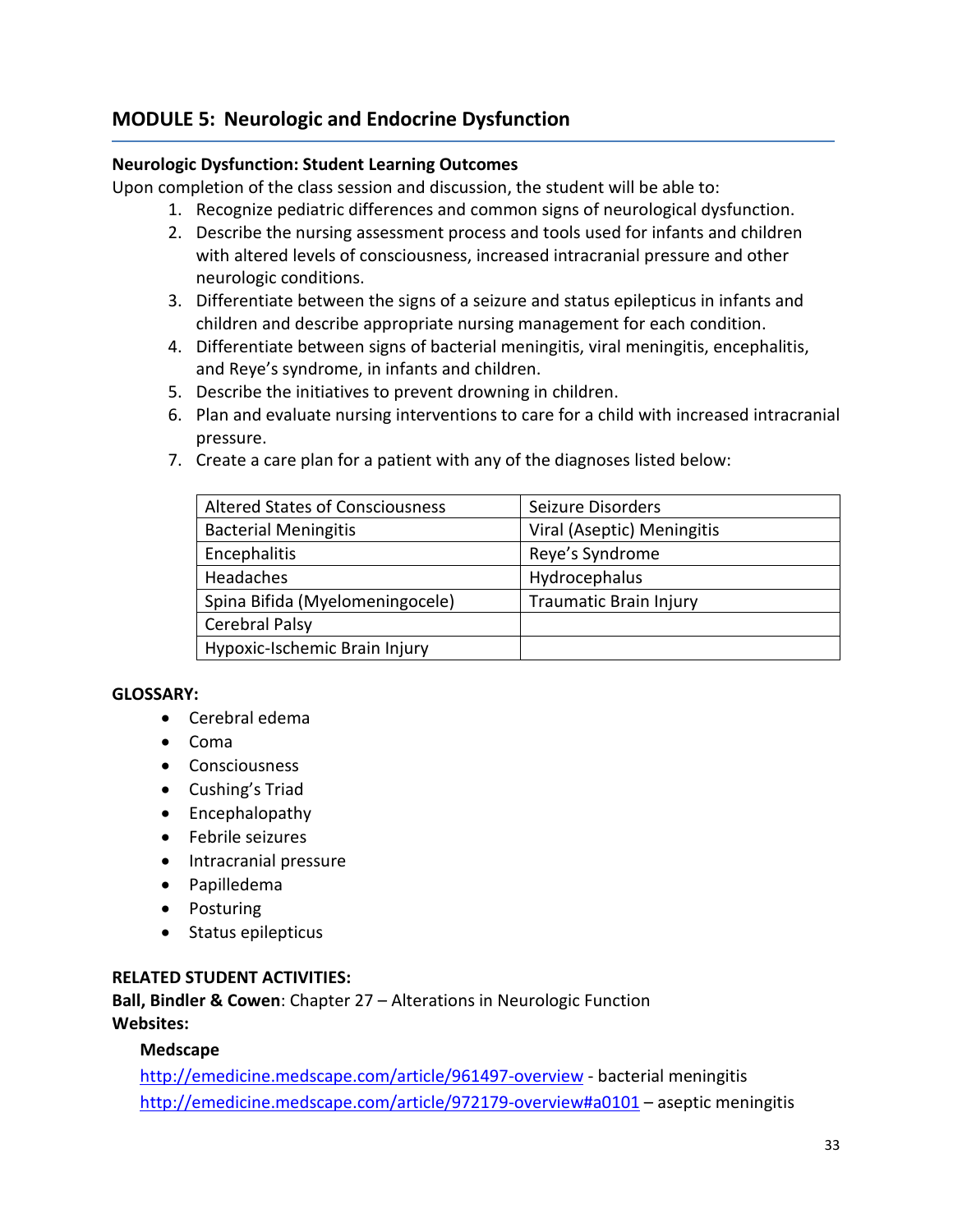## **MODULE 5: Neurologic and Endocrine Dysfunction (continued)**

#### **Endocrine Dysfunction: Student Learning Outcomes**

Upon completion of the class session and discussion, the student will be able to:

- 1. Identify the function of important hormones in the endocrine system.
- 2. Identify signs and symptoms that may indicate a disorder of the endocrine system.
- 3. Distinguish between the nursing care of the child with Type 1 and Type 2 diabetes.
- 4. Develop a plan of care/concept map for a child with Type I diabetes.

| Type I diabetes (Diabetes Mellitus) | Diabetes Insipidus               |
|-------------------------------------|----------------------------------|
| <b>SIADH</b>                        | Hyperthyroidism                  |
| Hypothyroidism                      | Growth Hormone Deficiency/Excess |
| Cushing's Disease/Addison's disease | DKA signs/management             |
| Gynecomastia                        | Amenorrhea                       |
| Phenylketonuria                     | Turner's Syndrome                |

#### **GLOSSARY:**

- Acanthosis nigrans
- Dysmenorrhea
- Polydipsia
- Polyphagia
- Polyuria
- Puberty
- Adrenarche
- Menarche
- Telarche

#### **RELATED STUDENT ACTIVITIES:**

**Ball, Bindler & Cowen:** Chapter 30 – Alterations in Endocrine and Metabolic Function

#### **Websites:**

**Medscape** Type 1 Diabetes in Children <http://emedicine.medscape.com/article/919999-overview> Type 2 Diabetes in Children <http://reference.medscape.com/article/925700-overview>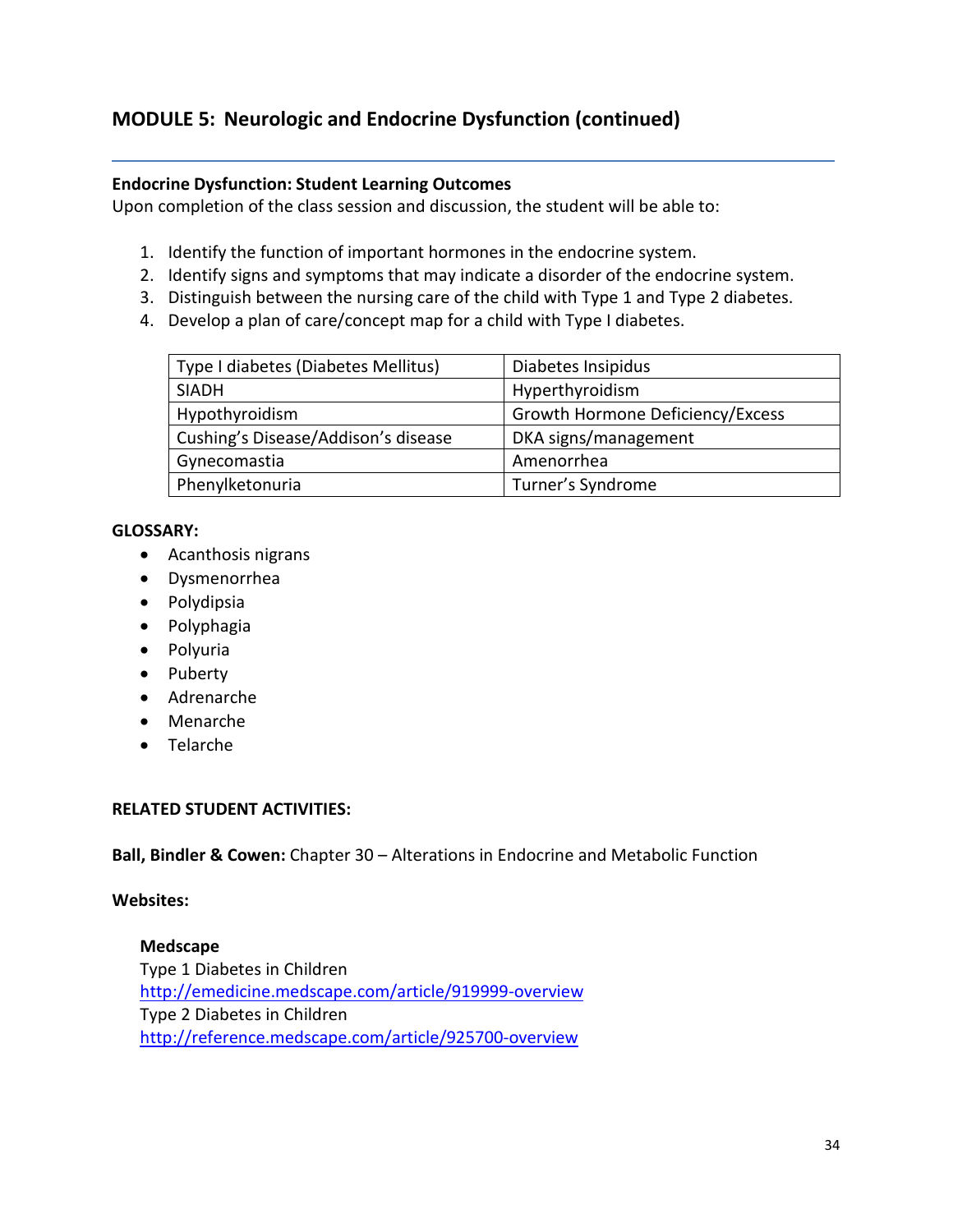### **MODULE 6: Musculoskeletal & Neuromuscular (continued)**

#### **Alterations in Musculoskeletal Function: Student Learning Outcomes**

Upon completion of the class session and discussion, the student will be able to:

- 1. Plan nursing care for children with structural deformities of the foot, hip or spine.
- 2. Recognize signs and symptoms of infectious musculoskeletal disorders and refer for appropriate care.
- 3. Collaborate with families to plan care for children with chronic musculoskeletal disorders, including cast care (See p.949 Box 29-1 Nursing Care of the Child in a Plaster Cast)
- 4. Plan nursing interventions to promote safety and developmental progression in children who require casts or surgery
- 5. Provide nursing care for fractures, including initial triage, pain management, the development of compartment syndrome and assessment of a limb that is casted.
- 6. Discuss injury prevention for musculoskeletal injuries in children of all ages.
- 7. View and discuss the implications of the film Darius Goes West.

| Clubfoot                      | Developmental Dysplasia of the Hip (DDH) |
|-------------------------------|------------------------------------------|
| Scoliosis                     | Osteomyelitis                            |
| Osteogenesis Imperfecta       | <b>Compartment Syndrome</b>              |
| Fracture                      | Traction                                 |
| Duchenne's Muscular Dystrophy |                                          |

#### **GLOSSARY:**

- Compartment syndrome
- Dislocation
- Duchenne's Muscular Dystrophy
- Dwarfism
- Dysplasia
- Epiphyseal plate
- Periosteum
- Osteotomy

#### **RELATED STUDENT ACTIVITIES:**

**Ball, Bindler & Cowen** - Chapter 29: Alterations in Musculoskeletal Function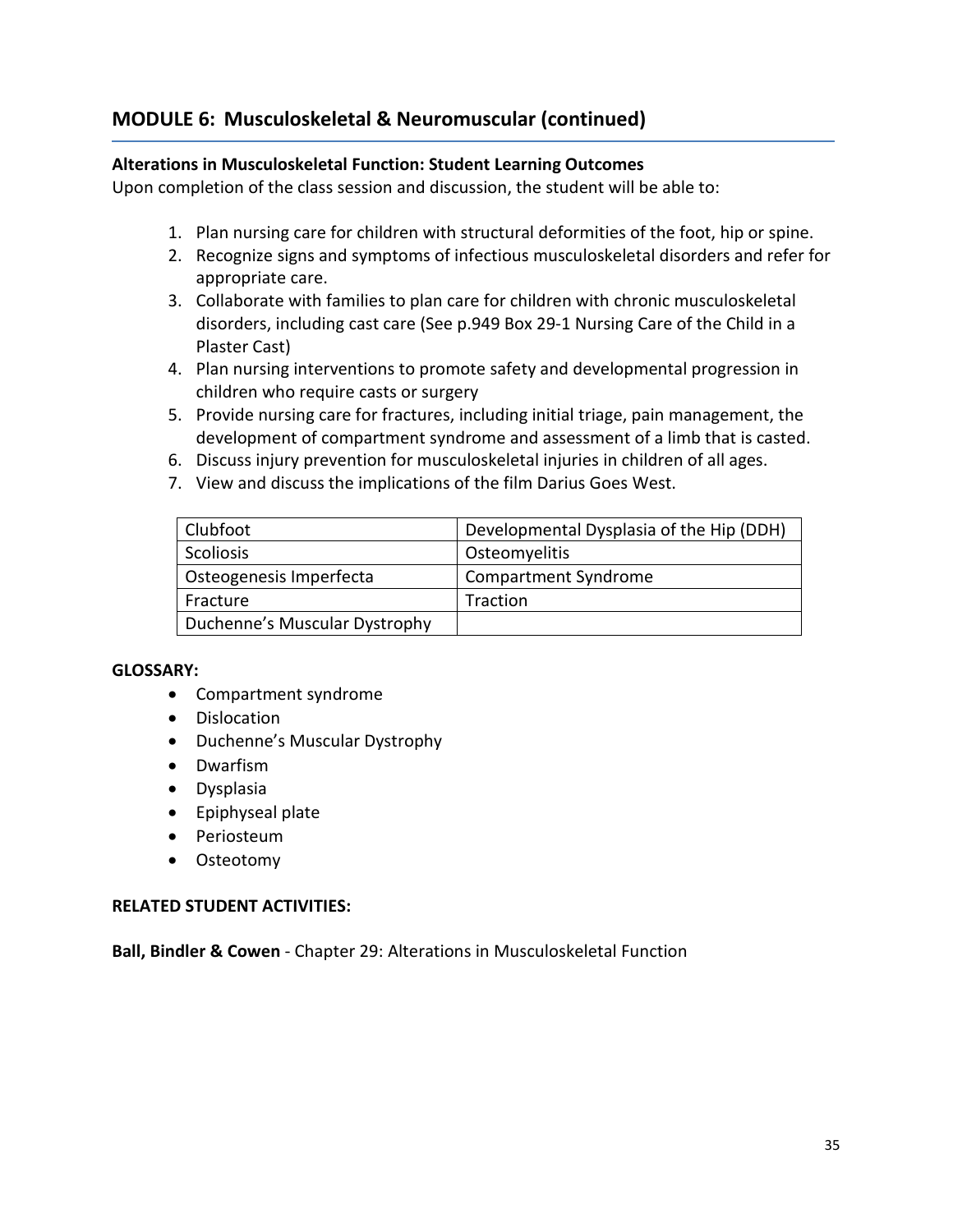## **REQUIRED LEARNING ACTIVITY**: *Festival of Health – PLNU Health Promotion Center (Spring only)*

**Points Possible:** NA-Required Activity

**DUE DATE**: April 1, 2017

#### **COMPETENCIES:**

At the completion of this activity, the student will:

1. Serve to assist fellow students in providing an educational opportunity for the community.

#### **GUIDELINES AND INSTRUCTIONS:**

- 1. Students are expected to work a 2-3 hour shift during the Festival of Health to assist in providing activities for the children who attend the festival as well as to support the overall function of the event.
- 2. Sign-ups will be offered, to allow students to choose their role and time of service.
- 3. Students will sign in at the Welcome desk to document their attendance.
- 4. Students will wear casual clothing and PLNU logo wear if possible along with their PLNU ID badge. Shorts, yoga pants, leggings, and sandals will not be permitted.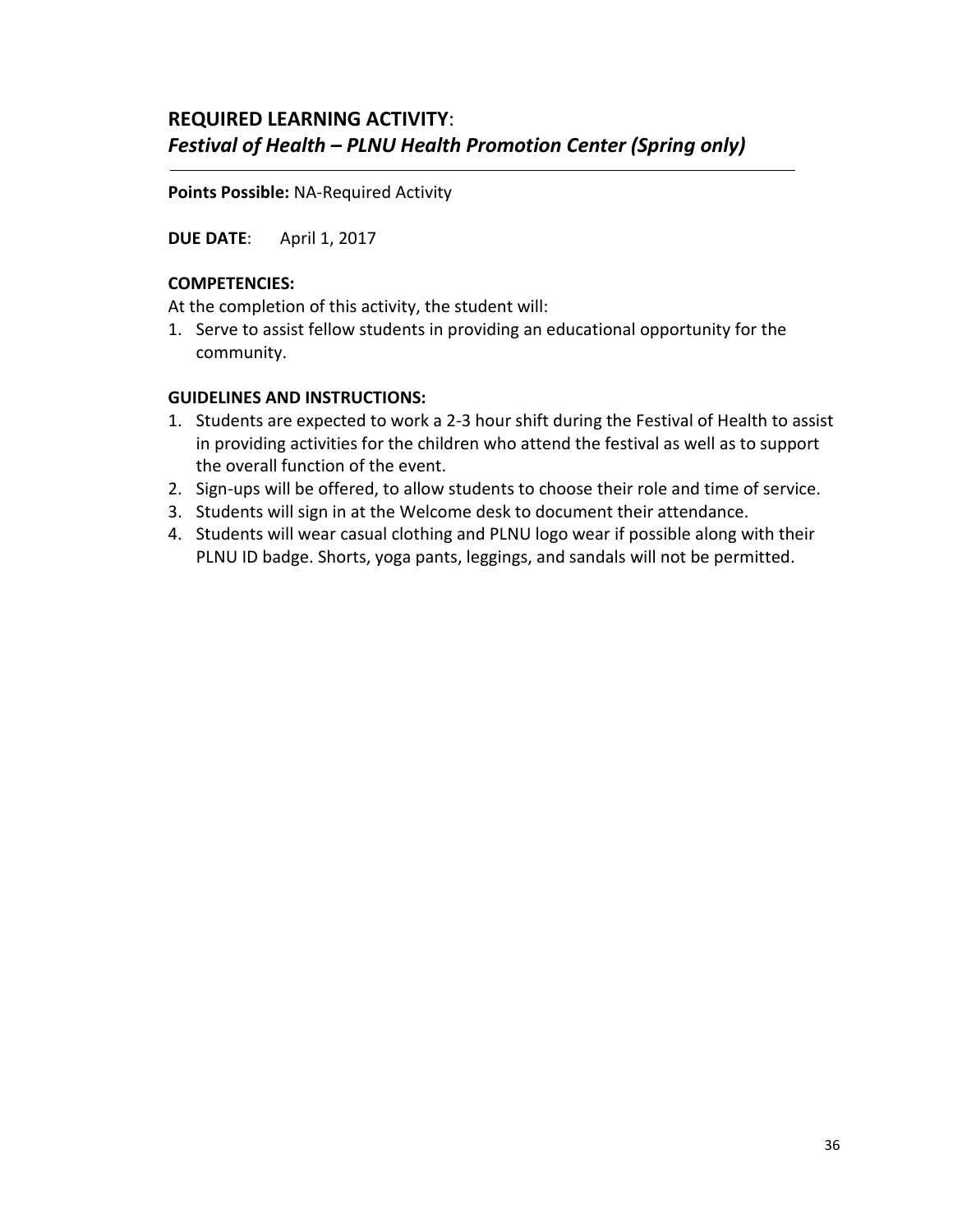## **REQUIRED LEARNING ACTIVITY**: *Oral Case Presentation – Clinical Post-Conference*

#### **Points Possible:** 15

**DUE DATE**: Presented in clinical Post Conference. A sign-up sheet will be completed the first day of clinical orientation to sign up for a date of presentation.

#### **COMPETENCIES:**

At the completion of this activity, the student will:

- 1. Demonstrate an ability to synthesize and integrate patient information with evidence-based practice to provide individualized nursing care for the child/adolescent within in the context of the family.
- 2. Evaluate the nursing process by obtaining assessment data, developing a nursing problem list with expected outcomes, developing and implementing nursing interventions, and evaluating client outcomes (care plan/concept map).
- 3. Access, appraise and apply relevant evidence-based practice nursing articles and community resources to the case discussed.
- 4. Make a professional presentation to peers regarding the content covered in this assignment that engages fellow students in learning the topic. This might be accomplished by using a handout, a pre/post quiz, a visual aid, game, etc.
- 5. Evaluate the effectiveness of your presentation.

#### **GUIDELINES AND INSTRUCTIONS:**

- 1. **Select an interesting patient** you have cared for in the clinical setting. Do this early in the semester! The patient used for this oral case study must be different from the patient you use for your developmental paper.
- 2. **It is highly recommended that you complete one of your required concept maps on this patient** since the information needed for this assignment is also found in the care plan/concept map.
- 3. **Discuss your choice of patient with your clinical instructor**. This is to evaluate appropriateness of client and avoid duplication of presentations.
- 4. Identify and **address issues of growth and development**. If present, discuss abnormal or unexpected findings. Include ht, wt, head circumference, and growth percentiles.
- 5. Student attendee's should be given 3 key "take-away" points to remember about this case/diagnosis.
- 6. P**resentations should last only 20 minutes**. Time is important to the grade.
- 7. Evaluate the learning that occurred with your audience. How will you know they understood what you are talking about? This can be accomplished a number of different ways. Please talk to your clinical professor if you have questions!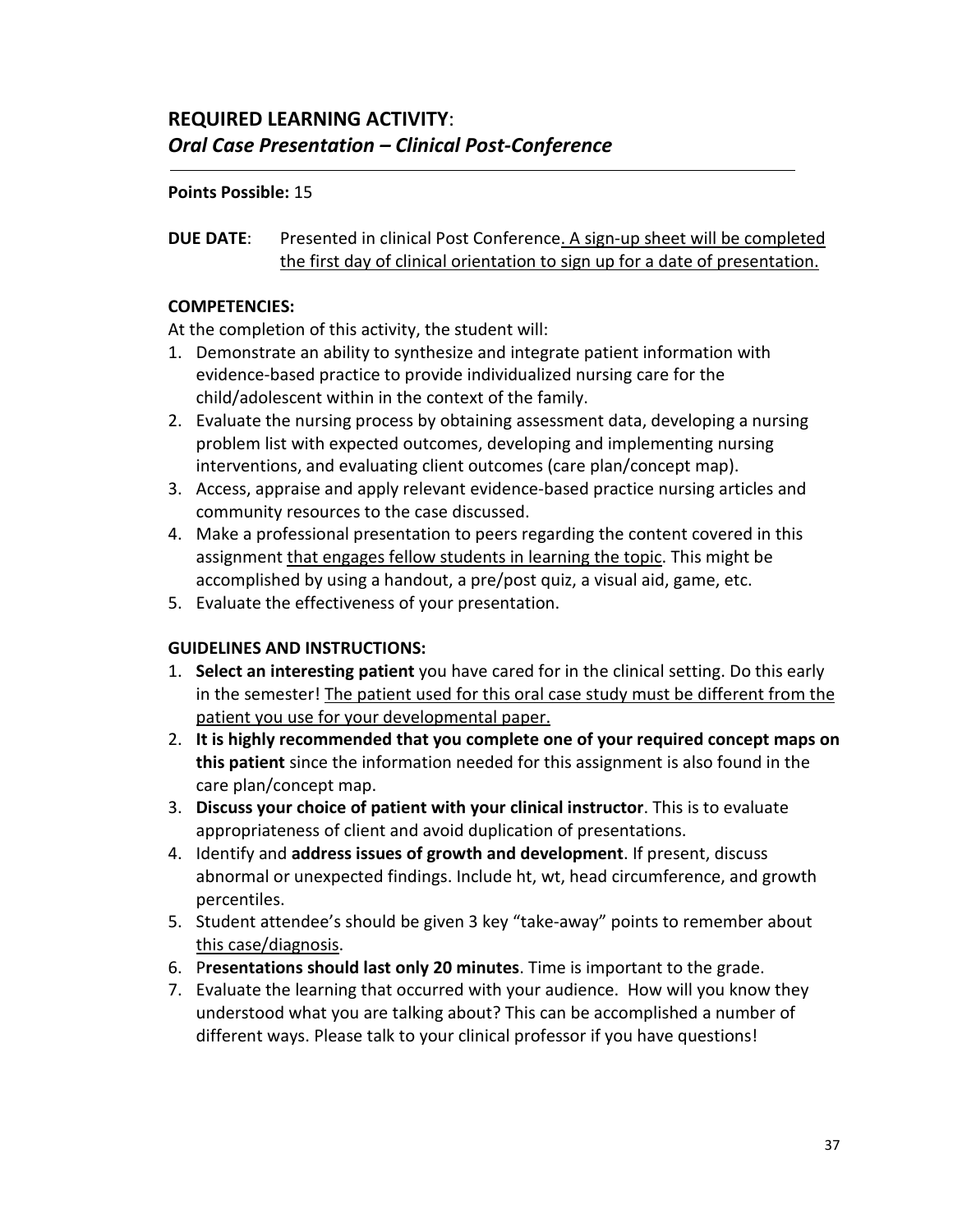## **Oral Case Study Presentation Grading Rubric**

| <b>Criteria</b>                            | <b>Initial</b><br>$(0-40%)$                                                                         | <b>Emerging</b><br>$(40-60%)$                | <b>Developed</b><br>$(60-80%)$               | <b>Highly Developed</b><br>$(90-100%)$                                                                                                                                                                                                                                                                                                                                                                                                                                                                                                                                                                              | <b>Max</b><br><b>Points</b><br><b>Possible</b> | <b>Points</b><br><b>Given</b> |
|--------------------------------------------|-----------------------------------------------------------------------------------------------------|----------------------------------------------|----------------------------------------------|---------------------------------------------------------------------------------------------------------------------------------------------------------------------------------------------------------------------------------------------------------------------------------------------------------------------------------------------------------------------------------------------------------------------------------------------------------------------------------------------------------------------------------------------------------------------------------------------------------------------|------------------------------------------------|-------------------------------|
| <b>Assessment</b><br>Data                  | (.5) Contains 4 or<br>less of the key<br>elements<br>Missing all<br>$elements = 0$                  | $(1)$ Contains 5-6<br>of the key<br>elements | (1.5) Contains<br>7-8 of the key<br>elements | (2) Contains all of the following 9 KEY ELEMENTS:<br><b>Initials</b><br>$\bullet$<br>Age<br>$\bullet$<br>Diagnosis<br>$\bullet$<br>History (hx) - current & past medical hx -<br>(including prenatal hx)<br>Prognosis - survival/cure<br>$\bullet$<br>Social hx,<br>$\bullet$<br>Family & cultural assessment<br>Summary of findings of labs and other tests -<br>implications & significance for the patient,<br>normal and abnormal<br>Medications - dosage, action, classification,<br>$\bullet$<br>nursing considerations, rationale for use in this<br>patient (if many, creating a handout is<br>recommended) | $\mathbf{2}$                                   |                               |
| <b>Review of</b><br><b>Disease Process</b> | (1) Contains 2 or<br>less of the key<br>elements<br><b>No</b><br>pathophysiology<br>$presented = 0$ | (2) Contains 3<br>of the key<br>elements     | (2.5) Contains 4<br>of the key<br>elements   | (3) Contains all of the following 5 KEY ELEMENTS:<br>• Pathophysiology of Main Problem or Disease<br>• Etiology of disease (if known)<br>• Incidence of disease/problem<br>• Complications<br>• Medical Treatment                                                                                                                                                                                                                                                                                                                                                                                                   | 3                                              |                               |
| Growth &<br><b>Development</b>             | (0) Contains 1 or<br>less of the key<br>elements<br>No Growth &<br>Development<br>Presented = $0$   | (1) Contains 2<br>of the key<br>elements     | (2) Contains 3<br>of the key<br>elements     | (3) Contains all of the following 4 KEY ELEMENTS:<br>Discusses Erikson Stage<br><b>Discusses Piaget Stage</b><br>Provides examples of behavior to justify<br>stage<br>Compares found stage to expected stage                                                                                                                                                                                                                                                                                                                                                                                                        | 3                                              |                               |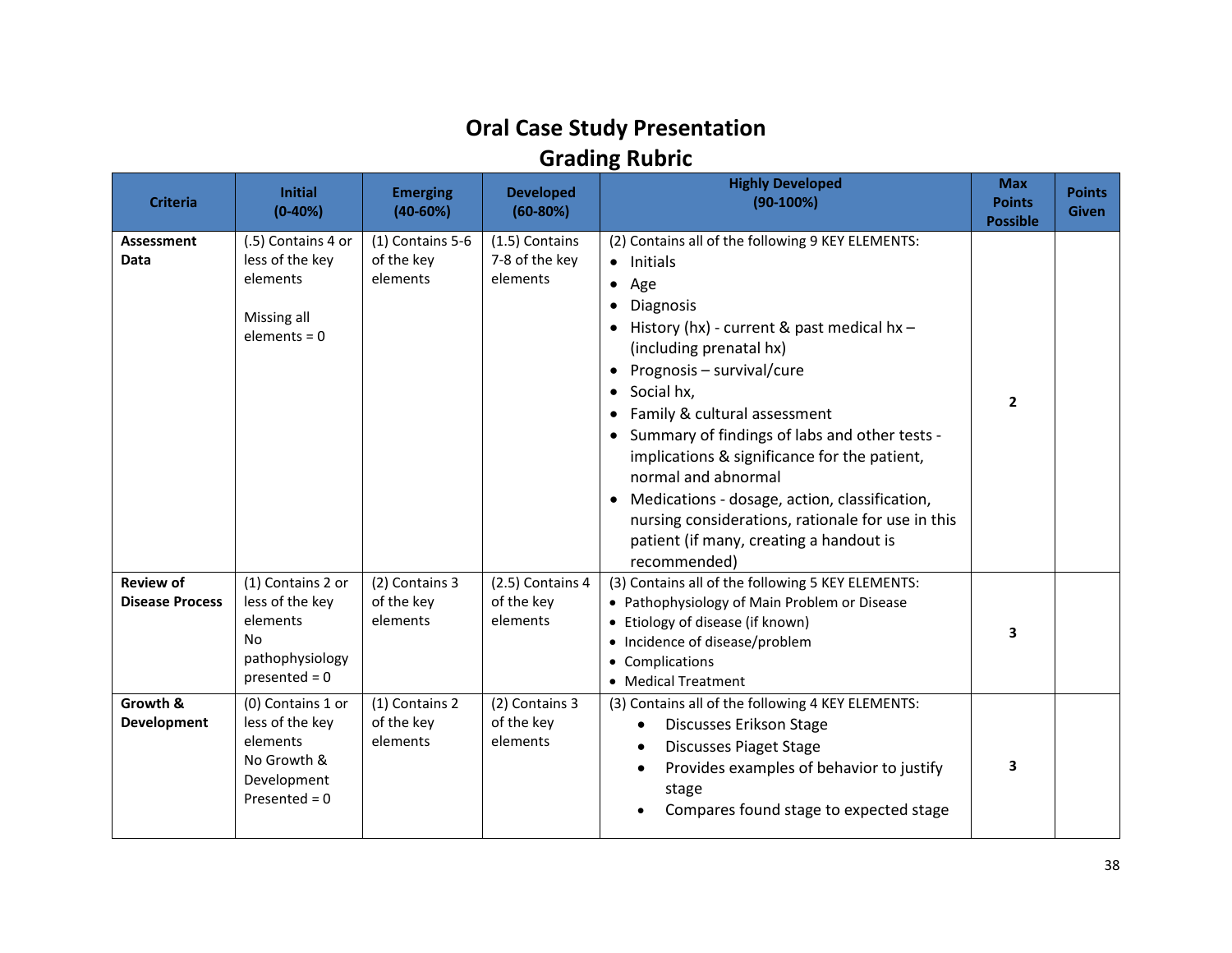| <b>Nursing</b><br><b>Process</b>         | (1) Contains 3 or<br>fewer of the key<br>elements<br>No Concept map<br>is presented $= 0$   | (1.5) Contains 4<br>of the key<br>elements            | (2) Contains 5<br>of the key<br>elements     | (3) Contains all of the following 6 KEY ELEMENTS:<br>• Creates a concept map to share with peers<br>that incorporates the nursing process with<br>pathophys<br>• Nursing diagnosis/Problem<br>• Measurable, realistic outcomes<br>• Interventions (at least 3 per dx)<br>• Evaluation - were outcomes met?<br>· Includes at least one evidence-based article or<br>clinical guideline in presentation!                                                              | $\overline{\mathbf{3}}$ |  |
|------------------------------------------|---------------------------------------------------------------------------------------------|-------------------------------------------------------|----------------------------------------------|---------------------------------------------------------------------------------------------------------------------------------------------------------------------------------------------------------------------------------------------------------------------------------------------------------------------------------------------------------------------------------------------------------------------------------------------------------------------|-------------------------|--|
| <b>Community</b><br><b>Resources</b>     | (0) No resource<br>is presented.                                                            | (0) Contains<br>less than 2 of<br>the key<br>elements | (.5) Contains 2<br>of the key<br>elements    | (1) Contains all of the following 3 KEY ELEMENTS:<br>• Identify at least one community resource or<br>agency that would be helpful to the<br>patient/family with appropriate services to<br>help promote the health and wellbeing of the<br>child<br>• Resource is age/diagnosis appropriate<br>• Resource is relevant to this patient                                                                                                                              | $\mathbf{1}$            |  |
| <b>Quality of</b><br><b>Presentation</b> | (1) Contains 3 or<br>fewer key<br>elements<br>(0) *No KEY take-<br>away points<br>presented | (2) Contains 4<br>of the key<br>elements              | (2.5) Contains<br>5-6 of the key<br>elements | (3) Contains all of the following 7 KEY ELEMENTS:<br>• Includes adherence to time limit (20 minutes),<br>• Speaks clearly<br>• Presentation organized and flows well<br>• Ability to engage fellow students in learning.<br>• Uses teaching aids to facilitate learning.<br>• *Emphasizes 3 key "take-away" points for<br>future practice with peers/instructor<br>• Provides 2 quality sources (other than text)<br>and provide printed bibliography to instructor | 3                       |  |

**Comments:**

 $\square$  Teaching Aid?

□ 3 Take-aways?

 $\square$  Bibliography provided?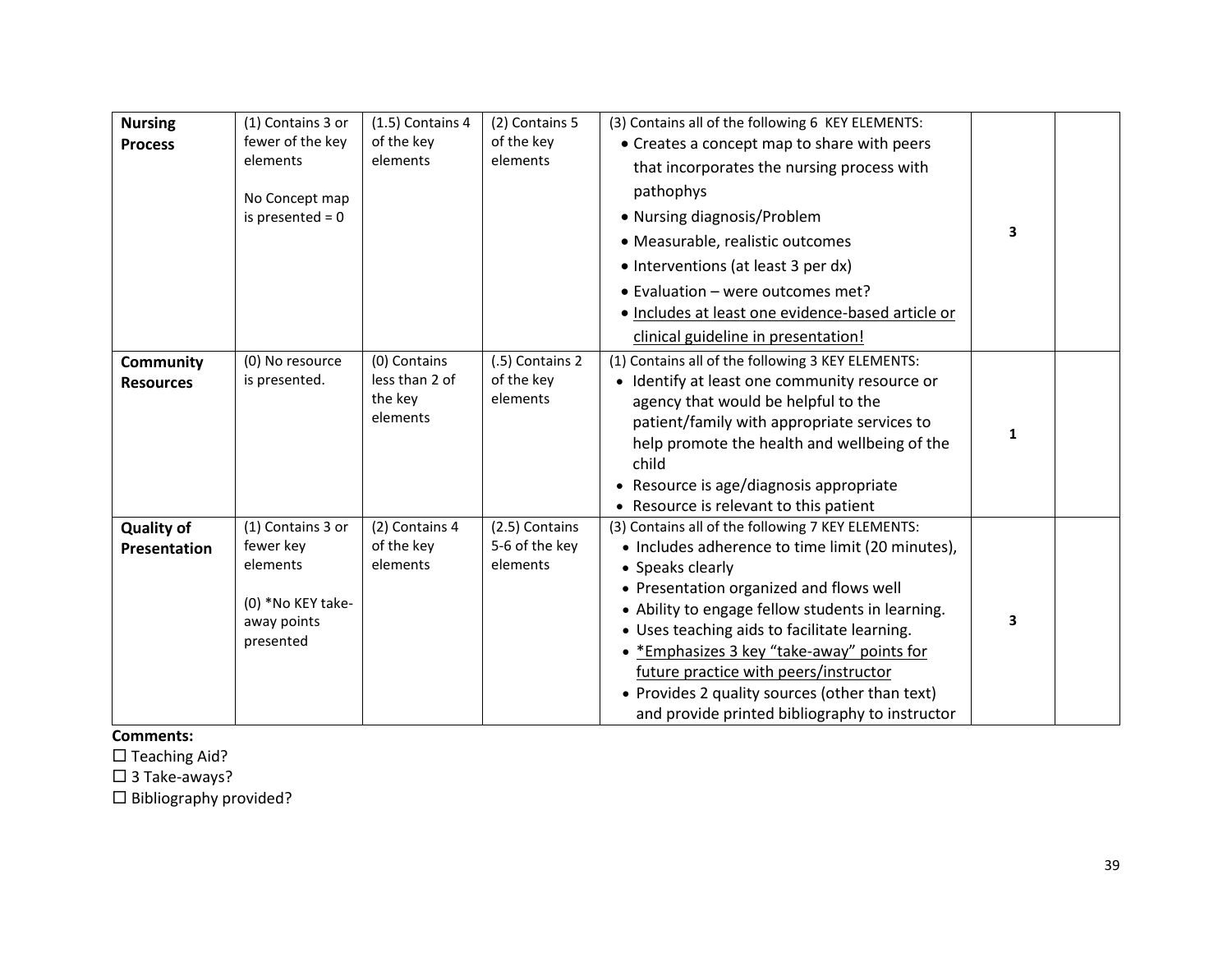## **REQUIRED LEARNING ACTIVITY:**  *Denver Developmental Screening Test II*

### **STUDENT LEARNING OUTCOMES**:

- 1. Correctly perform the Denver Developmental Screening Test (DDST II) on a child from the Early Childhood Learning Center (ECLC) at PLNU.
- 2. Evaluate the findings from your assessment.

### **GUIDELINES AND INSTRUCTIONS:**

- 1. Read/Review Ball, Bindler & Cowen p.167-169 and DDSTII Test Manual
- 2. Review DDSTII Training Video independently in Media Lab. This takes approximately 1 hour. It is highly suggested that you do this at least a day or two before completing the testing!
- 3. Testing will be accomplished in the ECLC under the supervision of an ECLC teacher or administrator.
- 4. Turn in a 2-3 page summary of your assessment, the test form, and the grading criteria form. Use the DDSTII Grading Criteria as a guide.

### **DUE:**

- 1. Testing Date: TBD see clinical schedule (this is done on a non-clinical day)
- 2. Written Summary of Assessment- due **1 week after scheduled test date.** See grading criteria for specific items to include along with rubric.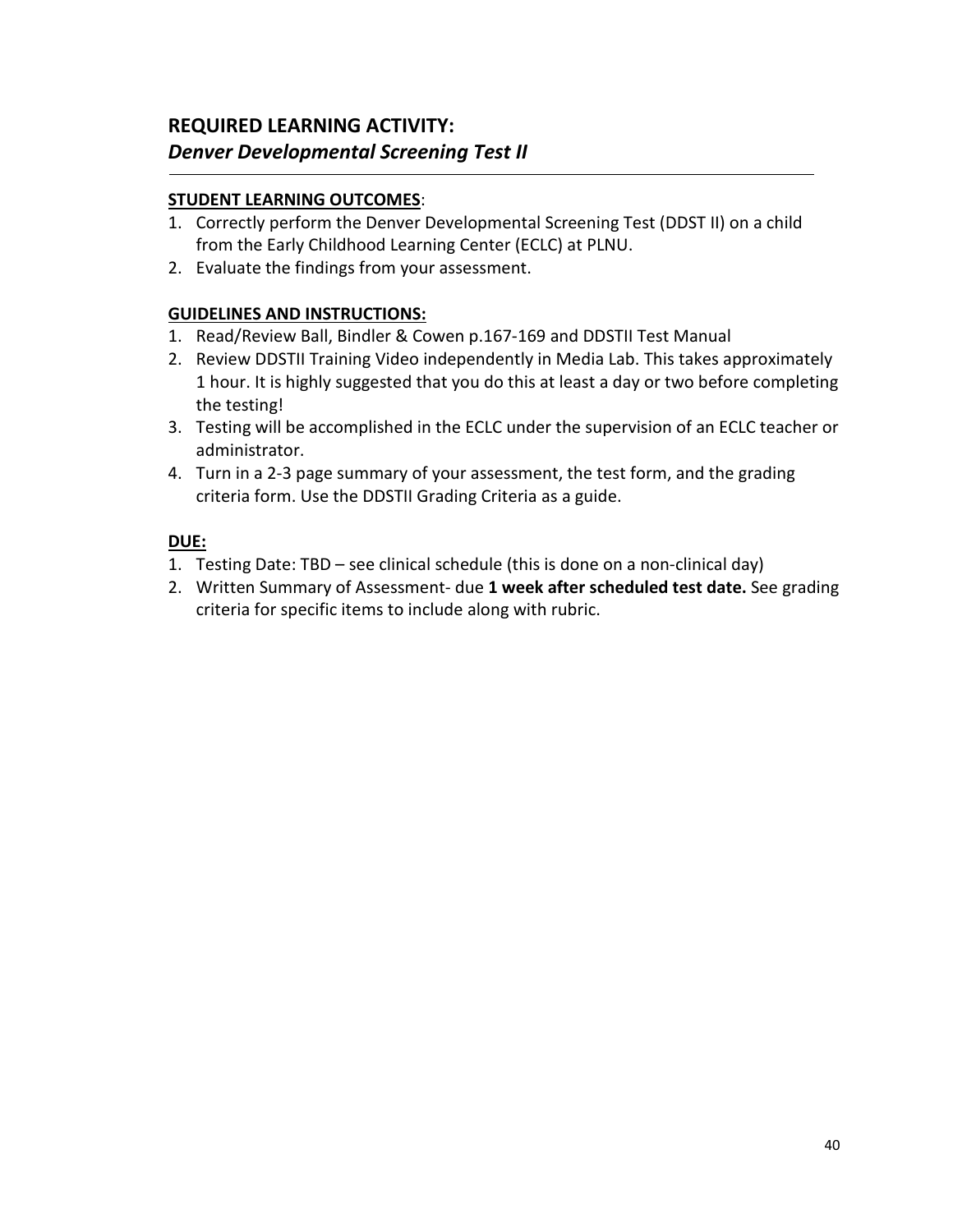# **Denver Developmental Screening Grading Rubric**

| <b>Criteria</b>                                                      | <b>Initial</b><br>$(0-40%)$                                                                     | <b>Emerging</b><br>$(40-60%)$                                                         | <b>Developed</b><br>$(60-80%)$                     | <b>Highly Developed</b><br>$(90-100%)$                                                                                                                                                                                                                                                                           | <b>Max</b><br><b>Points</b><br><b>Possible</b> | <b>Points</b><br><b>Given</b> |
|----------------------------------------------------------------------|-------------------------------------------------------------------------------------------------|---------------------------------------------------------------------------------------|----------------------------------------------------|------------------------------------------------------------------------------------------------------------------------------------------------------------------------------------------------------------------------------------------------------------------------------------------------------------------|------------------------------------------------|-------------------------------|
| <b>Introduction</b>                                                  | (.5) Poor intro<br>(0) No intro or use of child's full<br>$name = 0$                            | (1) Contains 3 or fewer of the<br>key elements                                        | (2.5)<br>Contains<br>4-5 of the<br>key<br>elements | (3) Contains all of the following 6<br><b>KEY ELEMENTS:</b><br>• Only child's initials used<br>(HIPAA)<br>$\bullet$ Age<br>Purpose of DDSTII<br>$\bullet$<br><b>Testing Environment</b><br><b>Client Demeanor</b><br>$\bullet$<br>Completion of test within<br>$\bullet$<br>assigned time frame 30-45<br>minutes | 3                                              |                               |
| <b>Calculates Age &amp;</b><br><b>Draws Age Line</b>                 | (0) Does not provide age<br>calculation at all (this is essential to<br>an accurate test)       | (0) Contains 1 or fewer of key<br>elements (this is essential to an<br>accurate test) | (.5)<br>Contains 2<br>of the key<br>elements       | (1) Contains all of the following 2<br><b>KEY ELEMENTS:</b><br>• Calculates child's age on testing<br>sheet (margin)<br>• Draw's age line in correct spot<br>• Does both of the above<br>correctly                                                                                                               | 3                                              |                               |
| <b>Tests</b><br>Appropriate<br><b>Items in Each</b><br><b>Sector</b> | Does not test appropriate items or<br>does not explain rationale for not<br>testing items = $0$ | (0)                                                                                   | (.5)<br>Contains 1<br>of the key<br>elements       | (1) Contains all of the following 2<br><b>KEY ELEMENTs:</b><br>Tests appropriate<br>items in each sector (3<br>test below and 3<br>above line)<br>Discusses Social item<br>findings scored by<br>parent                                                                                                          | 3                                              |                               |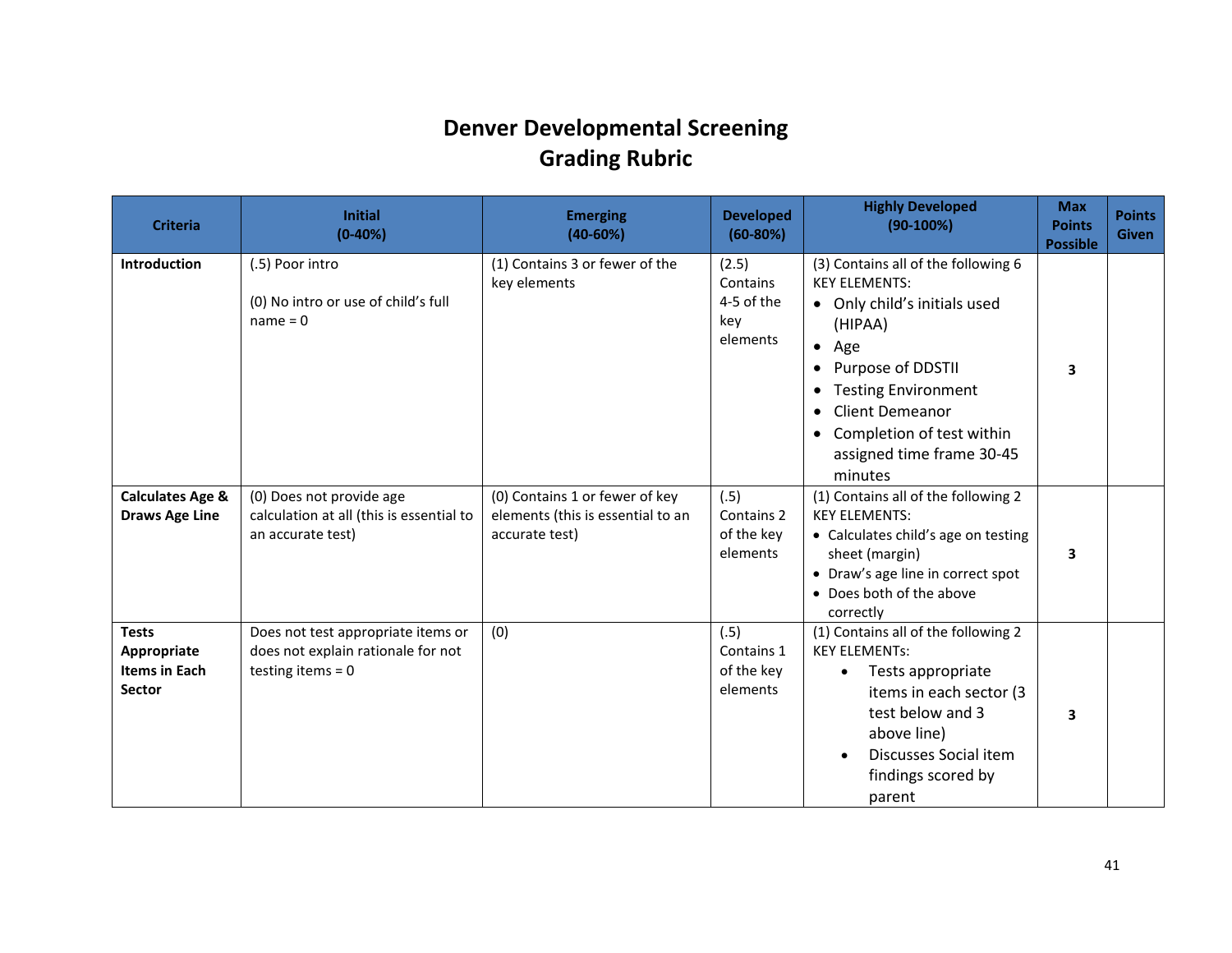| <b>Findings of</b> | (1) Contains 1        | $(2-3)$ Does          | (3-4) Contains 2 or 3 of the key elements, | (5) Contains all of the         |              |  |
|--------------------|-----------------------|-----------------------|--------------------------------------------|---------------------------------|--------------|--|
| each sector of     | element.              | not                   | discussion brief and non-informative       | following 3 KEY                 |              |  |
| test discussed     |                       | describe              |                                            | <b>ELEMENTS:</b>                |              |  |
|                    | No Key Elements       | test by               |                                            | • Discuss testing               |              |  |
|                    | $presented = 0$       | sector but            |                                            | experience and                  |              |  |
|                    |                       | gives                 |                                            | how items scored,               |              |  |
|                    |                       | overall               |                                            | abnormal, normal,               |              |  |
|                    |                       | description           |                                            | questionable                    | 5            |  |
|                    |                       | of testing<br>process |                                            | • Discusses all 4               |              |  |
|                    |                       |                       |                                            | sectors of test                 |              |  |
|                    |                       |                       |                                            | • Describes child's             |              |  |
|                    |                       |                       |                                            | behavior during                 |              |  |
|                    |                       |                       |                                            | the test (focused,              |              |  |
|                    |                       |                       |                                            | distracted, non-                |              |  |
|                    |                       |                       |                                            | compliant, etc)                 |              |  |
| <b>Identifies</b>  | (0) No discussion of  |                       | (.5) Contains 1 of the key elements        | (1) Contains all of the         |              |  |
| possible           | possible limitations. |                       |                                            | following 2 KEY                 |              |  |
| limitations of     |                       |                       |                                            | ELEMENTS:                       |              |  |
| test               |                       |                       |                                            | • Identifies possible           |              |  |
|                    |                       |                       |                                            | limitations or                  |              |  |
|                    |                       |                       |                                            | reasons test                    |              |  |
|                    |                       |                       |                                            | results might not               |              |  |
|                    |                       |                       |                                            | be accurate or                  | $\mathbf{1}$ |  |
|                    |                       |                       |                                            | valid (there are                |              |  |
|                    |                       |                       |                                            | always                          |              |  |
|                    |                       |                       |                                            |                                 |              |  |
|                    |                       |                       |                                            | limitations!)                   |              |  |
|                    |                       |                       |                                            |                                 |              |  |
|                    |                       |                       |                                            | • Includes reasons              |              |  |
|                    |                       |                       |                                            | for non-testable or             |              |  |
|                    |                       |                       |                                            | abnormal scores if<br>indicated |              |  |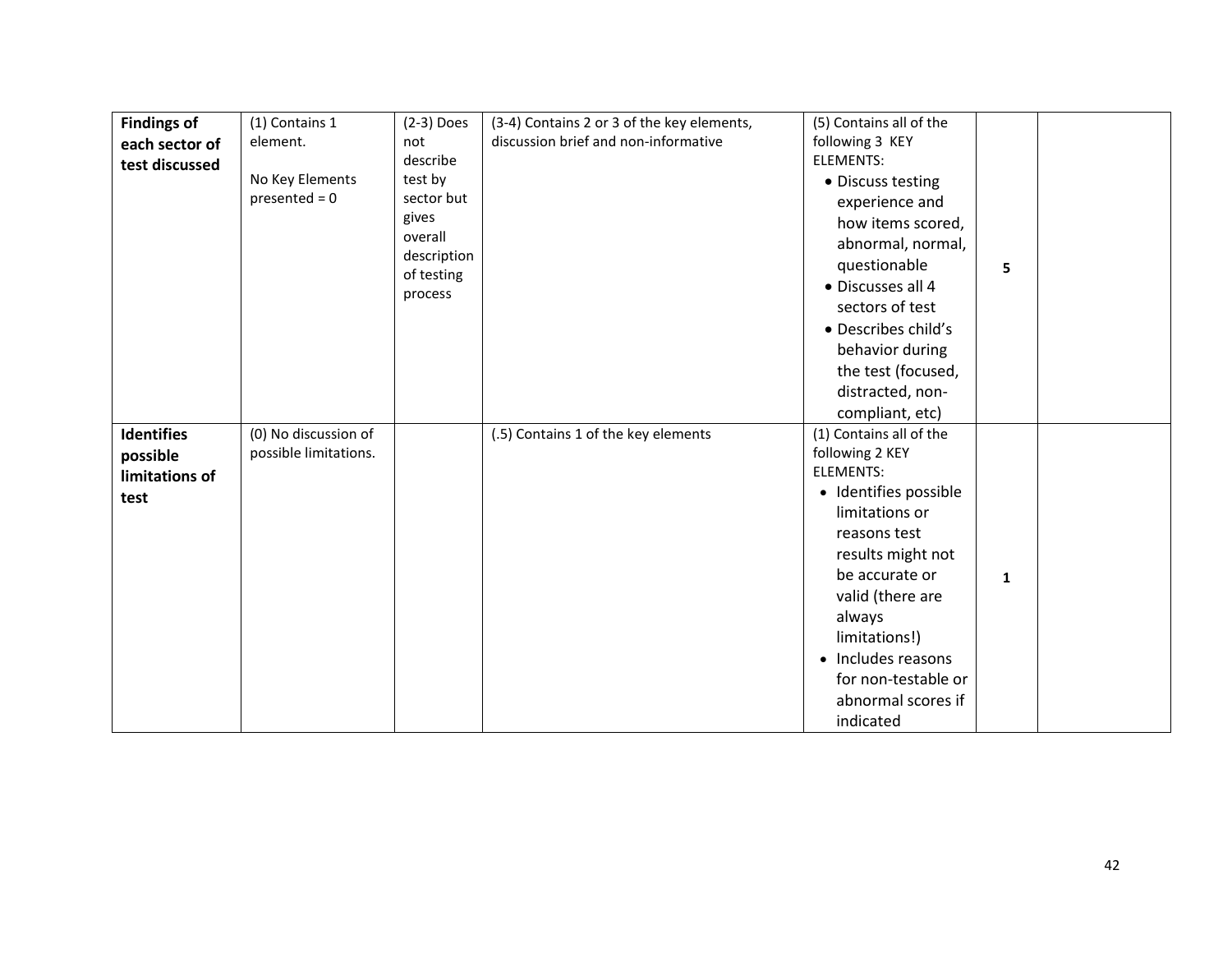| <b>Conclusion &amp;</b> | (0-1) Contains 2 or | (2)        | (2.5) Contains 5-6 of the key elements | (3) Contains all of the |   |  |
|-------------------------|---------------------|------------|----------------------------------------|-------------------------|---|--|
| <b>Quality of</b>       | fewer key elements  | Contains   |                                        | following 7 KEY         |   |  |
| Write-Up                |                     | 3-4 of the |                                        | <b>ELEMENTS:</b>        |   |  |
|                         |                     | key        |                                        | • Provides a            |   |  |
|                         |                     | elements   |                                        | succinct summary        |   |  |
|                         |                     |            |                                        | of the assessment       |   |  |
|                         |                     |            |                                        | · Includes              |   |  |
|                         |                     |            |                                        | recommendations         |   |  |
|                         |                     |            |                                        | for parents in          |   |  |
|                         |                     |            |                                        | regards to              |   |  |
|                         |                     |            |                                        | activities and          |   |  |
|                         |                     |            |                                        | future testing          | 3 |  |
|                         |                     |            |                                        | • Write-up              |   |  |
|                         |                     |            |                                        | organized and           |   |  |
|                         |                     |            |                                        | flows well              |   |  |
|                         |                     |            |                                        | • Neat                  |   |  |
|                         |                     |            |                                        | • Correct Grammar       |   |  |
|                         |                     |            |                                        | Used                    |   |  |
|                         |                     |            |                                        | • Correct Spelling      |   |  |
|                         |                     |            |                                        | • Does not make         |   |  |
|                         |                     |            |                                        | statements that         |   |  |
|                         |                     |            |                                        | cannot be               |   |  |
|                         |                     |            |                                        | supported by test       |   |  |

Include the following in the submission of this assignment:

- DDST Testing sheet (with age calculation)
- Any drawings done by the child
- DDST II write-up

APA format is NOT required but the paper must be typed, and double-spaced with correct spelling and grammar to receive all possible points.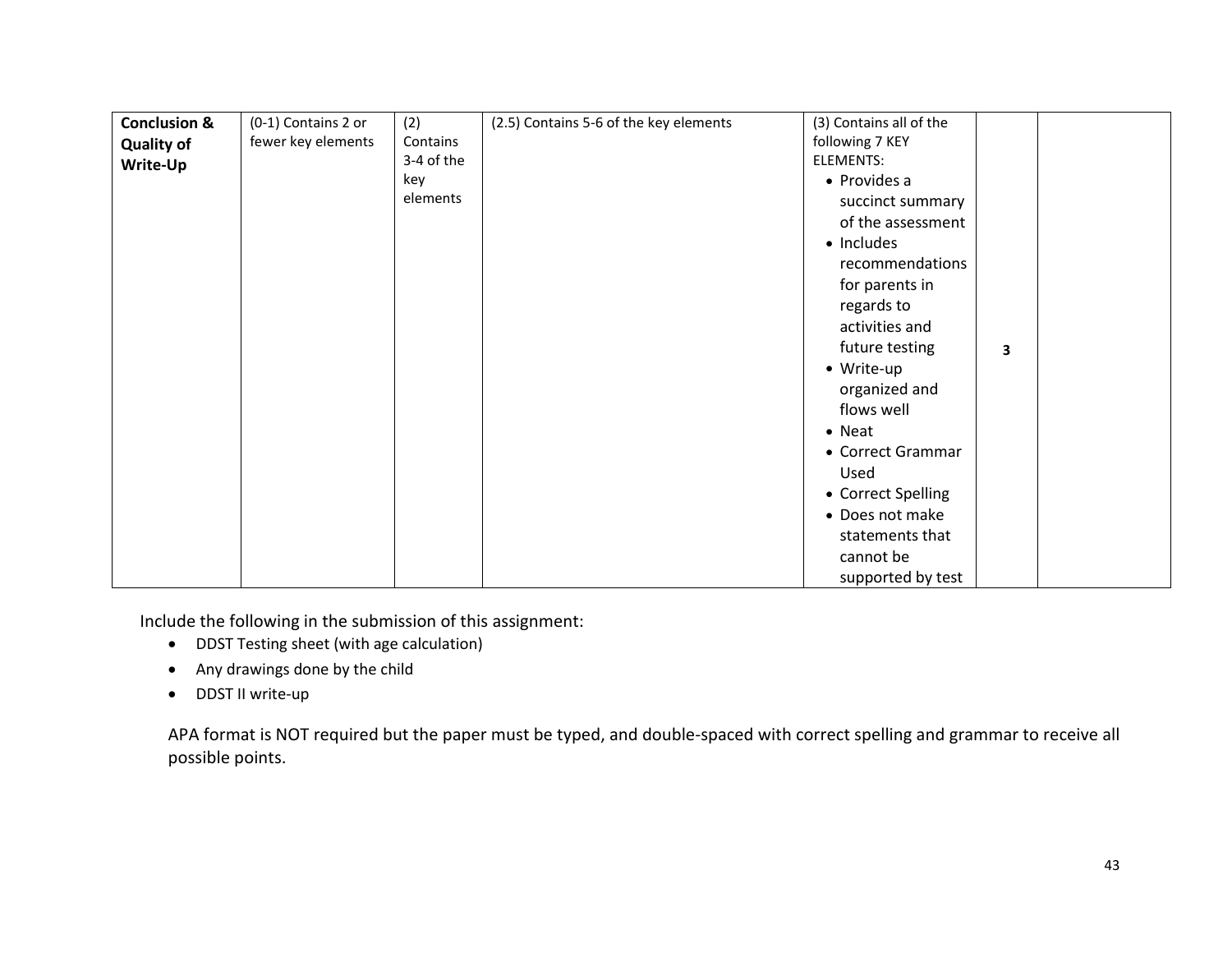## **REQUIRED LEARNING ACTIVITY:**

#### **Developmental Assessment of a Hospitalized Child Adapting to a HOME-Focused Plan of Care – Paper (Part 1) & Project (Part 2)**

#### **DUE DATES:**

#### **Part I (Developmental Paper):**

- Developmental Assessment due 3/13
- Draft #1 submitted to Canvas by 3/27 at 11:59pm
	- o Peer Review must be complete by 3/29 at 11:59pm lack of peer review completion = 0 on your own draft grade even if turned in on time!
- Final Paper submitted to Canvas by Monday, 4/10 at 11:59pm

#### **Part 2 (Developmental Teaching Project):**

- Physical Project Due to Clinical Professor by:
	- $\circ$  4/4 Tuesday Clinicals
	- o 4/6 Thursday Clinicals
- Project Write-Up/Summary due in Canvas by 4/10 at 11:59pm

#### **STUDENT LEARNING OUTCOMES:**

During the completion of this activity, the student will:

- 1. Assess specified areas of child development
- 3. Analyze the effect of hospitalization on the developmental process
- 4. Comparing norms to actual finding, identify maladaptive behaviors encountered during the hospital experience
- 5. Determine evidence-based nursing interventions to address identified developmental concerns or areas for reinforcement.
- 6. Write a scholarly paper using APA format
- 7. Design a developmentally appropriate home-based teaching project to promote the child's health after discharge.

**Points Possible:** Each assignment has an associated rubric in Canvas to assess the achievement of assignment outcomes. This assignment has 5 individual components.

- Developmental Assessment = 30 points
- Peer-Reviewed Paper Draft = 10 points (full points will be received if turned in on time AND review of peer's paper is completed on time!)
- Final Paper = 50 points
- Final Project = 25 points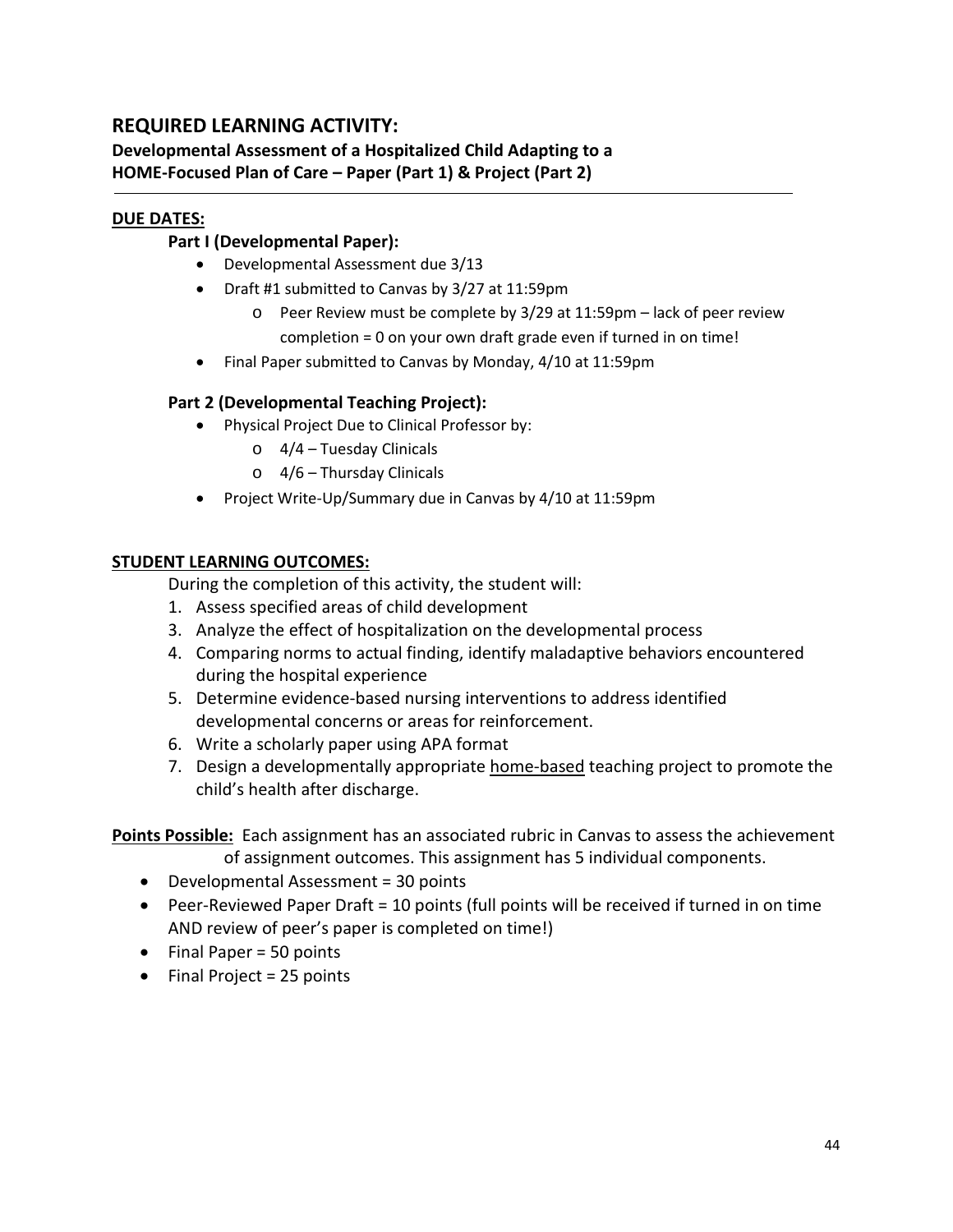#### **OVERALL PROJECT GUIDELINES AND INSTRUCTIONS:**

- 1. **Choose a patient early in the semester.** Preferably within the first 4 -5 weeks of clinical. *The deadline for having chosen a patient for this paper/project is:*
	- a. **February 28 for Tuesday Clinicals**
	- b. **March 2 for Thursday Clinicals**
- 2. The child selected must be different than the child selected for the Oral Case Presentation. Please discuss the patient with your clinical instructor prior to final selection.
- 3. It is best to choose a child that is 5 years of age or older and does not have a significant developmental delay. Having a parent at the bedside will be extremely helpful!!
- 4. The focus of this paper/project is to determine what can be done once the child returns "home" to further address developmental needs or risks.

### **PART I - DEVELOPMENTAL PAPER – PAPER GUIDELINES:**

#### **1. Developmental Assessment:**

This is an informal, yet guided way to collect developmental data about your patient and their family. Use the Developmental Assessment tool to collect data about your patient/family. The final turned in product must include the patient's initials, age, a brief History of Present Illness and as much information as you can glean from the patient and family. This must be typed but does not need to be in APA format. Refer to our class Canvas site for more specific guidelines/outline and grading rubric.

#### **2. Peer Reviewed Draft and Final Paper**

- **Format:** both draft and final paper must be typed using APA, 6<sup>th</sup> ed. guidelines, including a brief introduction and summary/conclusion. This means the paper is written in 3<sup>rd</sup> person (an observer watching from afar). No use of "I", "we", "one", "this student nurse"
- **Length:** the paper should be 7-8 ish pages of content (not including title page, references or teaching project summary).
- **CITATIONS:** The paper must be cited appropriately (credit given to the sources where you obtained information) per the directions above for each paragraph of each main section. Sections that require citations but have no citations will be graded a zero for that section. If the problem occurs too frequently, the student may receive a zero on the entire paper. Failing to cite appropriately is a form of plagiarism!
- Use a MINIMUM of 5 current (within last 5 years) sources **– ONLY THE FOLLOWING WEBSITES MAY BE USED: (IF YOU HAVE QUESTIONS, PLEASE CHECK WITH ME!)**
	- o Any federal health site (NIH, CDC, etc)
	- o Professional or Community Associations (e.g. American Nurses Association, Cystic Fibrosis Foundation, etc.)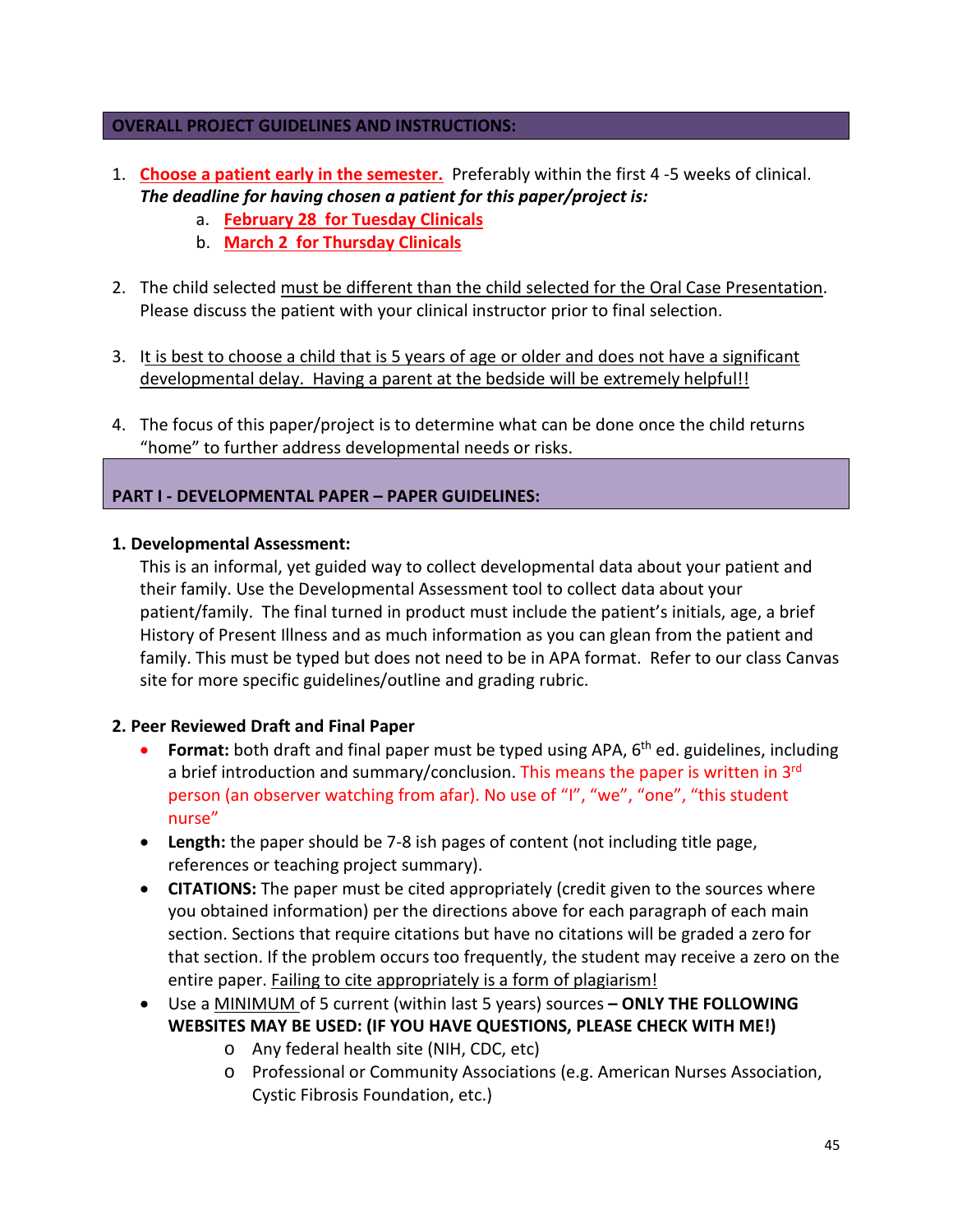- o Medscape
- Throughout the paper you will need to **compare** and **contrast** the child you are studying to expected normal behaviors and phases. In **each section** (labeled as such with a section title), there must be 3 distinct paragraphs:
	- o Present **normal findings** for child's age (REQUIRES CITATIONS)
	- o Present **YOUR patient assessment** findings as compared to normal for this child.
	- o Determine **HOME-BASED interventions to address delays or reinforce** continued development (REQUIRES CITATIONS)
- **Recommended interventions** must be specific and home- focused, they should NOT be hospital-oriented. Try to project into the everyday life experiences, safety, and health promotion of the child in his/her home life. What can you teach this child/family at home that will promote current/future health?
- **MOST IMPORTANT**: Review the **"Most Commonly Made Mistakes"** document in Canvas so that you can avoid them in your paper. If you choose not to review this helpful document – you will be graded accordingly.

### **Developmental Paper – Outline (use for both draft and final versions – see rubric for details to be included!)**

*Introduction*

Why is assessment of development important in children? What are you going to tell me in your paper?

*Identifying Information (be HIPAA compliant – no dates, no initials!!)* Expand upon items from assessment, see rubric.

#### *Erikson/Piaget Assessment*

*Description of expected stage Behaviors that confirm or conflict with expected stage (If not at expected stage, state stage patient is at and how you made that determination)*

*Area for Improvement/Area of Risk #1*

Expected norms for this age – requires citations Findings for this child – your assessment (no citations needed) Recommended Intervention – requires citations

*Area for Improvement/Area of Risk #2*

Expected norms for this age – requires citations Findings for this child – your assessment (no citations needed) Recommended Intervention – requires citations

*Identified Teaching/Learning Need*(S)

*-*based on assessment findings *Conclusion* (Tell me what you told me (summary of your findings)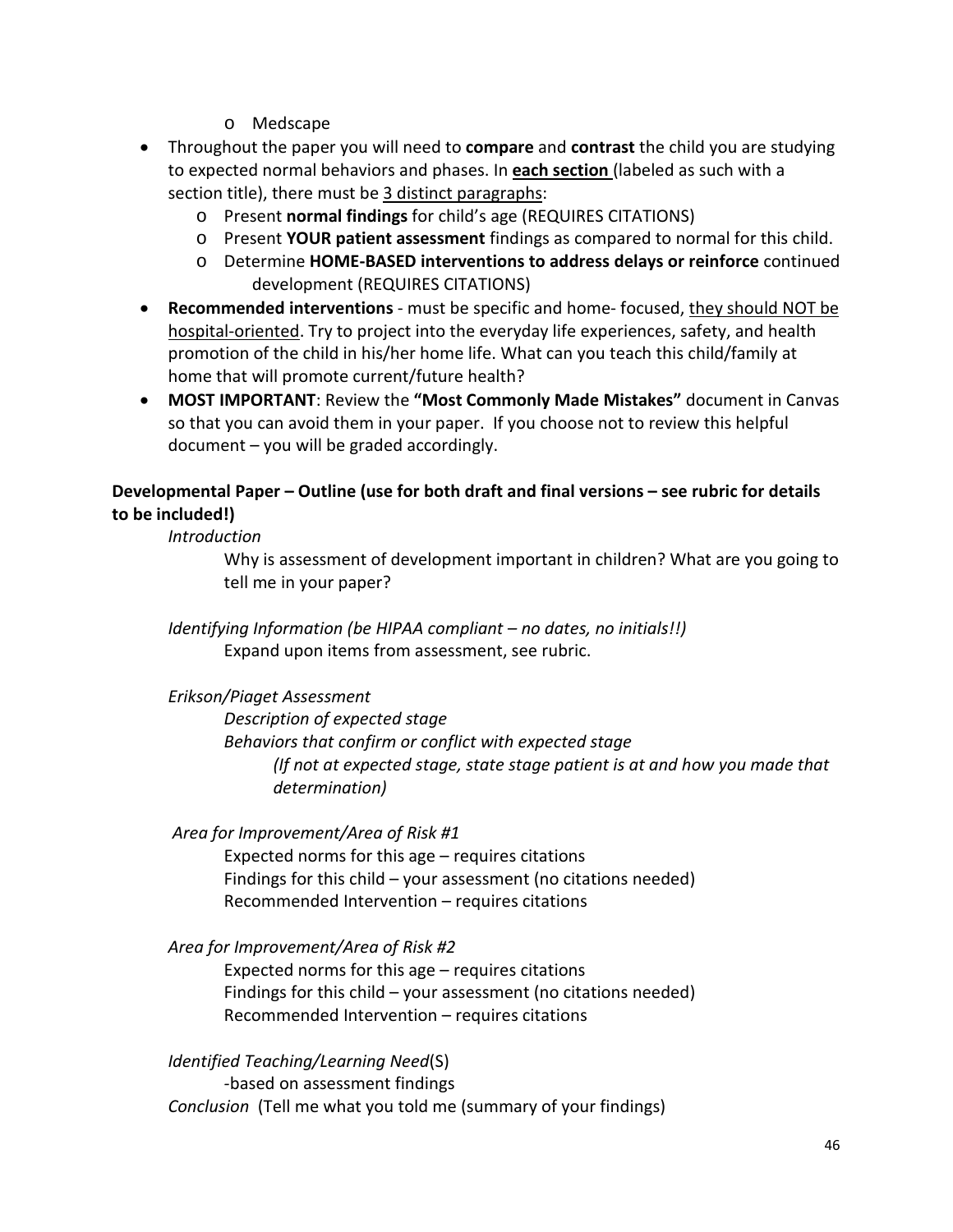#### **Part 2: HOME-FOCUSED DEVELOPMENTAL TEACHING PROJECT**

#### **STUDENT LEARNING OUTCOMES:**

During the completion of this assignment, the student will:

- 1. Conduct an assessment of teaching/learning needs specific to this patient/family based on disease process, educational level, current developmental stage and child's interests (if possible).
- 2. Create a **home-focused** project for teaching that includes identification of who is being taught, the chosen Teaching/Learning process and content to be covered.
- 3. Apply the elements of the nursing process in determining the teaching needs of the child/family.
- 4. Create a plan to evaluate the effectiveness of the teaching project.

#### **GUIDELINES:**

- 1. For the child evaluated in the developmental paper, design a home-based teaching plan and/or project that is creative, age specific and well organized with regard to the disease process/education of family and developmental level of child! Should be practical and relevant.
- 2. Create a developmentally appropriate project to either teach the patient and/or family to care for the child or to advance the health of the child given their diagnosis and identified teaching needs.
- 3. The student will apply the elements of the nursing process in determining the teaching needs of the child/family and will state a plan for evaluating the effectiveness of the plan.
	- Ideas for possible projects (you are not limited to these): creating games, books, charts, scavenger hunts, posters, education packets, journals, dolls, sticker charts, medical play, resource lists, audio/video tapes/CD's. The sky is the limit – think outside the box!

## • **Creativity will be generously rewarded!**

4. Please provide a written 1-2 page summary of why you chose this teaching method for this patient/family. Address who, what, and how you teach and why it is appropriate for this patient/family. Explain how it meets their developmental physical and psychosocial needs and how you would evaluate patient/parent learning. **This must also be in APA 6th Edition Format**. This will be turned in on Canvas. See the rubric available to ensure you have included all the required elements of this summary.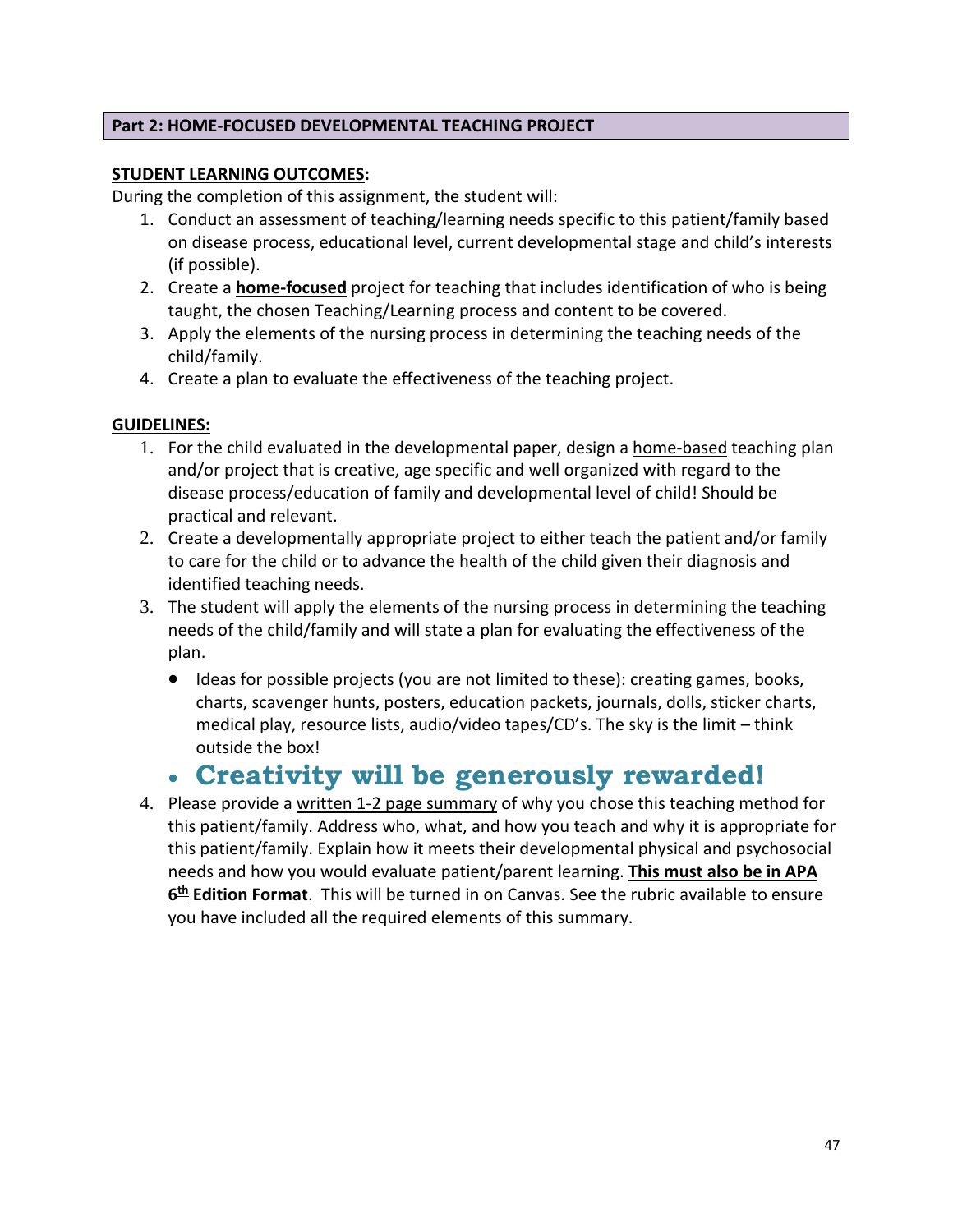## **Developmental Paper Grading and Assessment Rubric**

**INTRODUCTION & IDENTIFICATION**

#### **All papers must have these 2 sections!**

| <b>Criteria</b>                                                                                                                                                                                                                                                                                                                                                                                                  | <b>Initial</b><br>$(0-40%)$                                                                                                              | <b>Emerging</b><br>$(40-60%)$                   | <b>Developed</b><br>$(60-80%)$                                                            | <b>Highly Developed</b><br>$(90-100%)$                                                                                                                                                        | <b>Max</b><br><b>Points</b><br><b>Possible</b> | <b>Points</b><br><b>Given</b> |
|------------------------------------------------------------------------------------------------------------------------------------------------------------------------------------------------------------------------------------------------------------------------------------------------------------------------------------------------------------------------------------------------------------------|------------------------------------------------------------------------------------------------------------------------------------------|-------------------------------------------------|-------------------------------------------------------------------------------------------|-----------------------------------------------------------------------------------------------------------------------------------------------------------------------------------------------|------------------------------------------------|-------------------------------|
| <b>Clear Introduction Paragraph:</b><br>Clear introductory<br>sentence<br>Purpose of the paper<br>Relevance of<br>developmental<br>assessment to pediatrics<br>Topics to be covered in<br>the paper                                                                                                                                                                                                              | ·Includes one or<br>fewer criteria<br>• No citations<br>(automatic zero on<br>entire section)                                            | $\bullet$ Includes 2 or<br>fewer criteria       | • Includes 3<br>elements in<br>criteria<br>• May have some<br>grammar,<br>spelling errors | • Clear, well-written<br>• Includes all 4 elements in<br>criteria<br>• No grammatical or spelling<br>errors                                                                                   | 5                                              |                               |
| <b>Identifying Data:</b><br>Provides patient initials<br>and age (years and<br>months). No names!!<br>Diagnosis<br>$\bullet$<br>Brief history of present<br>illness<br>General appearance<br>statement<br>List height and weight<br>(and FOC if less than 2)<br>years)<br>List child's present<br>percentile (height and<br>weight)<br>The expected 50 <sup>th</sup><br>percentile for a child of<br>similar age | • No identifying data<br><b>OR</b><br>$\bullet$ less than 3<br>required items<br>• No citations<br>(automatic zero on<br>entire section) | • Between 3 to 4<br>of the required<br>criteria | $\bullet$ Includes 5-6<br>criteria<br>• May have some<br>grammar,<br>spelling errors      | • Includes all 7 criteria of<br>identifying data<br>• Section creates a solid<br>"picture" of patient's status<br>and reason for<br>hospitalization<br>• No grammatical or spelling<br>errors | 5                                              |                               |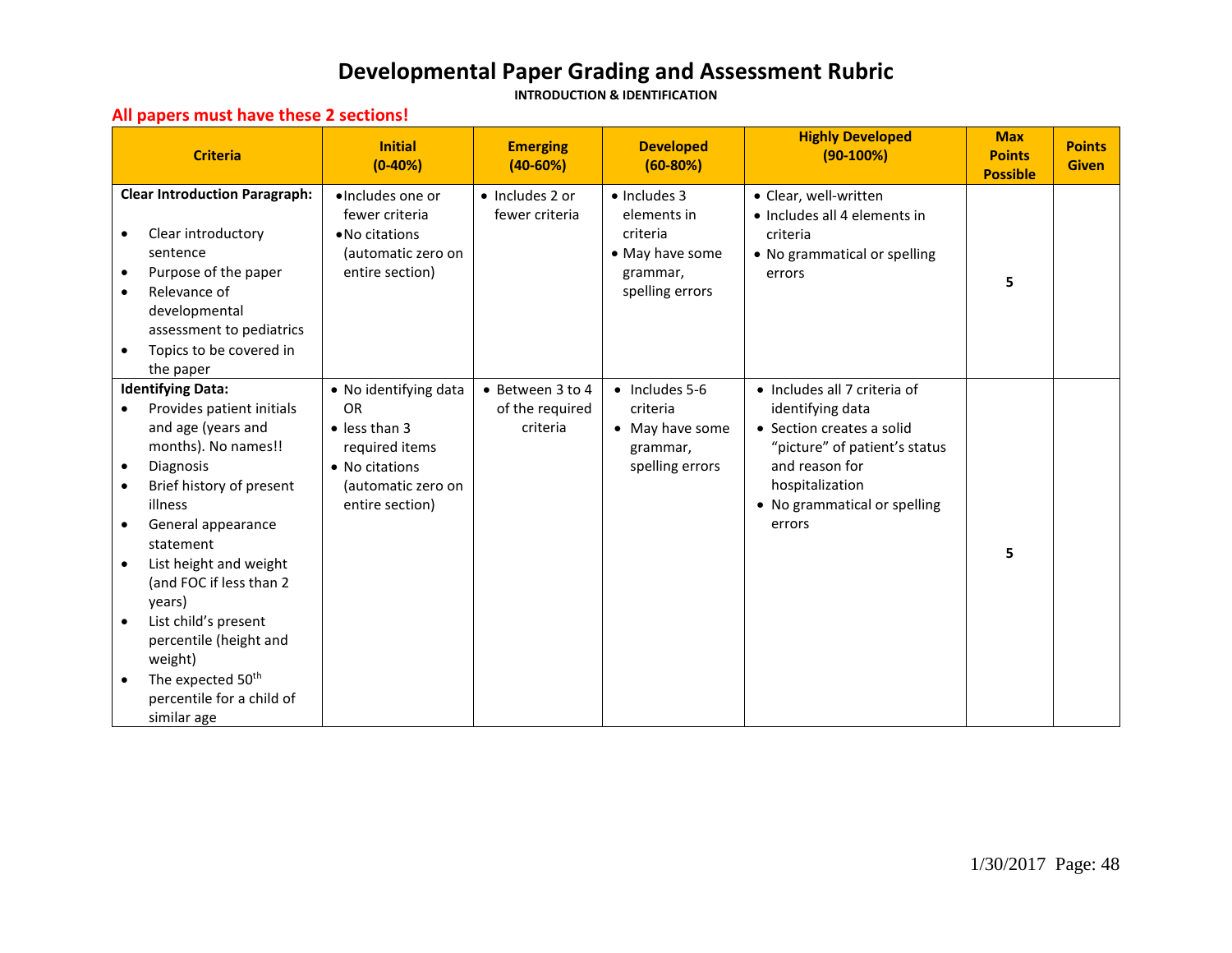#### **Developmental Paper Grading and Assessment Rubric : Psychosocial Development ERICKSON**

#### **Criteria Initial Initial (0-40%) Emerging (40-60%) Developed (60-80%) Highly Developed (90-100%) Max Points Possible Points Given Psychosocial Tasks – Erikson** • State expected Erickson stage for this age child. • Conducts an assessment of child's actual stage and provides evidence to support assessment findings (behaviors, abilities, interactions, etc.) • If assessment is different from expected, what stage is child actually at – provide rationale. • Does not include this section **OR**  • Provides poor evidence for actual stage or stage incorrect based on evidence given • No citations (automatic zero on entire section) • Includes fewer than 2 criteria for this section **OR** • All criteria present but conclusions lack evidence and support • Multiple grammar, spelling errors • Includes all elements of this section • Lacks sufficient or appropriate evidence to support assessment of child's actual stage • May have some grammar, spelling errors •Includes both criteria for this section •Well-developed concepts and strong evidence for assessed stage •No grammatical or spelling errors **8**

#### **All papers must address Erickson stage for the child being assessed.**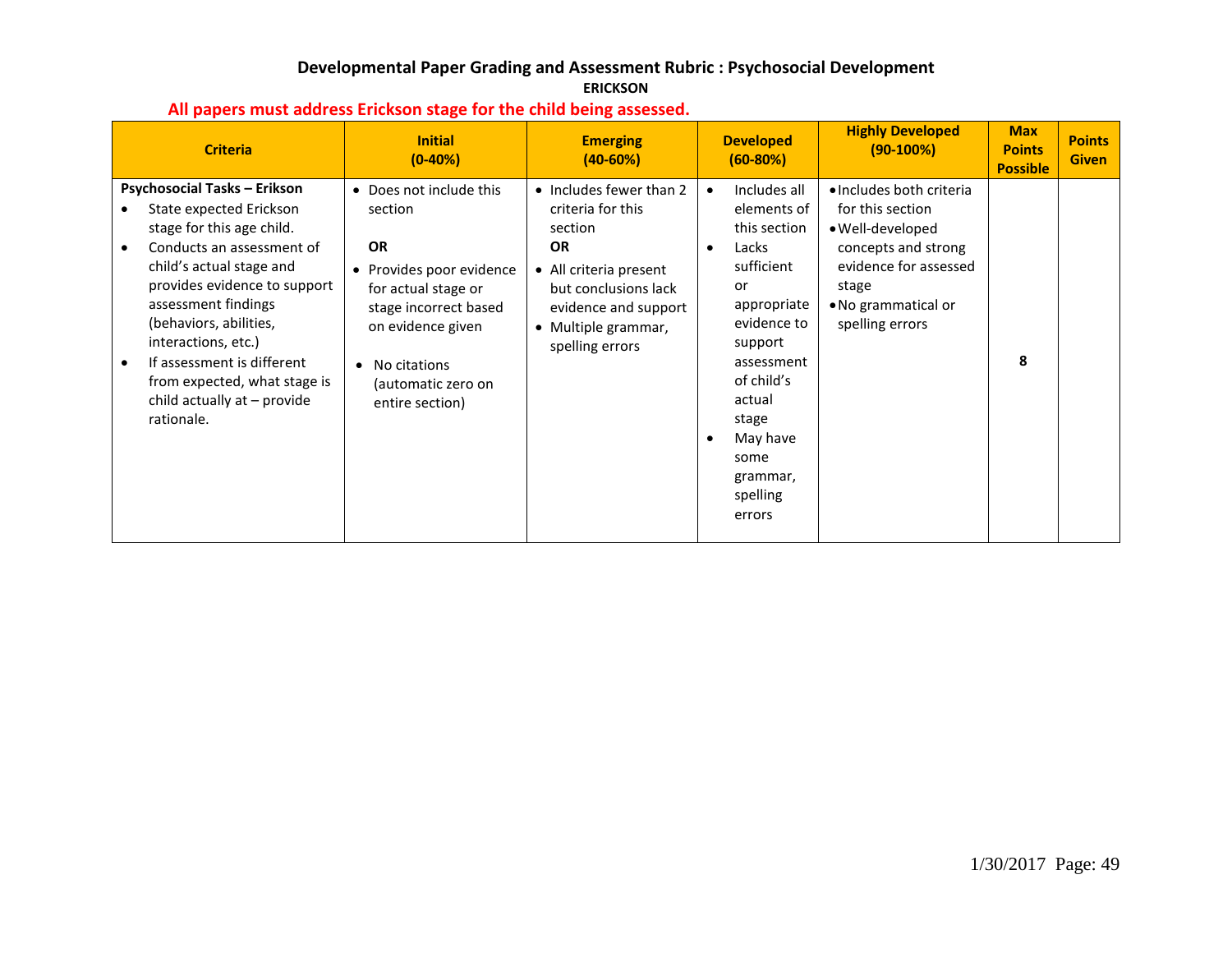#### **Developmental Paper Grading and Assessment Rubric GROSS & FINE MOTOR**

**Use this rubric section IF it applies to one of your 2 Areas for Improvement/Areas of Risk for your patient. Not all sections are required.**

| <b>Criteria</b>                                                                                                                                                                                                                                                                                                                                                                                                                                                                                                                                                                                       | <b>Initial</b><br>$(0-40%)$                                                                                                                                                             | <b>Emerging</b><br>$(40 - 60%)$                                     | Developed (60-80%)                                                                                                                                                                                                                  | <b>Highly Developed</b><br>$(90-100%)$                                                                                                                                        |   | <b>Points</b><br><b>Given</b> |
|-------------------------------------------------------------------------------------------------------------------------------------------------------------------------------------------------------------------------------------------------------------------------------------------------------------------------------------------------------------------------------------------------------------------------------------------------------------------------------------------------------------------------------------------------------------------------------------------------------|-----------------------------------------------------------------------------------------------------------------------------------------------------------------------------------------|---------------------------------------------------------------------|-------------------------------------------------------------------------------------------------------------------------------------------------------------------------------------------------------------------------------------|-------------------------------------------------------------------------------------------------------------------------------------------------------------------------------|---|-------------------------------|
| <b>Gross and Fine Motor</b><br><b>Neuromuscular Development</b><br>Make assessment of<br>present fine motor skills<br>and stage and compare to<br>norms for this age. Does the<br>child meet norms or not?<br>Provides evidence to<br>support assessment<br>findings (behaviors,<br>abilities, interactions, etc.)<br>Provides at least 2 specific<br><b>HOME-BASED interventions</b><br>to promote completion of<br>fine motor development<br>Provides a broad plan for<br>HOME-BASED accident<br>prevention measures for<br>this age (consider physical,<br>social, psychological safety<br>issues) | • Does not<br>include this<br>section<br><b>OR</b><br>Provides poor<br>$\bullet$<br>evidence for<br>assessment<br>No citations<br>$\bullet$<br>(automatic<br>zero on entire<br>section) | Includes 3<br>$\bullet$<br>or fewer<br>criteria for<br>this section | Includes all criteria of this<br>$\bullet$<br>section but, lacks sufficient<br>or appropriate evidence to<br>support assessment of<br>child's gross or fine motor<br>development<br>May have some minor<br>grammar, spelling errors | Includes all 4<br>criteria of this<br>section<br>Well-developed<br>$\bullet$<br>concepts and<br>strong evidence<br>for assessed stage<br>No grammatical or<br>spelling errors | 8 |                               |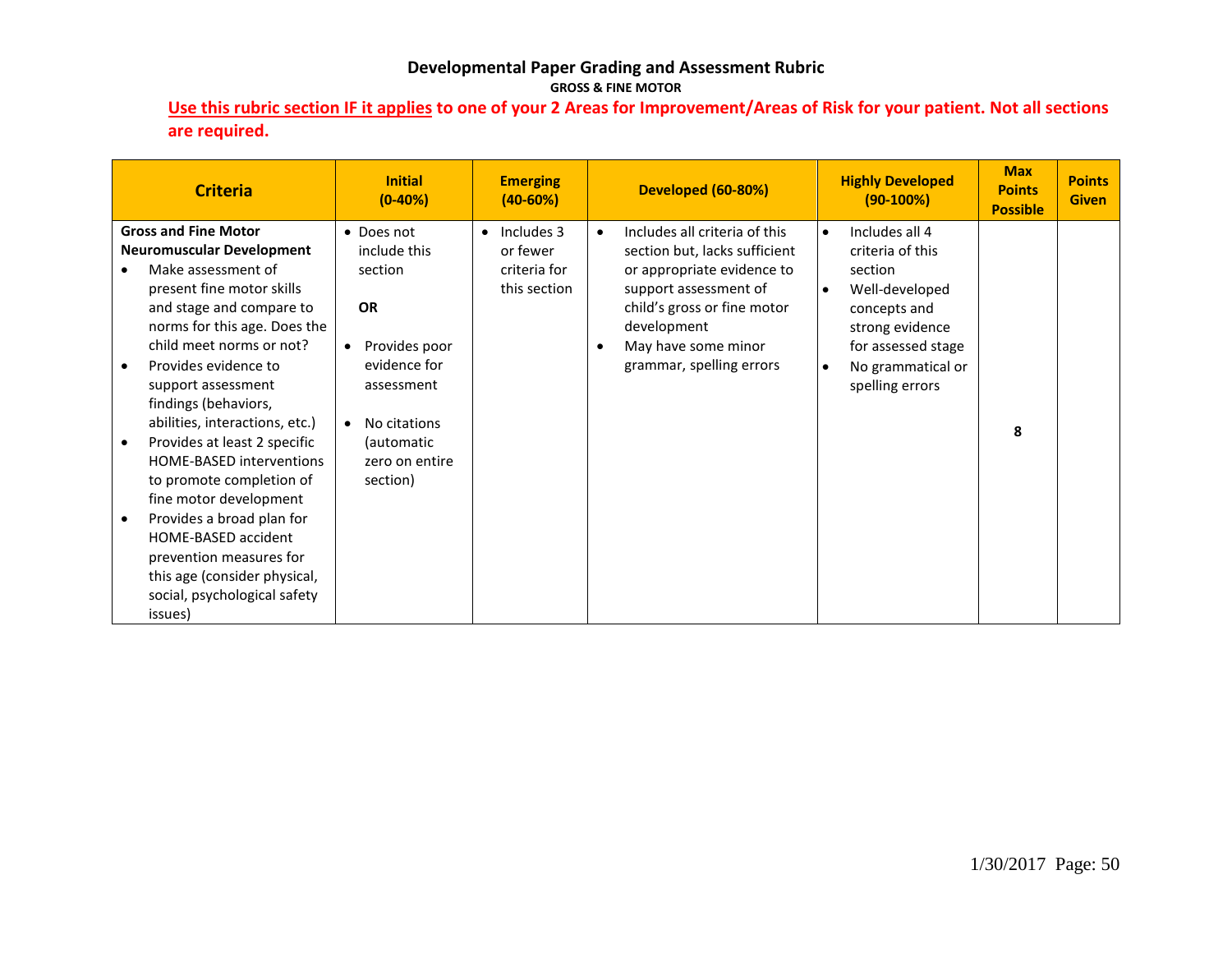#### **Developmental Paper Grading and Assessment Rubric**

**SOCIAL**

**Use this rubric section IF it applies to one your 2 Areas for Improvement/Areas of Risk for your patient. Not all sections are required.**

| <b>Criteria</b>                                                                                                                                                                                                                                                                                                                                                                                                                                                                                                                                                                                                                                                                            | <b>Initial</b><br>$(0-40%)$                                                                                           | <b>Emerging</b><br>$(40-60%)$                                 | Developed (60-80%)                                                                                                                                                                                                       | <b>Highly Developed</b><br>$(90-100%)$                                                                                                                                                                                                                                                                       | <b>Max</b><br><b>Points</b><br><b>Possible</b> | <b>Points</b><br><b>Given</b> |
|--------------------------------------------------------------------------------------------------------------------------------------------------------------------------------------------------------------------------------------------------------------------------------------------------------------------------------------------------------------------------------------------------------------------------------------------------------------------------------------------------------------------------------------------------------------------------------------------------------------------------------------------------------------------------------------------|-----------------------------------------------------------------------------------------------------------------------|---------------------------------------------------------------|--------------------------------------------------------------------------------------------------------------------------------------------------------------------------------------------------------------------------|--------------------------------------------------------------------------------------------------------------------------------------------------------------------------------------------------------------------------------------------------------------------------------------------------------------|------------------------------------------------|-------------------------------|
| <b>Social Development</b><br>Make assessment in the<br>area of socialization<br>considering the following:<br>Child's personality and<br>$\bullet$<br>temperament<br>Communication ability<br>Stressors in their life,<br>or parents life and<br>how they deal with<br>them<br>Friends or lack of<br>friends<br>School or work<br><b>Activities</b><br>Social support (for the<br>٠<br>child/family)<br>Parental involvement<br>Sexuality (if<br>applicable)<br>Provides evidence to<br>support assessment<br>findings<br>Suggest at least 2 specific<br>$\bullet$<br>HOME-BASED<br>interventions to promote<br>socialization and<br>appropriate social<br>behavior for the child's<br>age | • Does not include<br>this section<br><b>OR</b><br>No citations<br>$\bullet$<br>(automatic zero<br>on entire section) | Includes 2 or fewer<br>$\bullet$<br>criteria for this section | Includes all 3<br>$\bullet$<br>criteria of this<br>section<br>Provides a fair<br>$\bullet$<br>assessment of 6 or<br>fewer aspects of<br>socialization<br>May have some<br>$\bullet$<br>minor grammar,<br>spelling errors | $\bullet$ Includes all 3<br>criteria of this<br>section<br>$\bullet$ Provides a<br>strong<br>assessment by<br>addressing 7 or<br>more aspects of<br>socialization for<br>this child<br>• Well-developed<br>concepts and<br>strong evidence<br>for assessments<br>Grammar and<br>$\bullet$<br>spelling strong | 8                                              |                               |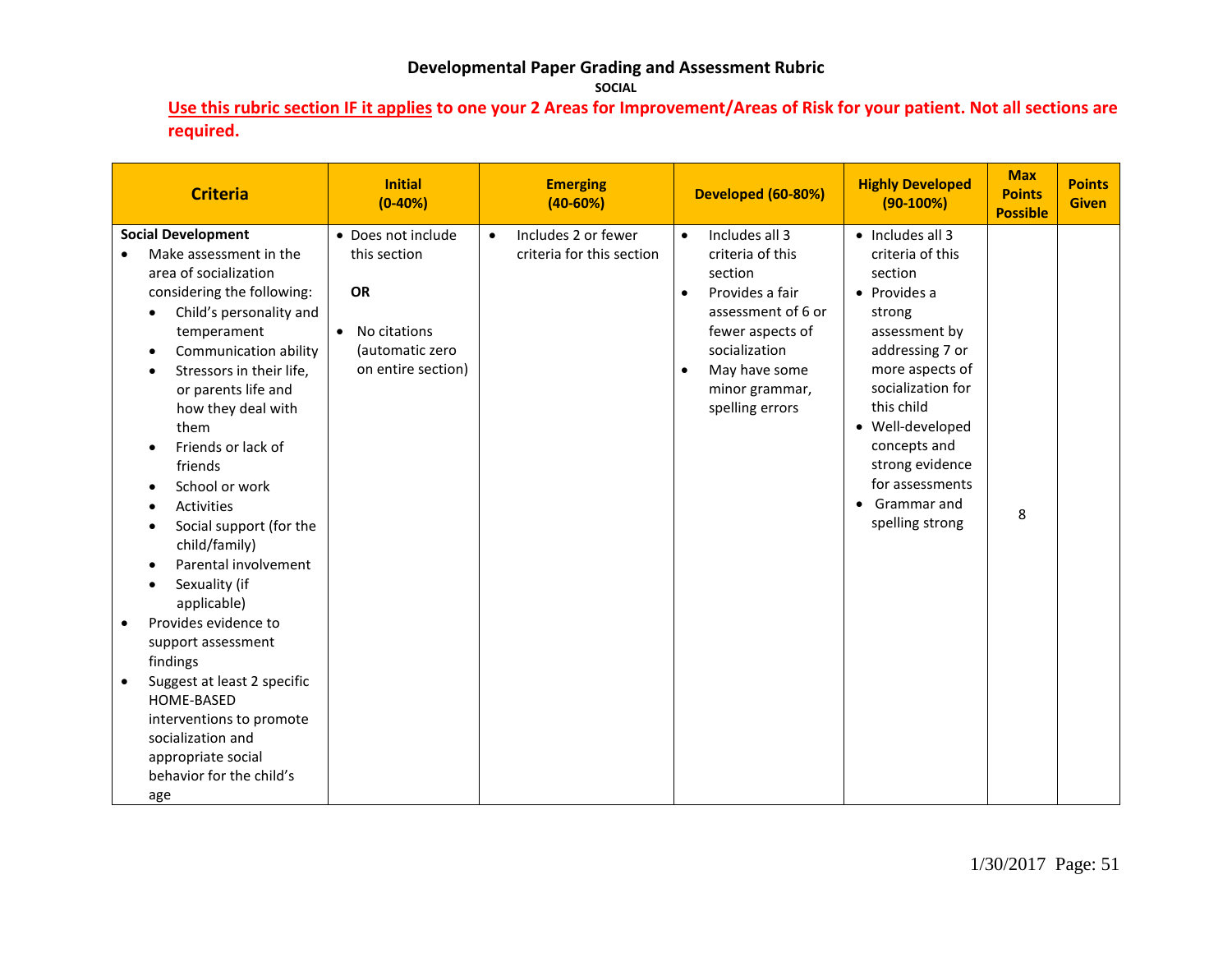#### **Developmental Paper Grading and Assessment Rubric EMOTIONAL**

**Use this rubric section IF it applies to one your 2 Areas for Improvement/Areas of Risk for your patient. Not all sections are required.**

| <b>Criteria</b>                                                                                                                                                                                                                                                                                                                                                        | <b>Initial</b><br>$(0-40%)$                                                                                               | <b>Emerging</b><br>$(40 - 60%)$                        | <b>Developed</b><br>$(60-80%)$                                                                                                                                                                      | <b>Highly Developed</b><br>$(90-100%)$                                                                                                                  | <b>Max</b><br><b>Points</b><br><b>Possible</b> | <b>Points</b><br><b>Given</b> |
|------------------------------------------------------------------------------------------------------------------------------------------------------------------------------------------------------------------------------------------------------------------------------------------------------------------------------------------------------------------------|---------------------------------------------------------------------------------------------------------------------------|--------------------------------------------------------|-----------------------------------------------------------------------------------------------------------------------------------------------------------------------------------------------------|---------------------------------------------------------------------------------------------------------------------------------------------------------|------------------------------------------------|-------------------------------|
| <b>Emotional Development</b><br>Assess status of<br>emotional<br>development (fears,<br>stress, control, volatile<br>behavior, regression,<br>attachment to parents)<br>Provides appropriate<br>evidence to support<br>assessment findings<br>Suggest at least 2<br>specific HOME-BASED<br>interventions to<br>promote resilience and<br>healthy emotional<br>behavior | Does not<br>$\bullet$<br>include this<br>section<br><b>OR</b><br>No citations<br>(automatic<br>zero on entire<br>section) | Includes 2<br>or fewer<br>criteria for<br>this section | Includes all 3<br>$\bullet$<br>criteria of this<br>section<br>Provides brief<br>$\bullet$<br>assessment or<br>lacks evidence<br>to support<br>May have some<br>minor<br>grammar,<br>spelling errors | Includes all 3<br>criteria of this<br>section<br>Well-developed<br>concepts and<br>strong evidence<br>for assessments<br>Grammar and<br>spelling strong | 8                                              |                               |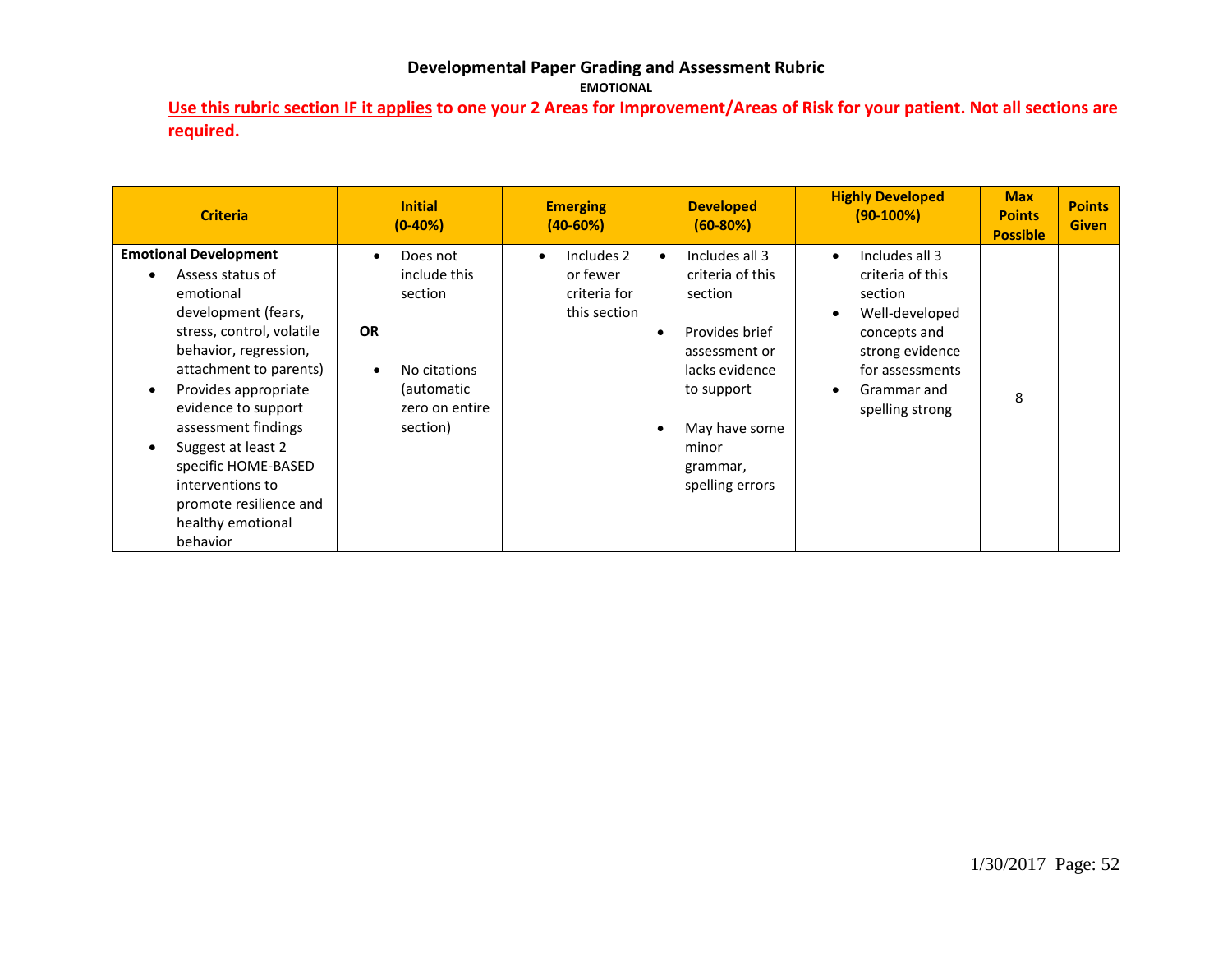#### **Developmental Paper Grading and Assessment Rubric FAMILY RELATIONSHIPS**

**Use this rubric section IF it applies to one of your 2 Areas for Improvement/Areas of Risk for your patient. Not all sections are required.**

| <b>Criteria</b>                                                                                                                                                                                                                                                                                                  | <b>Initial</b><br>$(0-40%)$                                                                                                    | <b>Emerging</b><br>$(40 - 60%)$                                                                                                                                     | <b>Developed</b><br>$(60-80%)$                                                                                                                                                                                                                           | <b>Highly Developed</b><br>$(90-100%)$                                                                                             | <b>Max</b><br><b>Points</b><br><b>Possible</b> | <b>Points</b><br>Given |
|------------------------------------------------------------------------------------------------------------------------------------------------------------------------------------------------------------------------------------------------------------------------------------------------------------------|--------------------------------------------------------------------------------------------------------------------------------|---------------------------------------------------------------------------------------------------------------------------------------------------------------------|----------------------------------------------------------------------------------------------------------------------------------------------------------------------------------------------------------------------------------------------------------|------------------------------------------------------------------------------------------------------------------------------------|------------------------------------------------|------------------------|
| <b>Family Relationships</b><br>Use a family theory to<br>assess family<br>dynamics, their<br>relationships<br>Describe how the<br>family's function<br>influences the<br>development of the<br>client<br>Suggest at least 2<br>specific HOME-BASED<br>interventions to<br>promote healthy<br>family interactions | Does not<br>$\bullet$<br>include this<br>section<br><b>OR</b><br>No citations<br>٠<br>(automatic<br>zero on entire<br>section) | Includes 2 or<br>$\bullet$<br>fewer criteria<br>for this<br>section<br><b>OR</b><br>Does not use<br>$\bullet$<br>a family<br>theory to<br>assess family<br>dynamics | Includes all criteria of this<br>$\bullet$<br>section<br>Does not use a valid<br>$\bullet$<br>family theory to assess<br>family dynamics or does<br>not use appropriate<br>family theory<br>May have some minor<br>$\bullet$<br>grammar, spelling errors | • Includes all elements of<br>this section<br>• Well-developed<br>concepts and<br>explanations<br>• Grammar and spelling<br>strong | 8                                              |                        |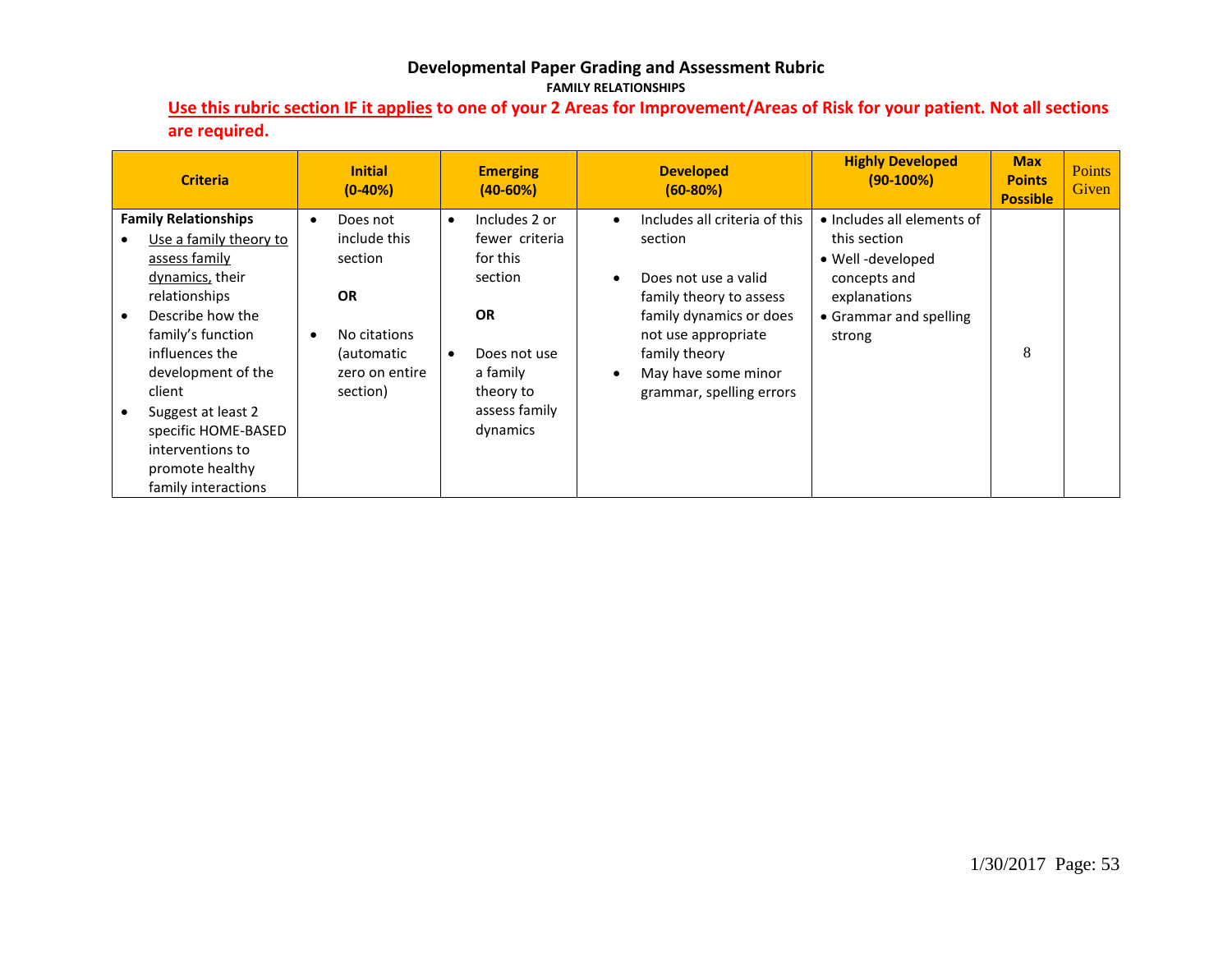#### **Developmental Paper Grading and Assessment Rubric NUTRITIONAL ASSESSMENT**

**Use this rubric section IF it applies to one of your 2 Areas for Improvement/Areas of Risk for your patient. Not all sections are required.**

| <b>Criteria</b>                                                                                                                                                                                                                                                                                                                                                                                                                                                                                                                                                                                                  | <b>Initial</b><br>$(0-40%)$                                                                                                  | <b>Emerging</b><br>$(40 - 60%)$                                                                                                                      | <b>Developed</b><br>$(60-80%)$                                                                                                                                                                                                  | <b>Highly Developed</b><br>$(90-100%)$                                                                                                                                               | <b>Max</b><br><b>Points</b><br><b>Possible</b> | <b>Points</b><br><b>Given</b> |
|------------------------------------------------------------------------------------------------------------------------------------------------------------------------------------------------------------------------------------------------------------------------------------------------------------------------------------------------------------------------------------------------------------------------------------------------------------------------------------------------------------------------------------------------------------------------------------------------------------------|------------------------------------------------------------------------------------------------------------------------------|------------------------------------------------------------------------------------------------------------------------------------------------------|---------------------------------------------------------------------------------------------------------------------------------------------------------------------------------------------------------------------------------|--------------------------------------------------------------------------------------------------------------------------------------------------------------------------------------|------------------------------------------------|-------------------------------|
| <b>Nutritional Needs</b><br>Assess the patients present<br>dietary habits or diet regimen<br>Perform an assessment of the<br>$\bullet$<br>child's nutritional needs<br>taking into consideration:<br>Calories needed<br><b>Current BMI</b><br>Specific nutrients needed<br>٠<br>Eating behaviors<br>٠<br>Meal times/snacks<br>$\bullet$<br>Source(s) of food<br>$\bullet$<br>Dietary practices<br>(cultural/religious)<br>Growth and<br>Development<br>Likes and Dislikes<br>Suggest at least 2 specific<br><b>HOME-BASED interventions</b><br>to promote nutrition and<br>meet the child's nutritional<br>needs | Does not<br>$\bullet$<br>include this<br>section<br><b>OR</b><br>No citations<br>(automatic<br>zero on<br>entire<br>section) | Includes 2 or<br>$\bullet$<br>fewer criteria<br>for this<br>section<br><b>OR</b><br>nutritional<br>assessment<br>addresses 3 or<br>fewer<br>elements | Includes 2 or<br>$\bullet$<br>fewer<br>criteria for<br>this section<br><b>OR</b><br>Does not use<br>$\bullet$<br>a family<br>theory to<br>assess family<br>dynamics<br>May have<br>some minor<br>grammar,<br>spelling<br>errors | • Includes all criteria<br>for this section<br>· Well - developed,<br>comprehensive<br>assessment with<br>corresponding<br>interventions<br>$\bullet$ Grammar and<br>spelling strong | 8                                              |                               |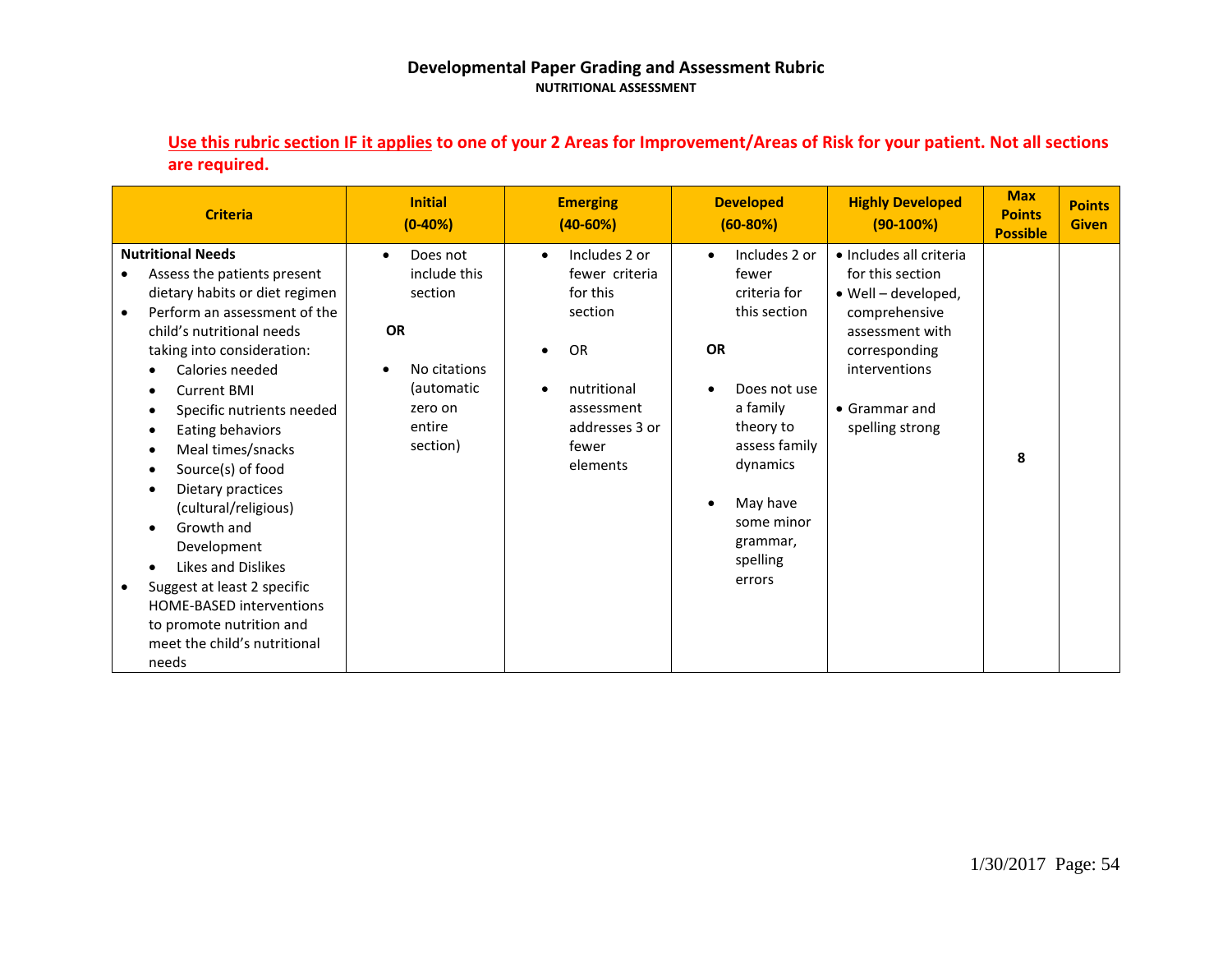#### **Developmental Paper Grading and Assessment Rubric CULTURAL/RELIGIOUS ASSESSMENT**

#### **Use this rubric section IF it applies to one of your 2 Areas for Improvement/Areas of Risk for your patient. Not all sections are required**

| <b>Criteria</b>                                                                                                                                                                                                                                                                                                                                                                                                            | <b>Initial</b><br>$(0-40%)$                                                                                                                                                                         | <b>Emerging</b><br>$(40-60%)$            | <b>Developed</b><br>$(60-80%)$                                                                                                                                                                                                                                                                             | <b>Highly Developed</b><br>$(90-100%)$                                                                                                                                                                                                                                              | <b>Points</b><br><b>Possible</b> | <b>Point</b><br>s<br><b>Given</b> |
|----------------------------------------------------------------------------------------------------------------------------------------------------------------------------------------------------------------------------------------------------------------------------------------------------------------------------------------------------------------------------------------------------------------------------|-----------------------------------------------------------------------------------------------------------------------------------------------------------------------------------------------------|------------------------------------------|------------------------------------------------------------------------------------------------------------------------------------------------------------------------------------------------------------------------------------------------------------------------------------------------------------|-------------------------------------------------------------------------------------------------------------------------------------------------------------------------------------------------------------------------------------------------------------------------------------|----------------------------------|-----------------------------------|
| Cultural/Religiou<br>s Assessment<br>• Assess and<br>discuss the<br>cultural and<br>religious<br>context of the<br>child and<br>family.<br>Remember race<br>is not culture!<br>· Identify<br>possible factors<br>within the<br>family's cultural<br>or religious<br>value system<br>that may<br>conflict with<br>the healthcare<br>system<br>• Discuss<br>interventions<br>to minimize<br>conflicts (real<br>or potential) | Does not include this<br>$\bullet$<br>section and/or does<br>not discuss cultural<br>assessment, factors<br>that may conflict<br><b>OR</b><br>No citations<br>(automatic zero on<br>entire section) | • Includes 2 elements<br>of this section | Includes all<br>$\bullet$<br>elements of this<br>section including<br>religious and<br>cultural assessment<br>Poor assessment of<br>$\bullet$<br>the role of race,<br>culture and religion<br>as it relates to the<br>healthcare system<br>May have some<br>$\bullet$<br>minor grammar,<br>spelling errors | Includes all criteria of this section<br>including religious and cultural<br>assessment<br>Well developed, thoughtful<br>$\bullet$<br>assessment of the role of race,<br>culture and religion as it relates to<br>the healthcare system<br>Grammar and spelling strong<br>$\bullet$ | 5                                |                                   |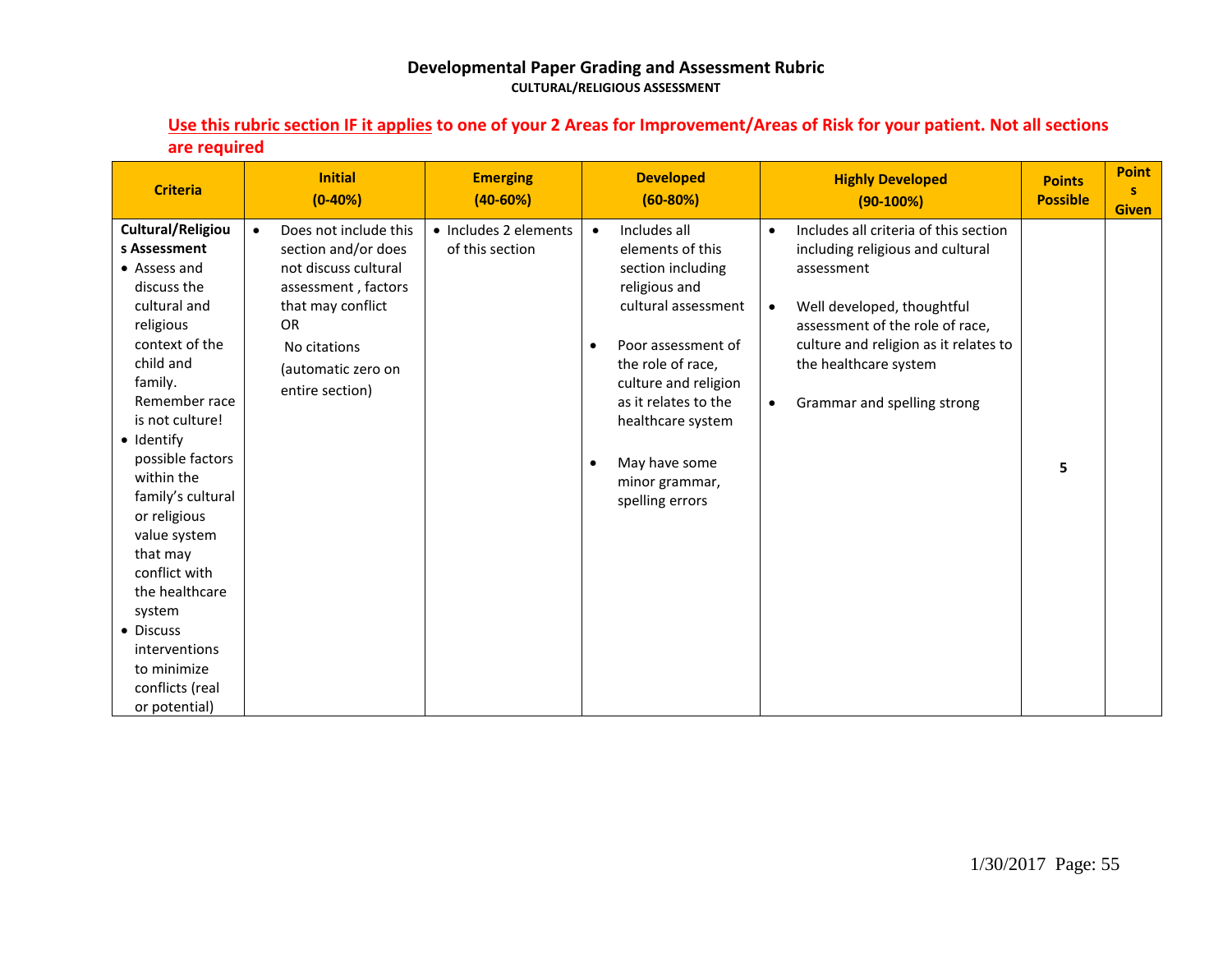#### **Developmental Paper Grading and Assessment Rubric CULTURAL/RELIGIOUS ASSESSMENT**

## **All papers must have this section!**

| <b>Criteria</b>                              | <b>Initial</b>       | <b>Emerging</b>           | <b>Developed</b>             | <b>Highly Developed</b>                                                                                                                                                                                                                    | <b>Points</b>   | <b>Points</b> |
|----------------------------------------------|----------------------|---------------------------|------------------------------|--------------------------------------------------------------------------------------------------------------------------------------------------------------------------------------------------------------------------------------------|-----------------|---------------|
|                                              | $(0-40%)$            | $(40 - 60%)$              | $(60-80%)$                   | $(90-100%)$                                                                                                                                                                                                                                | <b>Possible</b> | <b>Given</b>  |
| <b>Identified</b><br><b>Teaching Need(s)</b> | No need(s) discussed | • 2 of 4 elements present | • 3 of 4 elements<br>present | • Explain specific need for<br>patient/family education<br>· Identify learners to be taught<br>(patient, parents, both?, etc)<br>• Describe the value of this education<br>to patient/family development.<br>• Grammar and spelling strong |                 |               |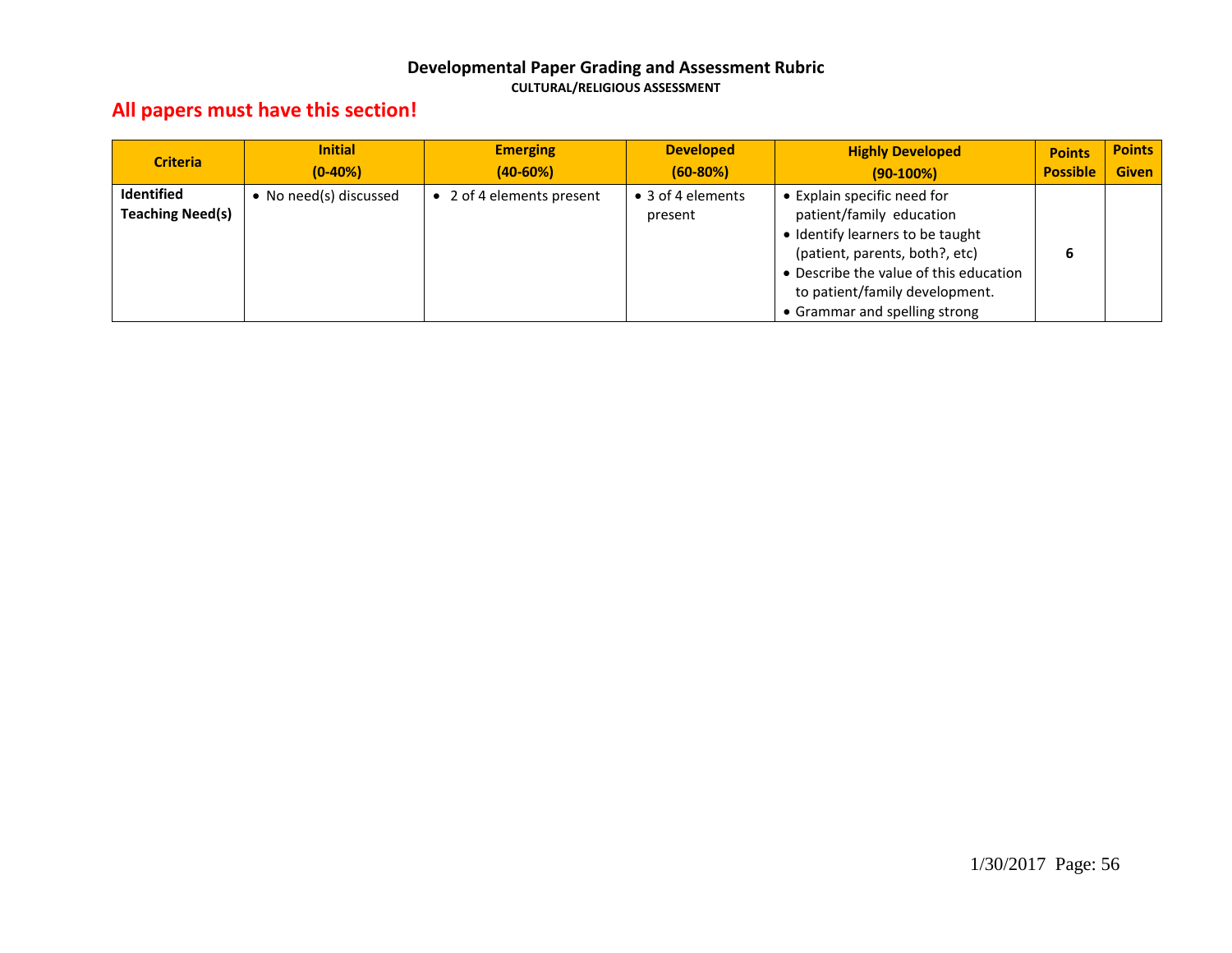#### **Developmental Paper Grading and Assessment Rubric CULTURAL/RELIGIOUS ASSESSMENT**

## **All papers must have these 2 sections!**

|                                                                                                                                                                                                                                                                                         | <b>Initial</b>                                                                                                                                                                                | <b>Emerging</b>                                                                                                                                                                                      | <b>Developed</b>                                                                                                                                                                                 | <b>Highly Developed</b>                                                                                                                                                                                       | <b>Points</b>   | <b>Points</b> |
|-----------------------------------------------------------------------------------------------------------------------------------------------------------------------------------------------------------------------------------------------------------------------------------------|-----------------------------------------------------------------------------------------------------------------------------------------------------------------------------------------------|------------------------------------------------------------------------------------------------------------------------------------------------------------------------------------------------------|--------------------------------------------------------------------------------------------------------------------------------------------------------------------------------------------------|---------------------------------------------------------------------------------------------------------------------------------------------------------------------------------------------------------------|-----------------|---------------|
| <b>Criteria</b>                                                                                                                                                                                                                                                                         | $(0-40%)$                                                                                                                                                                                     | $(40-60%)$                                                                                                                                                                                           | $(60-80%)$                                                                                                                                                                                       | $(90-100%)$                                                                                                                                                                                                   | <b>Possible</b> | <b>Given</b>  |
| <b>Clear Conclusion:</b><br>A general<br>summary of<br>findings, and<br>brief discussion<br>of interventions.                                                                                                                                                                           | • No conclusion                                                                                                                                                                               | · Minimal conclusion, does<br>not summarize findings<br>and/or interventions                                                                                                                         | • Clear concluding<br>paragraph with<br>summary of<br>findings and 2<br><b>AREAS identified</b><br>for intervention or<br>further health<br>promotion<br>• Grammar and<br>spelling<br>acceptable | • Clear concluding paragraph with<br>summary of findings and<br>• 2 AREAS identified for intervention<br>or further health promotion<br>• Rationale for choosing those areas<br>• Grammar and spelling strong | 5               |               |
| <b>APA Format</b><br>Margins 1"<br>around<br>Cover page<br>Headings<br>present for<br>each section<br>as listed<br>above.<br>Spelling,<br>grammar &<br>pagination<br>correct<br>$10 - 14$ pages<br>(not<br>including<br>teaching<br>project)<br>Citations<br>appropriate<br>for content | Zero points for any of<br>the following:<br>• No headings<br>Poor margins<br>Spelling & grammar<br>poor<br>• Not within page limit<br>> 1 page under or<br>over.<br>No citations<br>$\bullet$ | May or may not have<br>$\bullet$<br>headings<br>Margins uneven<br>Spelling & grammar fair<br>Not within page limit $> 1$<br>page under or over.<br>• Few citations $(<5)$ or<br>mostly old citations | • Margins correct<br>• Headings present<br>for each section<br>• Acceptable<br>grammar and<br>spelling<br>throughout<br>• Within page limit<br>• Adequate<br>Citations present                   | • Margins correct<br>• Headings present for each section<br>• Strong grammar and spelling<br>throughout<br>• Within page limit<br>• Appropriate Citations present                                             | 5               |               |

**Comments:**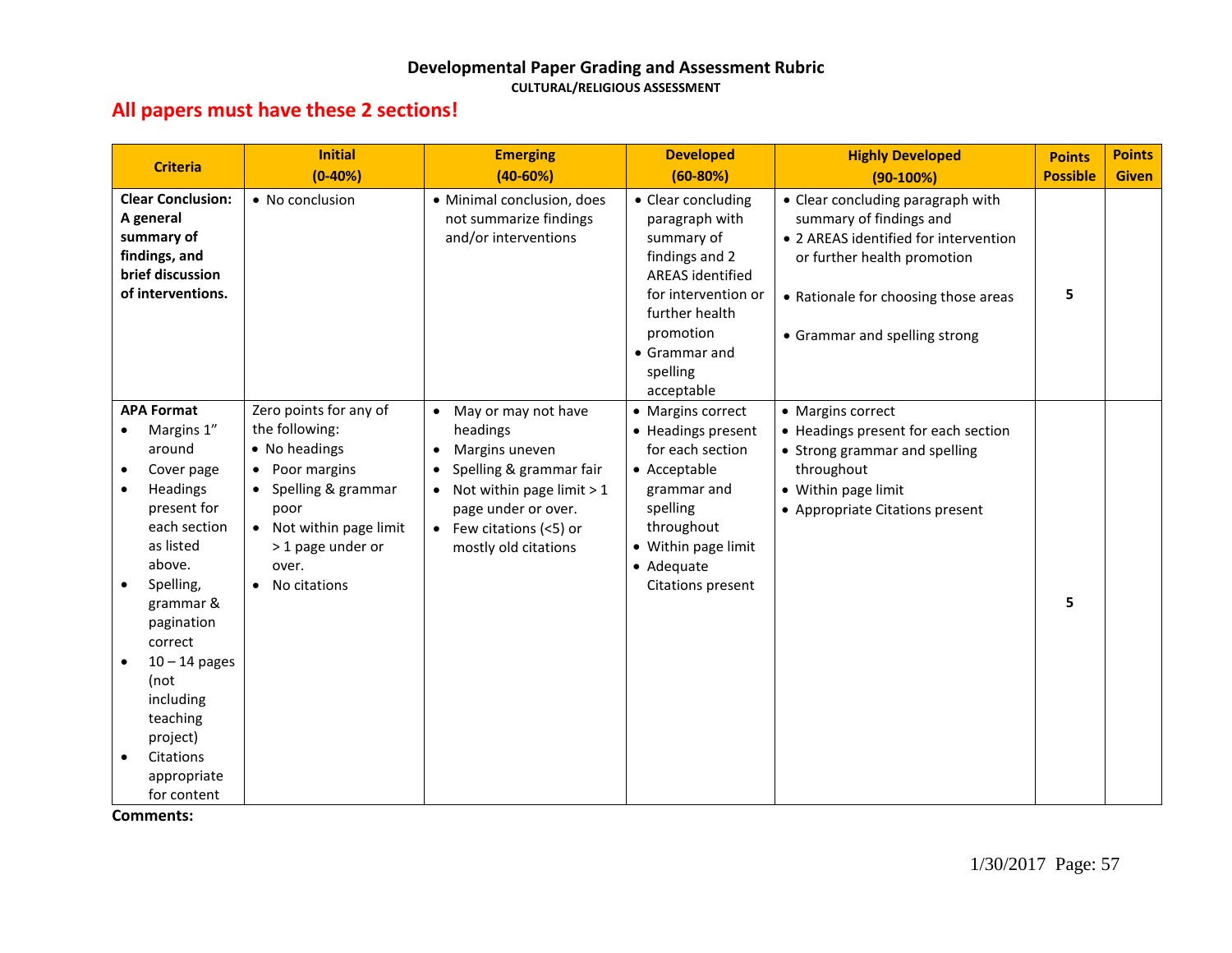1/30/2017 Page: 58